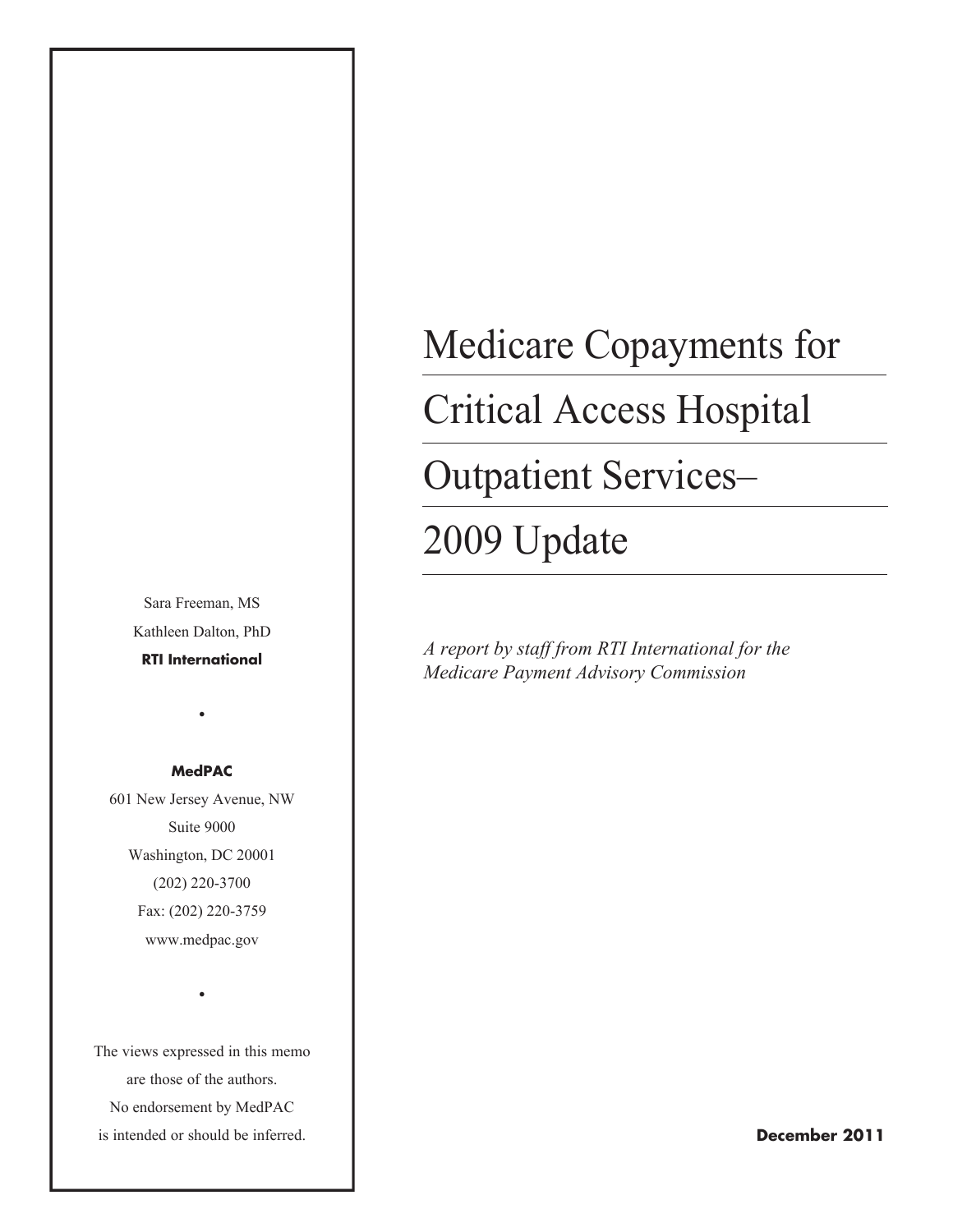## Medicare Copayments for Critical Access Hospital Outpatient Services—2009 Update

## Final Report

Prepared for

Jeff Stensland, PhD Medicare Payment Advisory Commission 601 New Jersey Avenue, NW Suite 9000 Washington, DC 20001

Prepared by

#### Sara Freeman, MS Kathleen Dalton, PhD

RTI International 3040 Cornwallis Road Research Triangle Park, NC 27709

RTI Project Number 0210516.005.001.001 Contract Number RFP0306MEDPAC TO5 MED11P0062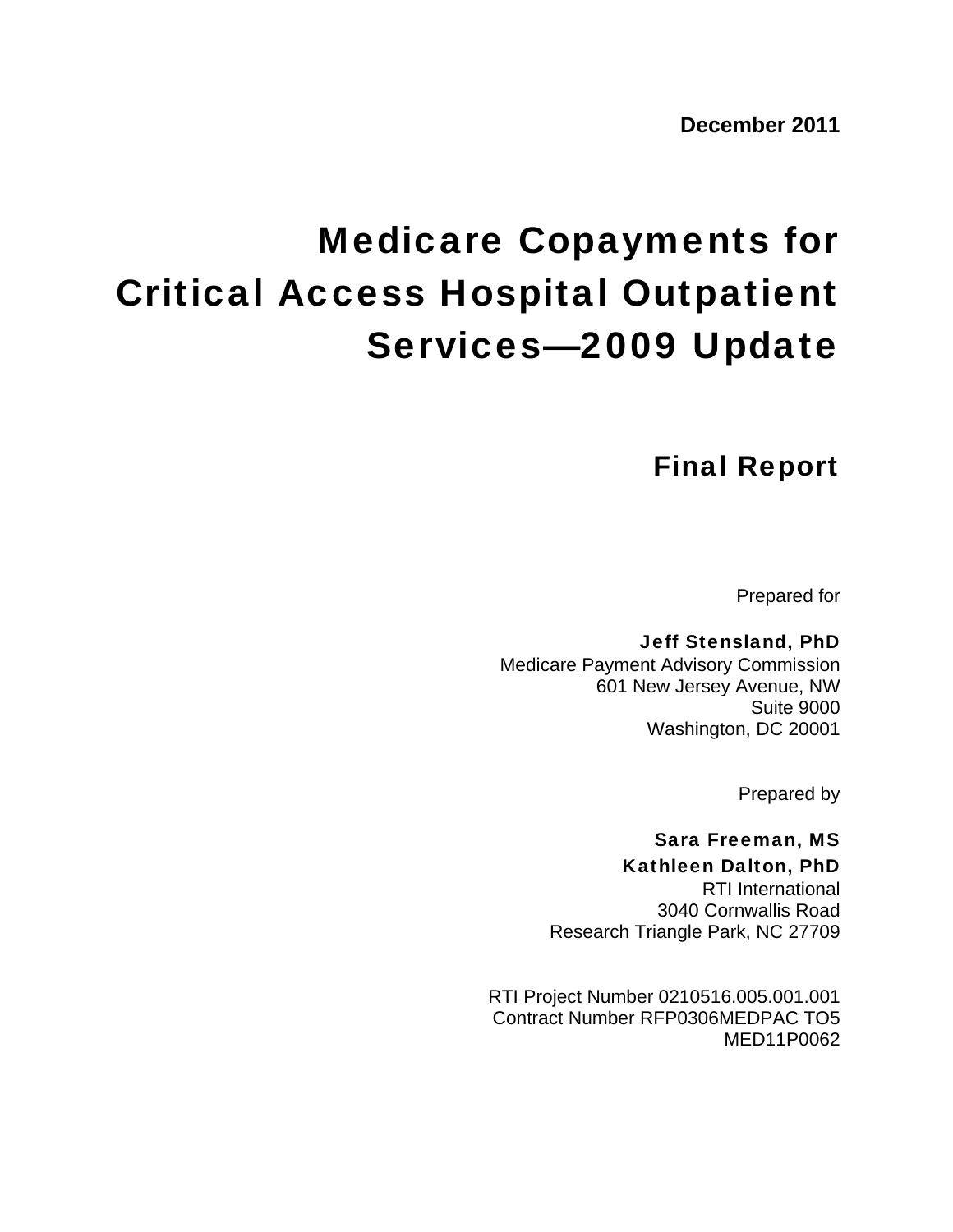Medicare Copayments for Critical Access Hospital Outpatient Services—2009 Update

by

Sara Freeman, MS Kathleen Dalton, PhD

Medicare Payment Advisory Commission Project Officer: Jeff Stensland, PhD

RTI International\*

#### RFP0306MEDPAC TO5; MED11P0062

December 2011

This project was funded by the Medicare Payment Advisory Commission under contract no. RFP0306MEDPAC TO5; MED11P0062. The statements contained in this report are solely those of the authors and do not necessarily reflect the views or policies of the Medicare Payment Advisory Commission. RTI assumes responsibility for the accuracy and completeness of the information contained in this report.

\_\_\_\_\_\_\_\_\_\_\_\_\_\_\_\_\_\_\_\_\_\_\_\_\_\_\_\_\_\_\_\_\_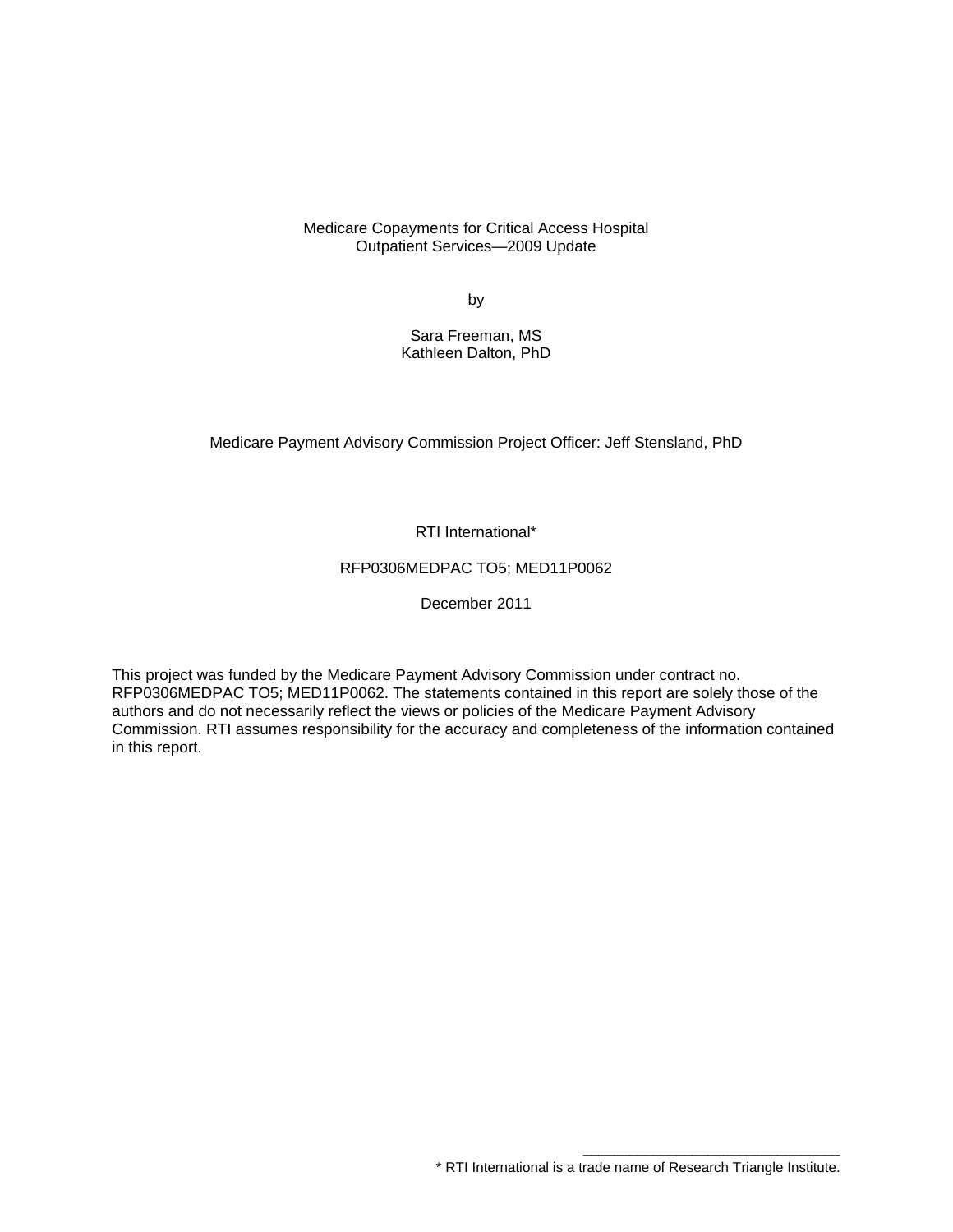## **Table of Contents**

### Chapter

#### Page

-

| 2.1 |                                                                                |  |
|-----|--------------------------------------------------------------------------------|--|
| 2.2 |                                                                                |  |
| 2.3 |                                                                                |  |
|     |                                                                                |  |
| 3.1 | Changes in Critical Access Hospital Costs, Charges, and Pricing Strategies 3-1 |  |
| 3.2 |                                                                                |  |
|     | 3.2.1 Distribution of Charges, Costs, and Coinsurance Across Claims3-5         |  |
|     |                                                                                |  |
|     |                                                                                |  |
| 4.1 | Cost to the Medicare Program of Converting to Cost-Based Coinsurance4-1        |  |
|     | 4 1 1                                                                          |  |
|     |                                                                                |  |
| 4.2 |                                                                                |  |
| 4.3 |                                                                                |  |
|     |                                                                                |  |
| 5.1 |                                                                                |  |
|     | 5.1.1                                                                          |  |
|     | 5.1.2                                                                          |  |
|     | 5.1.3                                                                          |  |
| 5.2 |                                                                                |  |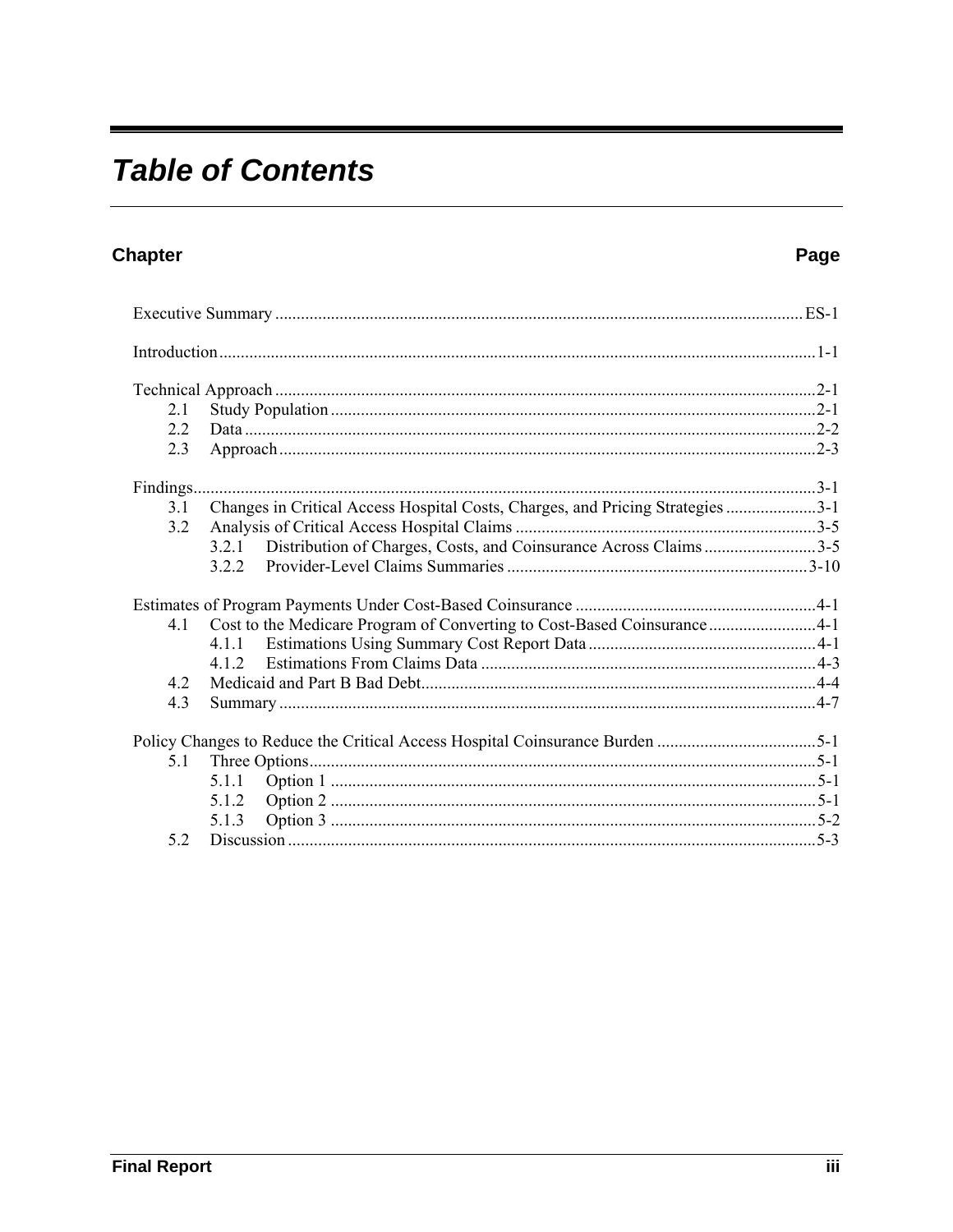## *List of Figures*

| <b>Number</b> |                                                                                 | Page |
|---------------|---------------------------------------------------------------------------------|------|
| $2 - 1$       |                                                                                 |      |
| $3 - 1$       |                                                                                 |      |
|               | 3-2 Distribution of Coinsurance Amounts per Critical Access Hospital Claim 3-9  |      |
| $3 - 3$       | Distribution of Yearly Copayments per Critical Access Hospital Beneficiary 3-10 |      |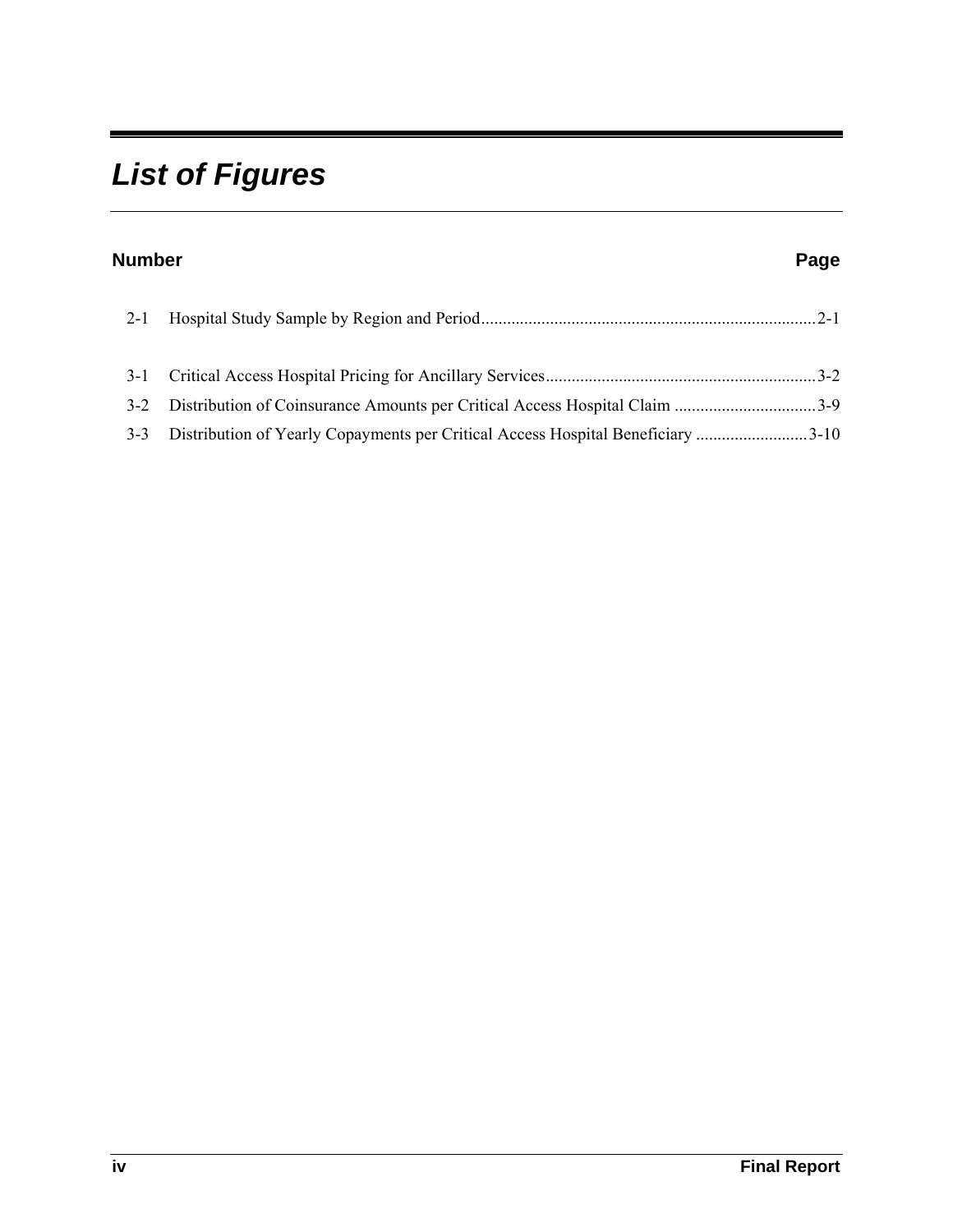## *List of Tables*

#### **Number Page**

| $3 - 1$  |                                                                                               |
|----------|-----------------------------------------------------------------------------------------------|
| $3 - 2$  | Distribution of Critical Access Hospital Charges, Costs, and Coinsurance per Claim 3-6        |
| $3 - 3$  | Charge-Based Compared With Cost-based Coinsurance for Part B-Covered Drugs 3-7                |
| $3 - 4$  |                                                                                               |
|          | 3-5A Outpatient Claims, Charges, Costs, and Payments per Provider—Annualized Data 3-11        |
|          | 3-5B Outpatient Claims, Charges, Costs, and Payments per Provider—Annualized Data—            |
| $3-6$    | Distribution of Beneficiary Liabilities as Proportion of Total Medicare Payment3-14           |
| $3 - 7$  |                                                                                               |
| $3 - 8$  |                                                                                               |
| $3 - 9$  |                                                                                               |
| $3 - 10$ |                                                                                               |
| $4 - 1$  | Estimated Cost to the Medicare Program of Implementing Coinsurance Based on 20 Percent of     |
| $4 - 2$  |                                                                                               |
| $4 - 3$  |                                                                                               |
| $4 - 4$  | Examples of the Effect of a Change to Cost-Based Coinsurance on Total Medicare Outlays, for a |
| $5 - 1$  | Hypothetical Burden Shifts From a Change to Cost-Based Coinsurance in Critical Access         |

#### **Appendix Tables** (separate document)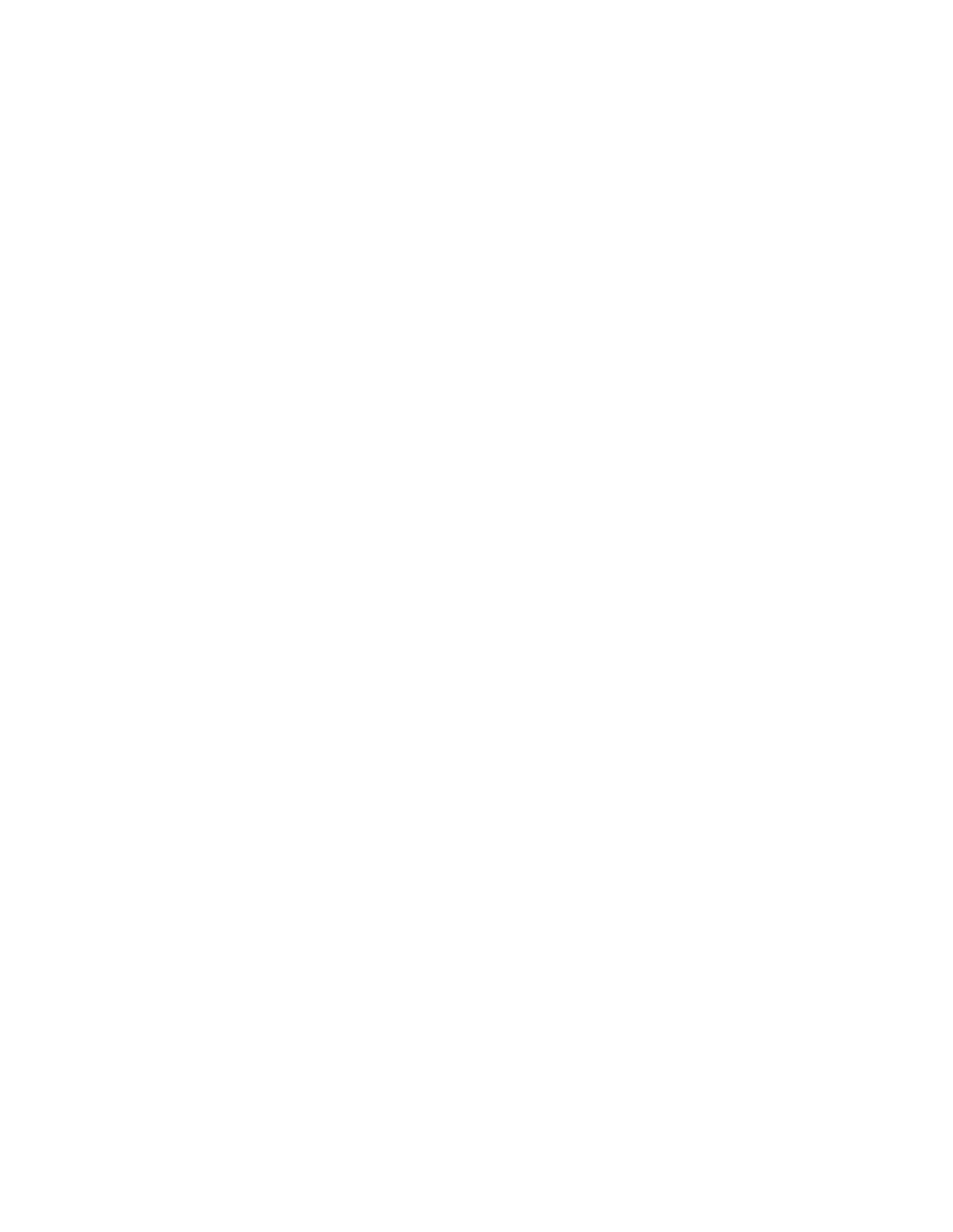## *Executive Summary*

#### **ES.1 Purpose of the Study**

The purpose of this study is to estimate the additional burden of Part B coinsurance on beneficiaries receiving outpatient services at Critical Access Hospitals (CAHs).

CAHs receive cost-based reimbursement for inpatient acute, swing-bed, and outpatient services delivered to Medicare beneficiaries. Medicare patients at CAHs owe coinsurance on outpatient services on the basis of 20 percent of applicable Part B charges. Under the outpatient prospective payment system (OPPS), charge-based coinsurance is being phased out, replaced by coinsurance based on 20 percent of the OPPS price under the fee schedule for Ambulatory Patient Classification (APC) units. Because the fee schedule is generally much lower than charges, an unintended consequence of cost-based reimbursement implemented under the Rural Hospital Flexibility Program is that beneficiaries receiving care at a CAH have a higher coinsurance burden than those going to PPS hospitals.

Any reduction in the way that coinsurance is computed will change the amounts due from patients or their secondary insurers (including Medicaid) on the Medicare cost report. Under cost-based reimbursement, Medicare pays 101 percent of all Part B allowable costs net of deductibles, coinsurance, and primary payer amounts. Any reduction in coinsurance therefore results in additional outlays for the Medicare program.

This study builds on previous work conducted by RTI International in which we reviewed this issue and considered possible policy options to address unequal coinsurance burdens. Our analysis found that in the 2006 period, coinsurance accounted on average for 33 percent of total payments for Medicarecovered services. Because this is a dynamic problem, we have been asked to conduct further analyses to identify ongoing changes in CAH charges, costs, and service mix and their resulting effects on beneficiary coinsurance burdens.

### **ES.2 Scope of Work**

RTI was asked to update its earlier study, using data from 2008 and 2009. Specifically, we were asked to review recent changes in the volume of outpatient claims, charges, cost-to-charge ratios, payments, and coinsurance in CAHs; compare charge-based coinsurance in CAH settings to the costs of Part B services; look for changes in the rates of growth by service group; re-estimate the potential costs to the Medicare program of changing to cost-based coinsurance; and consider effects on Medicaid copayments. Finally, we were asked to comment on the advantages and potential problems associated with converting copayments from 20 percent of charges to 20 percent of costs.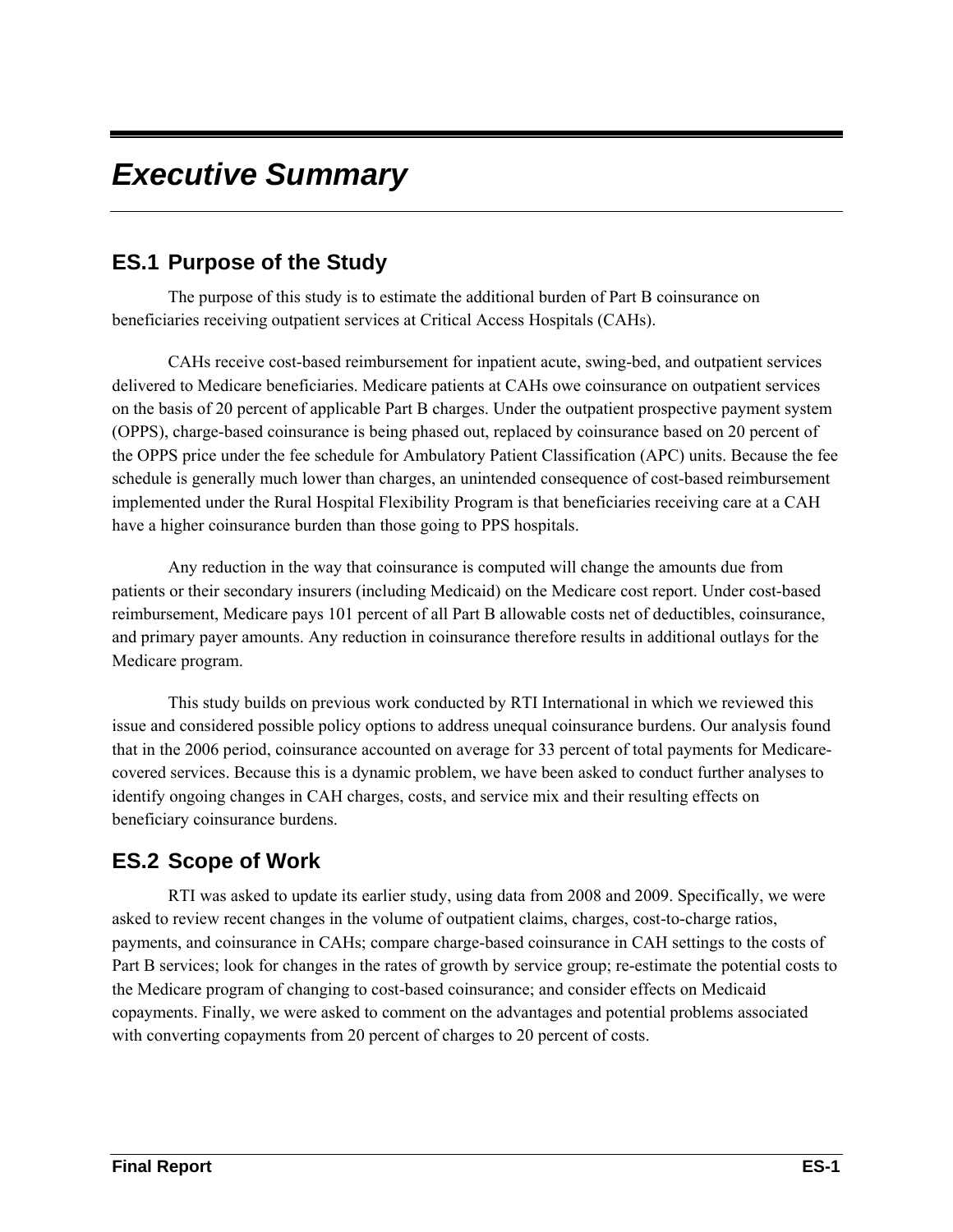#### **ES.3 Data and Methods**

Data for this analysis come from the Medicare cost reports and outpatient claims in the Standard Analytic File (SAF). Our hospital sample included CAHs that were operating as of January 2009 and had filed a full-year cost report in 2008 or 2009 ("Period 3"). Cost reports were matched to CAHs with reports in our study from 3 years earlier ("Period 2"). Outpatient claims were extracted for the Period 3 reports. Period 3 data were then merged with Period 2 data to complete the analytic file. Of 1,274 CAHs in the Period 3 sample, 1,072 had Period 2 data from 3 years earlier. The remaining 202 CAHs had either Period 3 data only or were in our previous sample but could not be matched by cost reports 3 years apart. RTI's previous study tracked changes in key study variables over a 3-year period, 2002–2003 to 2005–2006; in this study we were able to track changes in the same variables over another 3-year period.

#### **ES.4 Findings**

Mean coinsurance per CAH claim in Period 3 was \$214, the median was \$80, and the 95th percentile was \$831. We aggregated by beneficiary within CAH and found yearly copayments greater than \$1,000 for 20.5 percent of beneficiaries, up from 14.3 percent in Period 2. The proportion of beneficiaries with yearly copayments greater than \$3,000 rose from 1.7 percent in Period 2 to 3.3 percent in Period 3. These totals do not include any coinsurance paid at other facilities or to physicians.

Cost-to-charge ratios (CCRs) for Medicare ancillary services dropped 4.6 percent from Period 2 to Period 3. This is a smaller decline than we observed in the previous analysis (13%). Lower CCRs equate to higher mark-up; as mark-up rates increase, the excess coinsurance burden at CAHs increases. There was variation by service group in the extent to which CCRs dropped or increased. Diagnostic Radiology and Magnetic Resonance Imaging (MRI) saw the greatest proportional declines, 12 percent and 11 percent, respectively. A few service groups had increases in the 2 percent range, including Respiratory Therapy. The Computerized Axial Tomography (CAT) Scan service group had the lowest aggregate CCR for the full Period 3 sample, 0.129, indicating a mark-up rate of 675 percent.

The growth rate of charges (17.7 percent) and costs (11.7 percent) slowed considerably from Period 2 to Period 3 compared with the previous growth rates from Period 1 to Period 2 (38.6% and 27.6%). However, because increases in charges continue to outpace those of costs, beneficiary liabilities as a share of the total payment for Medicare services (including diagnostic laboratory testing) rose from 33.3 percent to 35.1 percent. CAHs in which beneficiary liability was more than 50 percent of the total payment increased to 6.3 percent for the full Period 3 sample (from 2.3% in Period 2 and 1.1% in Period 1).

Outpatient diagnostic laboratory services are not subject to coinsurance. For CAH services that were subject to Part B coinsurance, coinsurance amounts accounted for 47 percent of the estimated cost of services in Period 3, up from 44 percent in Period 2. Because some individual services (e.g., Cardiology and CAT Scan) tend to have CCRs that are below 0.20, beneficiaries may pay more in coinsurance for a service than Medicare allows for the cost of that service.

We observed extensive regional and state variation by service in median values of coinsurance as a percentage of covered costs. In four states—Florida, Kentucky, Massachusetts, and Virginia—the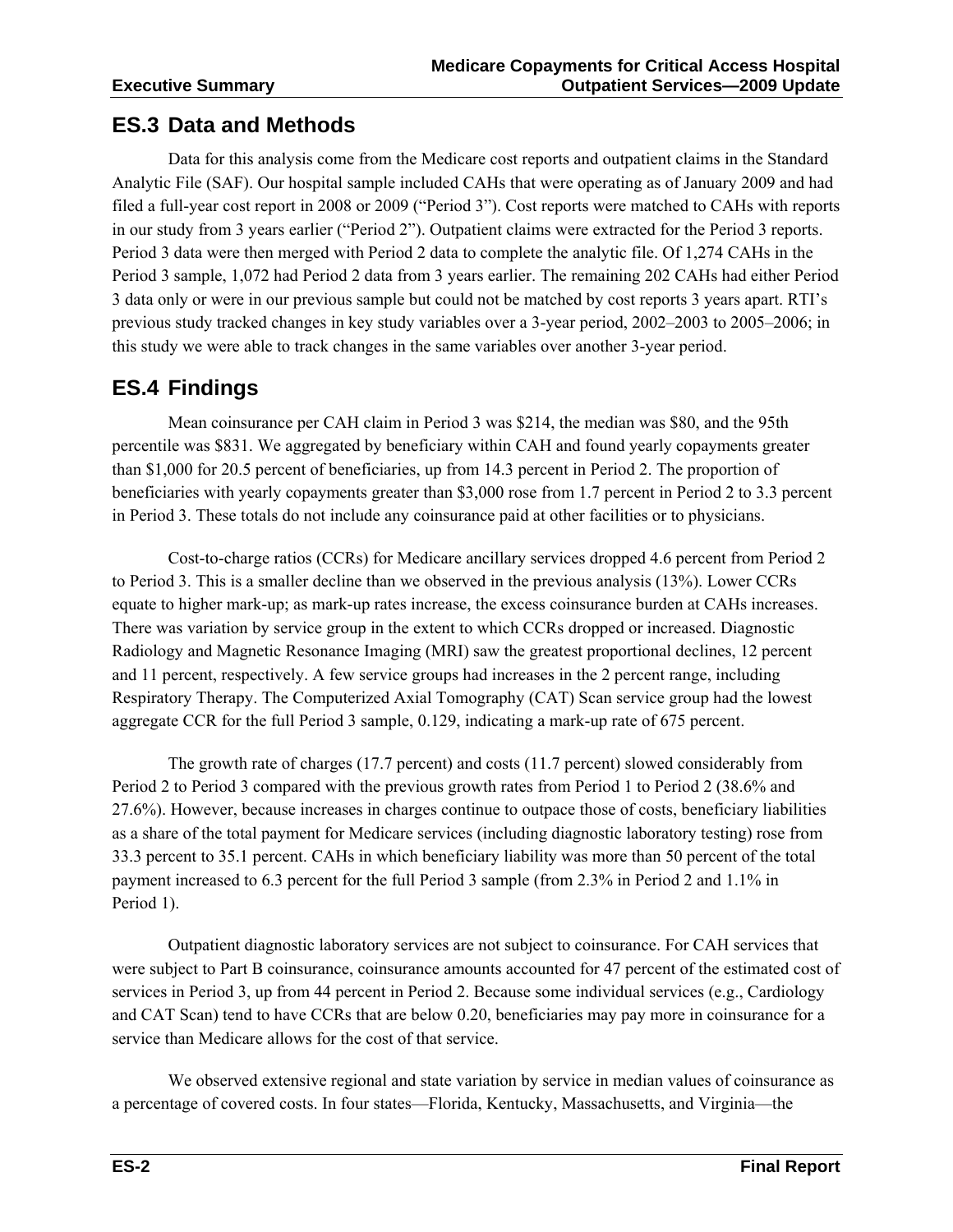median values of coinsurance as a percentage of covered costs for CAT Scans and MRIs were greater than 100 percent.

#### **ES.5 Cost of Policy Change**

RTI reviewed the cost to the Medicare program of policy changes that would reduce the coinsurance burden on CAH patients. We used cost reports and claims data to estimate the cost to the Medicare program if CAH coinsurance were computed on the basis of 20 percent of estimated costs rather than 20 percent of charges.

From Period 3 cost report data, RTI estimated that cost-based coinsurance would have added \$724 million to Medicare program payments for Part B services, although downstream reductions in allowable Medicare bad debt might have offset this by at least \$64 million. The \$724 million represents a 57 percent reduction in beneficiary coinsurance.

Sixty-four percent of Period 3 Medicare Part B allowable bad debt was attributable to coinsurance amounts for dually eligible beneficiaries, occurring in states where the Medicaid program does not cover the full 20 percent of charges. This was a marked increase from Period 2 (37 percent). Depending on the state Medicaid program's cost sharing design, some of this portion of bad debt could be eliminated by reducing coinsurance. However, the Medicare program would have no net savings—it would merely transfer the payment to the interim payment stage from the bad debt settlement stage. In states where the Medicaid program's coinsurance cost sharing is based on a reduced percentage of a fee schedule amount, the Medicare program might not see any reduction in bad debt.

An alternative estimating approach, using information from individual claims instead of aggregate cost report data, yielded similar results. From 6.1 million Period 3 claims that were matched by dates to the available cost reports, RTI estimated that cost-based coinsurance would have added \$749 million to Medicare program payments for Part B services, before taking any offsets for bad debt into consideration.

The cost of the policy change arises from the beneficiary copayment being brought down from the level they pay in the CAH (about 47 percent of estimated covered costs) to the level they would pay in a PPS hospital (probably no more than 20 percent). Policymakers would have to decide how to finance this cost. Obviously the Medicare program could absorb the entire cost of the policy change. Alternatively, the program cost could be fully or partially offset with other changes within CAH hospital payments or with more broadly targeted Medicare payment changes.

### **ES.6 Discussion of Policy Options**

RTI examined three options for implementing a change in the computation of Part B coinsurance for CAHs to reduce this burden. The first two assume that the policy goal is to bring coinsurance in line with costs rather than charges. The third assumes that the policy goal is to create parity in coinsurance such that the beneficiary is neither advantaged nor disadvantaged according to where he or she seeks care.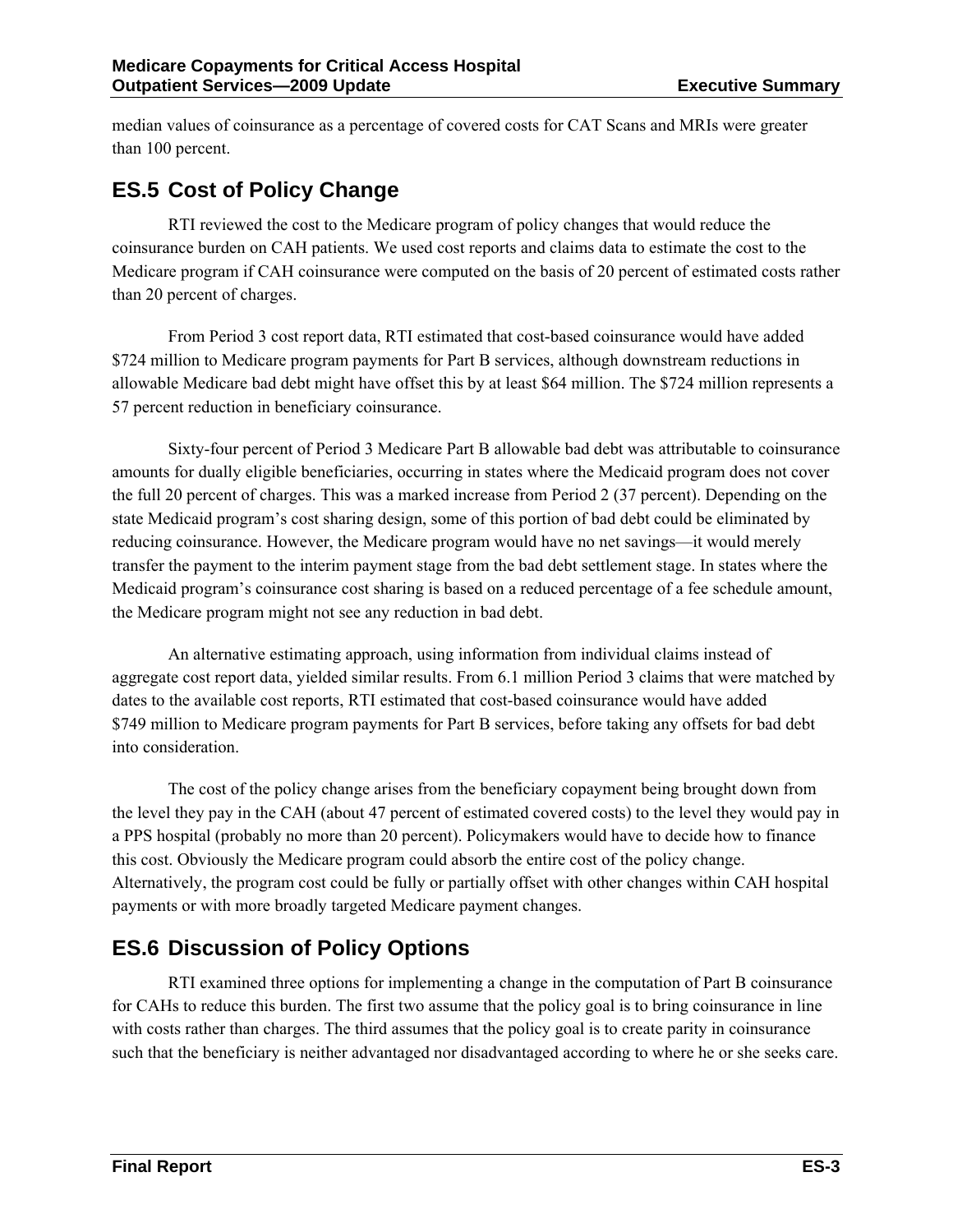- 1. Each CAH has an aggregate outpatient CCR computed by the Medicare Administrative Contractor that is used to compute interim payments for Part B services. Option 1 would apply the hospital's existing interim rate converter to coinsurance amounts. The advantage to this approach is that it would be simple to administer. The disadvantage is that, although CAH beneficiaries would be paying coinsurance that is 20 percent of costs on average, individuals would still be overpaying or underpaying coinsurance for specific services, on the basis of variation in individual service CCRs.
- 2. The second option would use service-specific CCRs for each individual CAH to estimate costs for both coinsurance and Medicare interim payments. The greater the number of service-specific CCRs applied, the closer the policy option gets to achieving the goal of having beneficiaries pay coinsurance based on costs, but also the less feasible the option becomes because of administrative complexity. A more modest and potentially more feasible approach would be to use a limited set of service-specific CCRs.
- 3. The third option would require CAHs to code their Part B claims as though they were paid under OPPS in order to group services by APC and compute the OPPS-equivalent coinsurance. Medicare interim payments could be computed by applying the interim rate to allowable charges net of this OPPS-equivalent coinsurance. The principal benefit to this option is that beneficiaries would be treated equally across hospital settings, without paying more on the basis of either the hospital's prospective payment status or its mark-up policies. When this option was discussed in RTI's previous report, we commented that it would have substantial administrative costs, because the CAHs would have to start entering the Healthcare Common Procedure Coding System (HCPCS) codes (needed for APC assignments) on their outpatient bills. Since that time, CAHs have begun to submit HCPCS codes for most services, and Option 3 would be less of an administrative burden.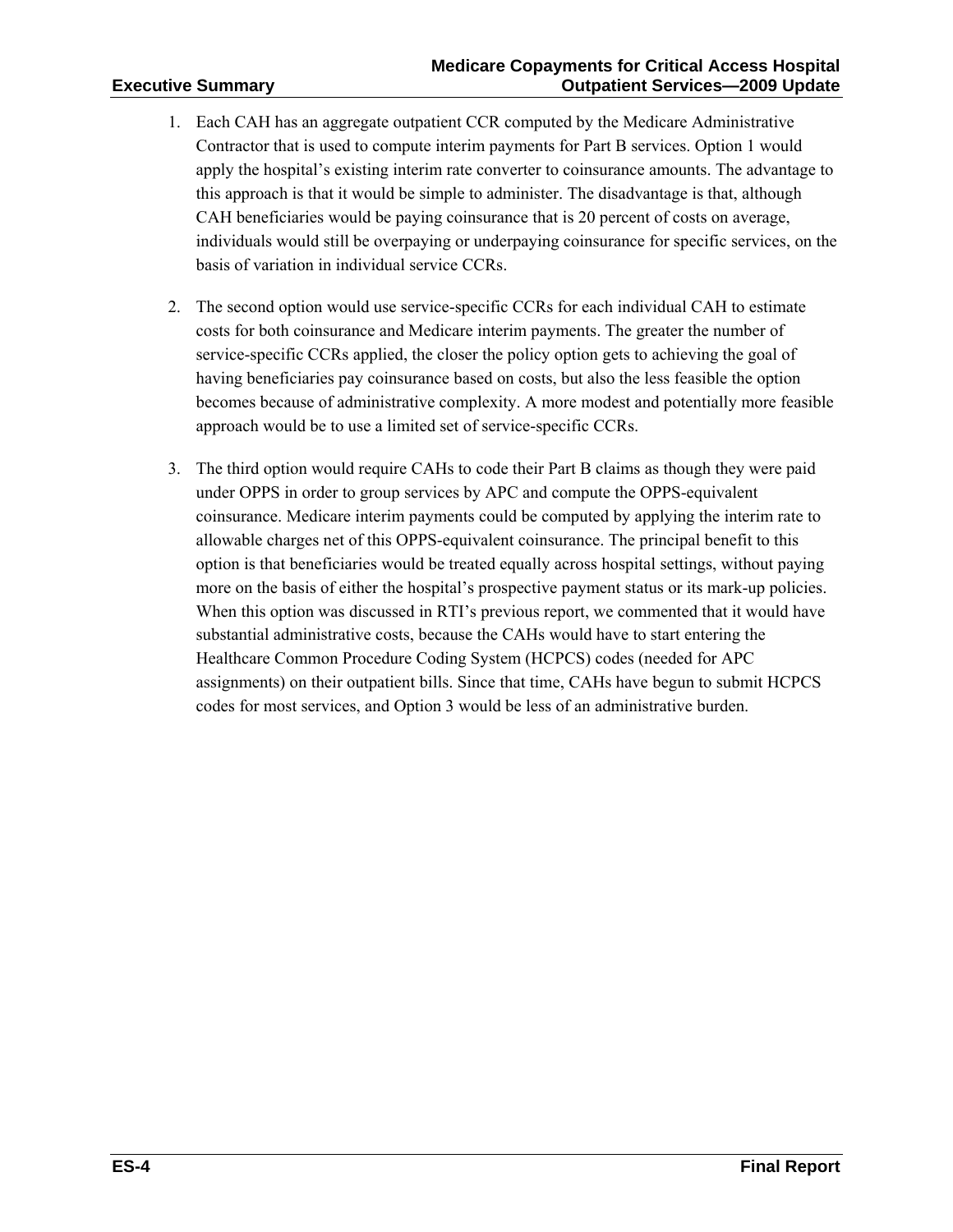## *Introduction*

This report for the Medicare Payment Advisory Commission (MedPAC) presents the findings of RTI International's contract to re-examine coinsurance burdens to beneficiaries receiving outpatient services at Critical Access Hospitals (CAHs). The scope of work for this contract directs RTI to study the coinsurance burden for beneficiaries receiving outpatient care at CAHs and to evaluate the costs and challenges of possible policy changes to bring that burden in line with what would apply in prospective payment system (PPS) hospital settings. Specific questions we were asked to address include these:

- How have the volumes of outpatient claims, charges, costs, payments, and coinsurance changed for CAHs over recent years? How do the changes compare with those in earlier time periods?
- How does Part B coinsurance in CAH settings compare with cost of services?
- What would be the cost to the Medicare program of a change in CAH settings from chargebased to cost-based outpatient copayments?
- What are the benefits and potential problems associated with changing copayments from 20 percent of charges to 20 percent of costs?

CAHs receive cost-based reimbursement for inpatient acute, swing-bed, and outpatient services delivered to Medicare beneficiaries. Medicare patients at CAHs owe coinsurance on outpatient services on the basis of 20 percent of applicable Part B charges. In contrast, at hospitals paid using Medicare's outpatient prospective payment system (OPPS), charge-based coinsurance is being phased out, replaced by coinsurance based on 20 percent of the OPPS price under the fee schedule for Ambulatory Patient Classification (APC) units. RTI first identified the potential for disproportionately higher coinsurance burdens as an unintended consequence of cost reimbursement in a 2006 report prepared for the Centers for Medicare & Medicaid Services (CMS).<sup>1</sup> The report documented that beneficiaries receiving outpatient care at a CAH paid more in coinsurance than they would have paid if the services had been received at a PPS hospital. Further evidence of this problem was documented in 2008 by RTI under a contract to MedPAC.<sup>2</sup> In that study, RTI also found that the burden of excess CAH coinsurance increased over time because CAH charges can increase without restraint, whereas coinsurance computed under the OPPS is constrained by increases in regulated rates.

CAHs may set their charges at any rate they desire. Currently there is no financial incentive for CAHs to moderate their rate increases. Charge-based coinsurance that beneficiaries are unable to pay (or

1

*1* 

<sup>&</sup>lt;sup>1</sup> Analysis and Monitoring of Critical Access Hospital Growth and Cost Trends, 2005, Contract Number 500-02-0033.006. 2 *Medicare Copayments for Critical Access Hospital Outpatient Services*, 2008, Contract Number

RFP0306MEDPAC, Task E4034808.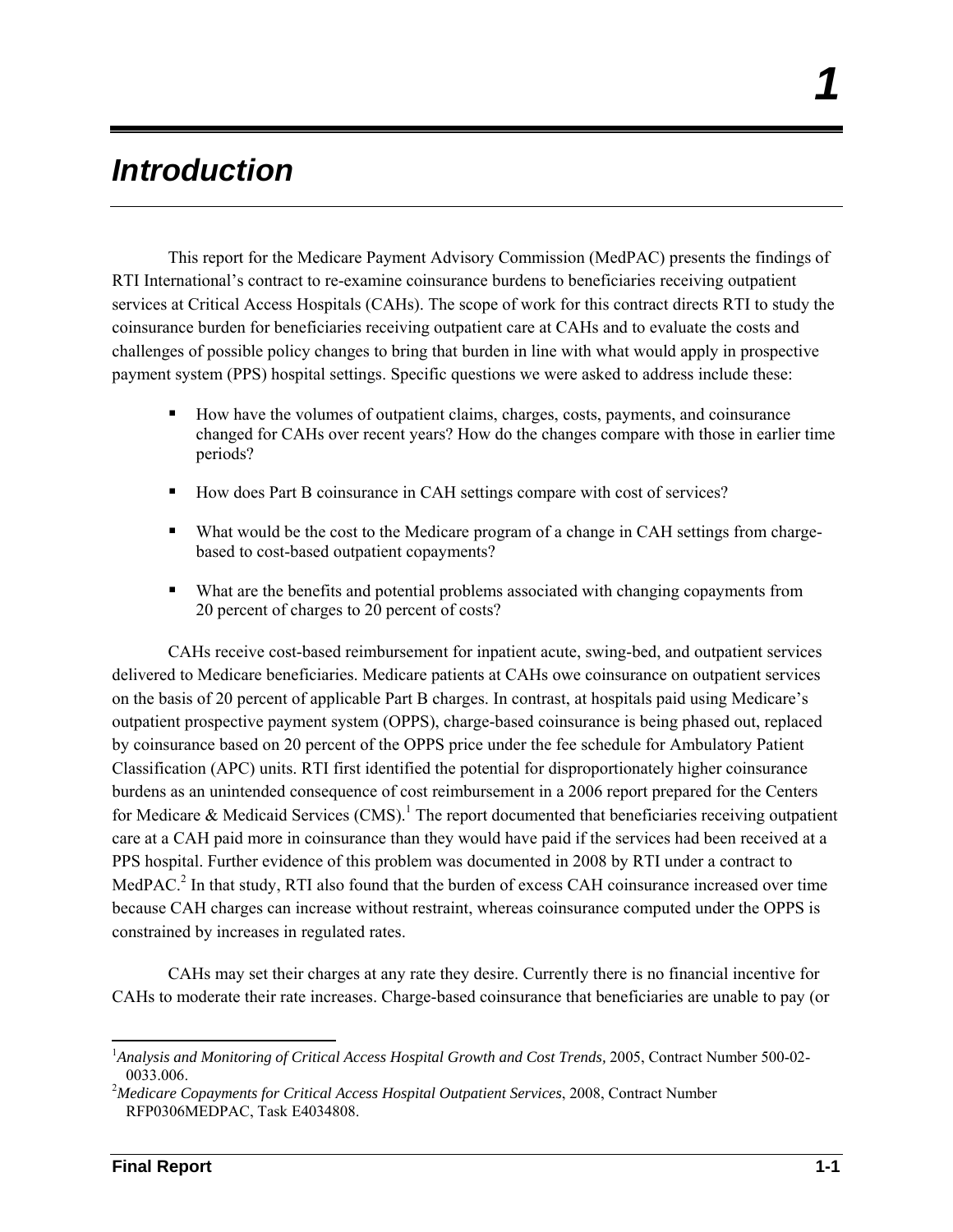that state Medicaid programs do not cover) becomes bad debt, and CAHs are reimbursed at 100% for bad debt. If a bad debt policy change were to take effect lowering the bad debt reimbursement rate for CAHs, it could serve as a disincentive to increase charges.

Medicare currently reimburses CAHs at 101 percent of program cost *net* of any primary payer amounts, deductibles, and coinsurance. Thus, any change in policy that reduces coinsurance for CAH services will necessarily translate to an offsetting increase in Medicare interim payments. Only a minority of Medicare beneficiaries are personally responsible for their coinsurance amounts—for most, coinsurance and deductibles are paid by secondary insurance policies or by state Medicaid programs.<sup>3</sup> For beneficiaries with secondary insurance, it is the insurer rather than the beneficiary that would benefit by any change to reduce CAH coinsurance burdens. State Medicaid programs, however, do not necessarily pay all of the coinsurance due from outpatient services, and the impact of a change in policy is harder to estimate. We address this issue in more detail in *Section 4.2*.

In this study, RTI returns to the study question by examining more recent data to support the need for a policy change to reduce the coinsurance in CAH settings, and we estimate the budget impact. Our technical approach is described in *Section 2*. Our findings, from a review of the cost-to-charge ratios for key outpatient services delivered in CAHs and how they have changed in recent years, and also our estimates of the differences between charge-based and cost-based coinsurance across types of services, are presented in *Section 3*.

The burden from excess charge-based coinsurance at CAHs is directly related to CAH pricing policies, specifically the extent to which facility charges exceed costs and exceed APC payments for covered services. If we accept the premise that APC payments are tied to expected costs, an argument can be made that beneficiaries should not pay more than 20 percent of estimated costs for equivalent services delivered at CAHs. One policy option to address the discrepancy between CAHs and other settings is, therefore, to change the CAH copayments to 20 percent of estimated costs rather than charges. If we accept a broader premise of prospective payment, that APC payments are tied to the expected costs of the average efficient provider, an argument can also be made that beneficiaries should not pay more than 20 percent of the APC payment, because the beneficiary should not be responsible for variations in provider costs. These policy options are discussed in more detail in *Section 4* and *Section 5*.

1

<sup>&</sup>lt;sup>3</sup>Based on data from the 2007 Medicare Current Beneficiary Survey, roughly 89 percent of beneficiaries nationwide have supplemental coverage, in the form of Medicaid or secondary insurance. Source: Kaiser Family Foundation. Chartpack: *Examining Sources of Supplemental Insurance and Prescription Drug Coverage among Medicare Beneficiaries,* August 2009. http://www.kff.org/medicare/upload/7801-02.pdf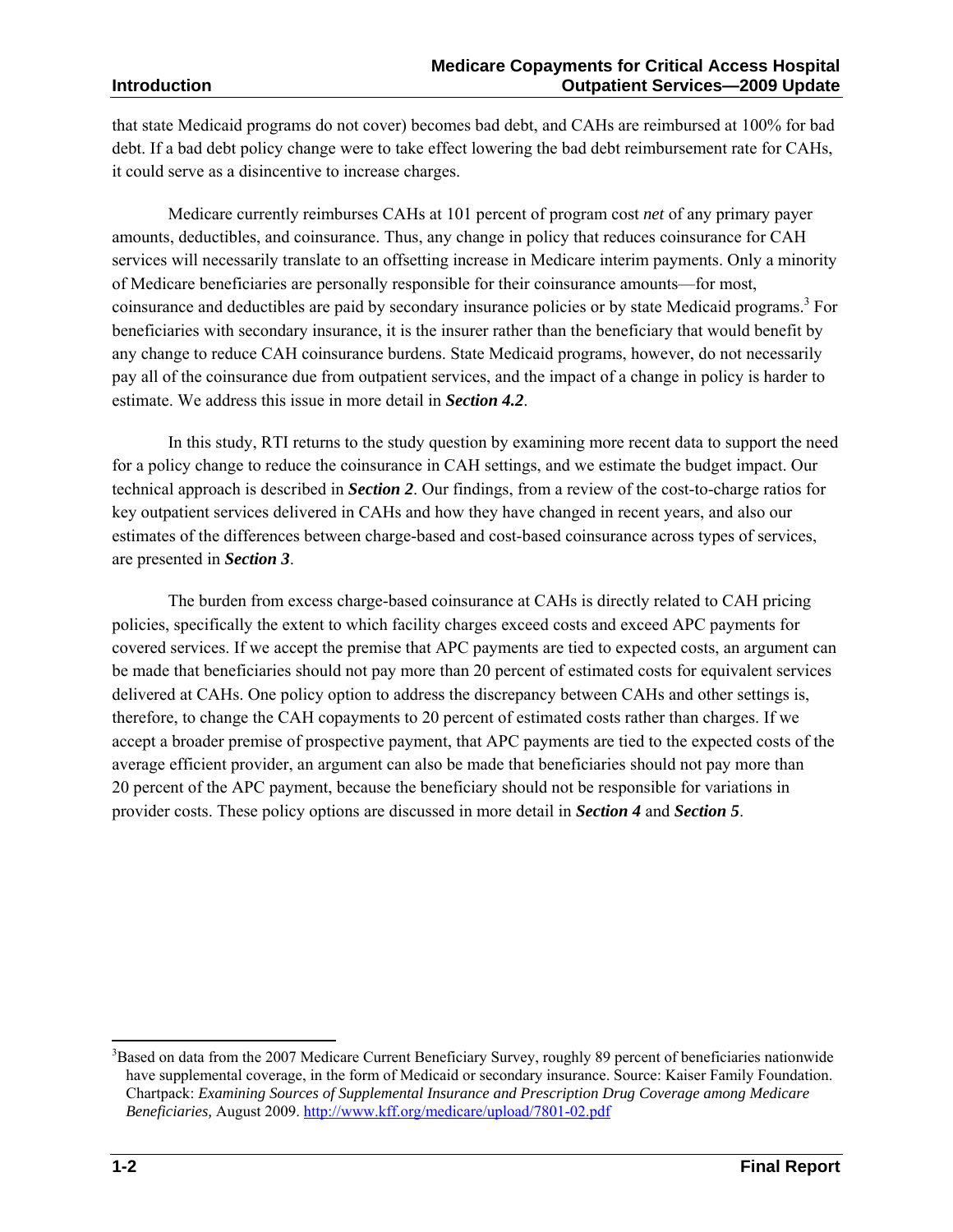## *Technical Approach*

### **2.1 Study Population**

The study sample is defined from the population of CAHs operating as of January 2009, restricted to those with a filed cost report in 2008 or 2009 that covers a full 12-month period or longer (minimum of 363 days) and could be matched to calendar year 2008 or 2009 Standard Analytic File (SAF) outpatient claims. Where possible, the most recent cost report was matched with a report from 3 years earlier in our previous study, to identify changes in key measures over time. We created a file with two subgroups matched CAH pairs (hospitals with CAH status in both time periods and with cost reports 3 years apart,  $n = 1,072$ ) and unmatched CAHs (facilities with later period data only or with cost reports 2 or 4 years apart, *n* = 202). Throughout this report, the earlier matched cost reporting period (2005–2006) is referred to as Period 2 and the later one (2008–2009) as Period  $3<sup>4</sup>$ . The composition of the final sample is 1,072 Period 2 facilities and 1,274 Period 3 facilities.

As shown in *Figure 2-1*, CAHs are not evenly dispersed throughout the country. The Midwest has the greatest number, followed by the South. The Northeast has very few CAHs. At least one CAH is present in every state except Connecticut, Delaware, Maryland, New Jersey, and Rhode Island.



**Figure 2-1. Hospital Study Sample by Region and Period** 

Source: RTI International analysis of Medicare Cost Reports, FY2005–FY 2009.

l <sup>4</sup>Any comparisons referring to the previous report's Period 1 correspond to the 2002–2003 cost reporting period.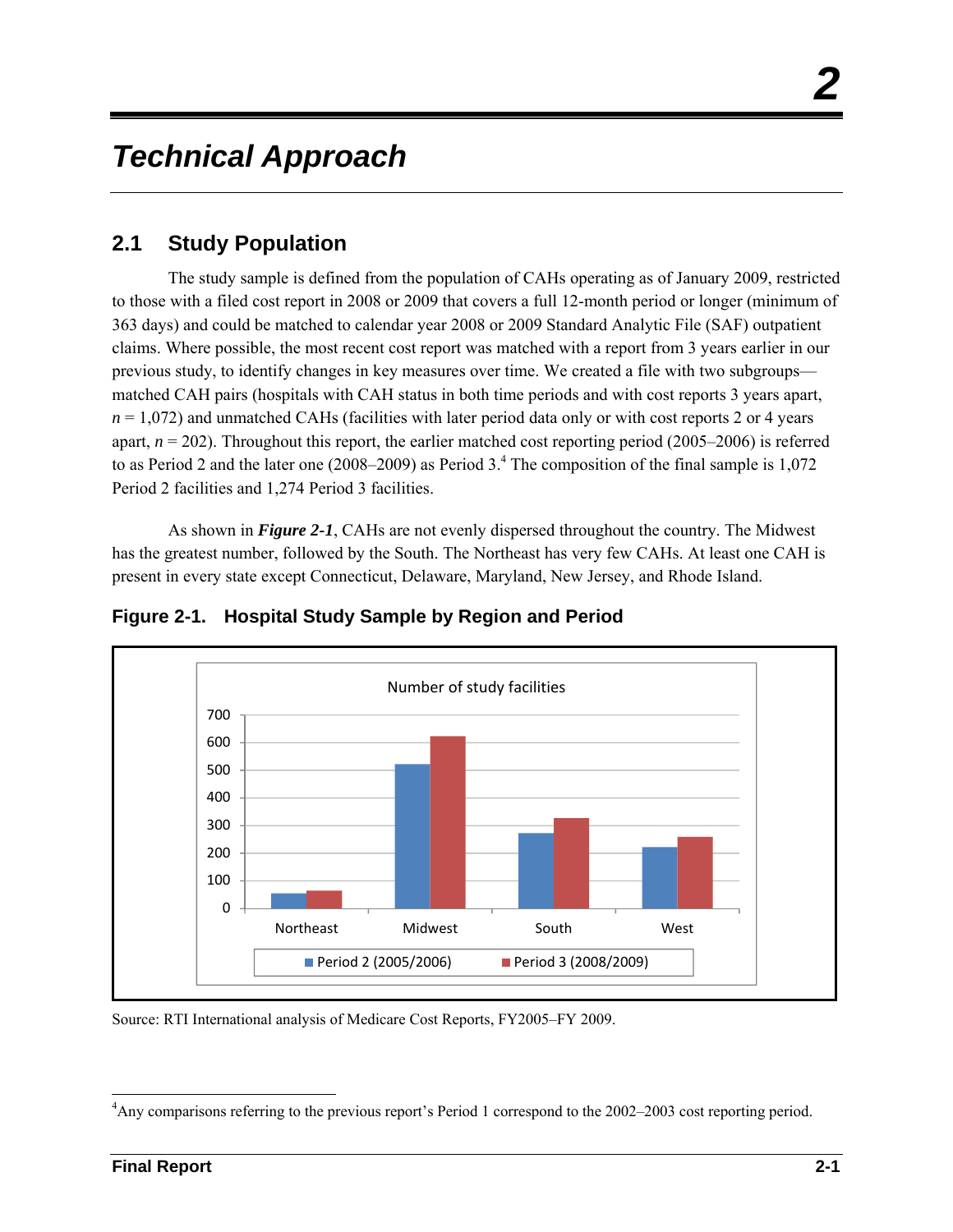#### **2.2 Data**

The two principal data sources for this analysis are the Medicare cost reports from the Hospital Cost Report Information System (HCRIS) files and hospital outpatient claims from the Standard Analytic File (SAF). The SAF data exclude claims for Medicare Advantage (MA) enrollees.<sup>5</sup> Medicare cost reports were used to compute cost-to-charge ratios (CCRs) by type of service from the data on Worksheet C. We also obtained total Part B costs, payments, coinsurance and deductible amounts, and reimbursable bad debts from Worksheet E Part B.

CCRs were computed at the level of individual cost centers as reported by each facility and also from data rolled up to key service groups.<sup>6</sup> Following the approach used by CMS in setting OPPS rates, CCRs were edited to remove ratios less than 0.01 or greater than 10 or those with normalized ratios greater than ± 3 standard deviations from the geometric mean for each line. See *Appendix Table A-1* for results of CCR editing by service group.

MedPAC provided RTI with calendar year 2008 and 2009 outpatient claims. RTI matched the claims by provider numbers and beginning and ending dates of fiscal year cost reports in the study sample. Extracted variables included line-item data on charges and coinsurance amounts by service, plus claim-level data on payments and deductibles.<sup>7</sup> Ancillary services were identified by revenue center codes and grouped into 18 key service groups,<sup>8</sup> 16 of which were analyzed: Pharmacy, Diagnostic Laboratory Testing, Medical Supplies, Diagnostic Radiology, Computerized Axial Tomography (CAT) Scan, Magnetic Resonance Imaging (MRI), Respiratory Therapy, Rehabilitation Therapy, Cardiology, Emergency Room, Surgery, Gastrointestinal (GI) Services, Blood, Anesthesia, Clinic, and Observation.

A total of 10,988,803 individual Medicare claims were matched by provider for our Period 3 analysis. Line-item and claims-level costs were estimated by applying the edited CCRs from the Medicare cost report data to the covered charges in the claims files, using an RTI adaptation of CMS' published Outpatient Revenue Code Crosswalk.

All charge and cost figures are expressed in 2006 dollars unless otherwise noted. Data were adjusted for inflation using the Medicare PPS Hospital Input Price Index, based on the quarter end date of the hospital cost report. Provider-level data were annualized in instances where the Medicare cost report (and therefore also the matched claims) covered more or less than a full year.

l 5 Rural MA participation has always been well below urban participation, but it began to increase sharply in 2005 and 2006 with the introduction of regional preferred providers and the new "private fee-for-service option" (http://healthplantracker.kff.org/). Any figures in this report showing changes between 2006 and 2009 in total CAH Medicare claims and dollars reflect spending for a somewhat reduced base of traditional Medicare fee-forservice beneficiaries.

<sup>&</sup>lt;sup>6</sup>In a 2008 project for CMS (*Refining Cost to Charge Ratios for Calculating APC and DRG Relative Payment Weights*), RTI identified problems from misclassification of nonstandard cost centers. RTI developed a routine for correcting the most commonly miscoded cost centers. Although misclassification is less common in the CAH reports than in the reports for larger PPS hospitals, we ran the CAH HCRIS files through this routine for this updated analysis as we had done 3 years earlier. 7

 $<sup>7</sup>$ In the previous analysis, RTI had excluded a small subset of claims (0.06%) with line items greater than 45 line</sup> items per claim. The Period 3 analysis includes them.

 ${}^{8}$ Two service groups were not analyzed, Professional Fees, and the catch-all group, Other.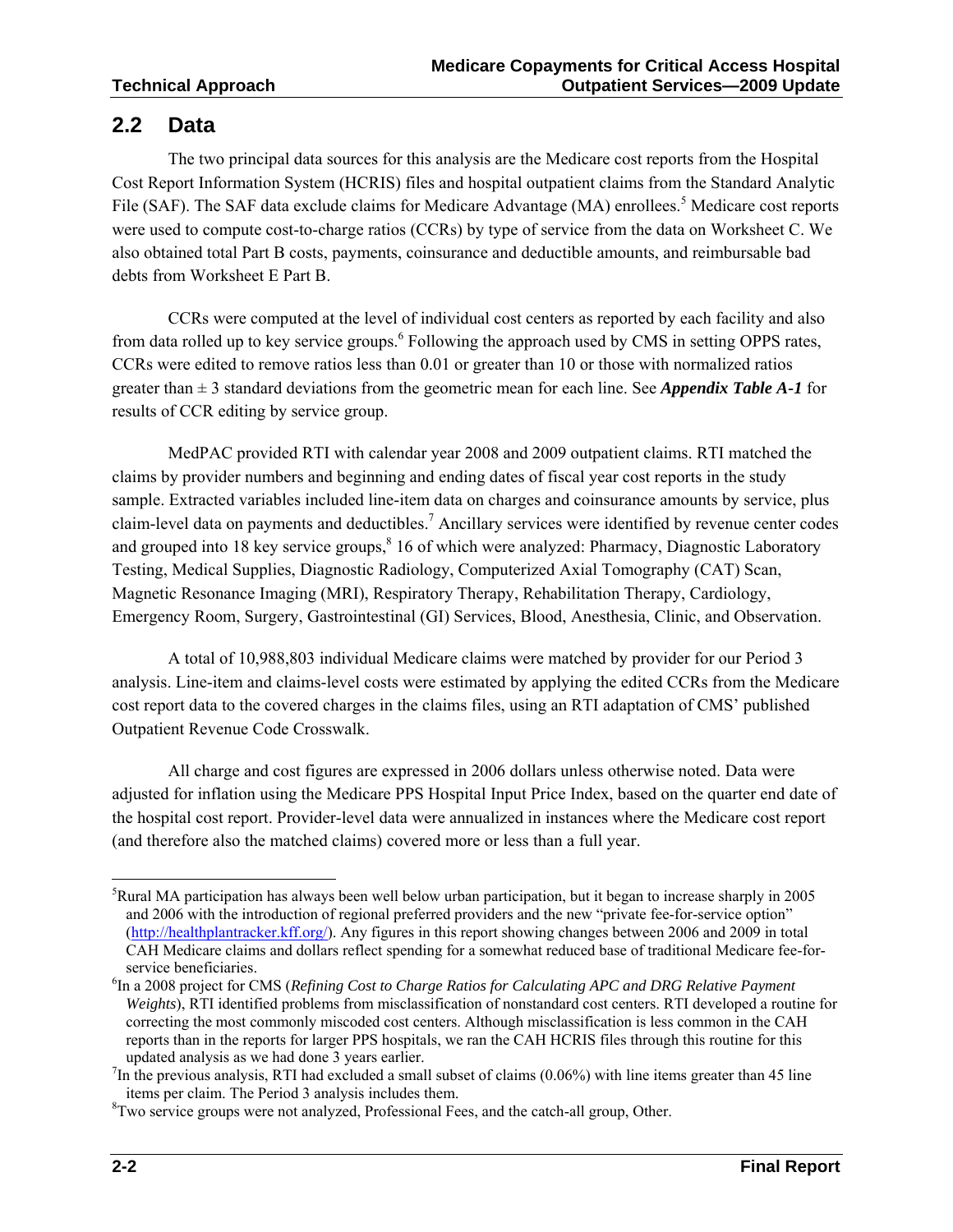#### **2.3 Approach**

The following types of analyses were conducted:

- review of CAH pricing trends based on CCRs from the Medicare cost report
- conversion of outpatient claims from charges to cost using hospital-specific, service-specific **CCRs**
- review of claims volume, charges, cost, and payments over two study periods
- **review of coinsurance amounts as a percentage of estimated cost, by key service areas**
- estimation of cost to the Medicare program of changes in coinsurance policy from a percentof-charges basis to a percent-of-costs basis
- examination of bad debt and the extent to which it is attributable to Medicaid.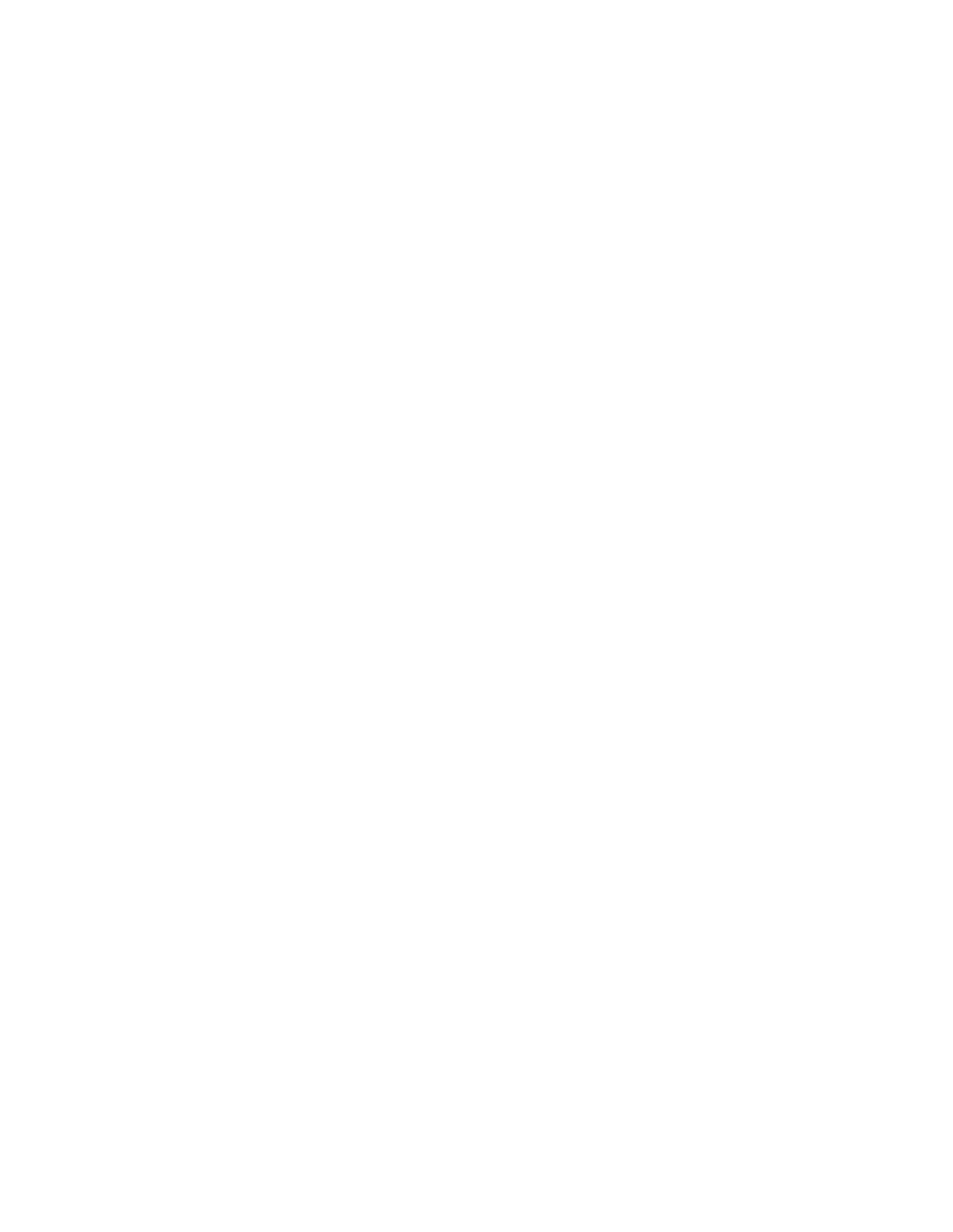## *Findings*

Because Medicare beneficiary coinsurance at CAHs is based on charges and the Medicare program's reimbursement to CAHs is cost-based, the relationship between costs and charges is critical. If the growth in charges outpaces the growth in costs, the coinsurance burden increases for beneficiaries. In this section, we present our Period 3 findings and note changes from earlier time periods.

#### **3.1 Changes in Critical Access Hospital Costs, Charges, and Pricing Strategies**

Cost-to-charge ratios for CAHs continue to vary widely across facilities and across services within facility. The aggregate average ratio of Part B costs to charges for ancillary and outpatient services in the matched CAH sample was 0.465 in Period 2 and 0.444 in Period 3, a reduction of 4.6 percent over the 3 years. Between Period 1 and Period 2, the decline in this same aggregate ratio was 13.4 percent. This shows a pattern of continued decline in CCRs, but the decline is not as dramatic as it was in the earlier study period. An aggregate CCR of 0.444 corresponds to an average mark-up of 125 percent over  $cost.<sup>9</sup>$ 

*Figure 3-1* shows the distribution of matched Period 2 and Period 3 data expressed as mark-up rather than CCR. A small number of CAHs in both periods have total ancillary charges that are less than total ancillary costs, and these account for the small number of facilities that show a negative mark-up percent. The median mark-up rose slightly between periods; Period 3 data show more extreme values at the 90th percentile and above.

*Table 3-1* shows changes over the study period in CCRs computed by types of cost centers. The data for matched CAHs in both periods are shown at the top, and data for all Period 3 CAHs are shown below.10 Aggregated across all providers, CCRs for Observation (equivalent to those for Routine Care) and Clinic continue to be the highest, averaging above  $1.000$  in both periods.<sup>11</sup> CAT Scan, MRI, Diagnostic Radiology, and Cardiology had the lowest CCRs, all under 0.300 for Period 3 and decreasing

l  ${}^{9}$ CCRs are computed as the (cost/charge) and can range in value from 0 to infinity. A mark-up rate is an inverse measure derived from the same data, computed as ((charges − cost)/cost); it has a range from negative to positive.

A CCR above 1.0 implies a negative mark-up, that is, charges set below cost.<br><sup>10</sup>Period 2 results in this analysis vary slightly from the previous report's Period 2 findings because this Period 2 matched subset consists of 1,072 CAHs and the CAHs are no longer stratified by their Period 1 status (CAH or

PPS).<br><sup>11</sup>The CCR for Adult and Pediatrics Routine Nursing Care (line 25 of the cost report) was used as the ratio for Observation in this report, as the Observation cost center is not populated with data on Worksheet C. Later calculations that are made to populate this line on Worksheet D Part V are based on prorated costs from line 25.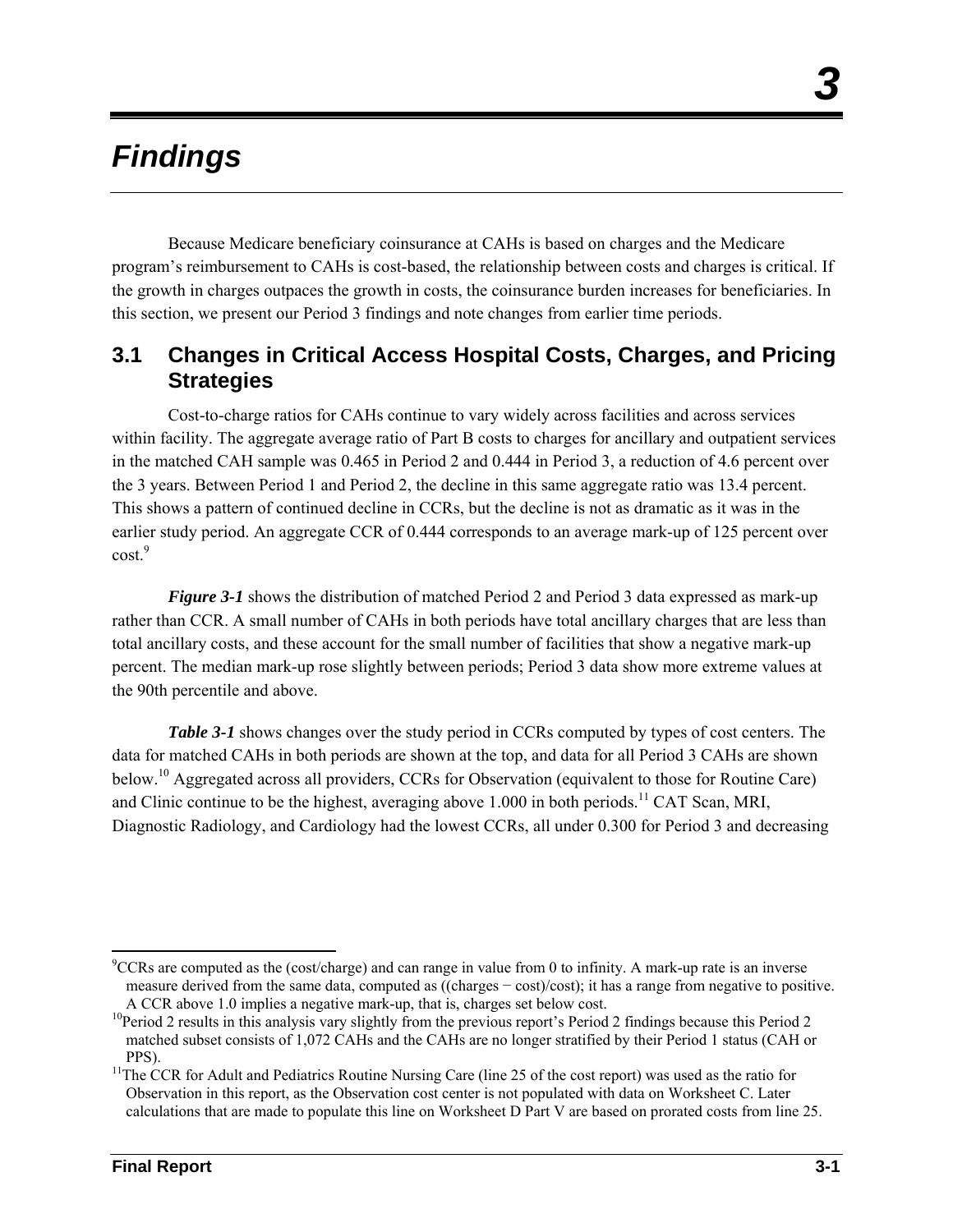over the 3 years.12 CCRs declined for 10 of the 16 services from Period 2 to Period 3, and one of the largest declines was for the Emergency Room cost center.





As was noted in the previous analysis, large differences in CCRs across types of service cost centers have important implications for excess beneficiary liability under charge-based coinsurance. If a CCR is below 0.200 (not uncommon for Cardiology, Diagnostic Radiology, or other Imaging services), then patients at a CAH are absorbing out-of-pocket expenses that are actually greater than the allowable cost of the service to the Medicare program. This is not a new problem; abnormally high chargebasedcopayments were encountered in many hospital settings before the phased-in coinsurance reductions that accompanied the implementation of OPPS. However, it is a more pronounced problem now because it creates a particular disadvantage for residents of small rural communities. It is also more frequent now because, as this analysis indicates, mark-up rates are continuing to rise for most services at CAHs.

We also found variation in mark-up across regions, raising still more equity issues for beneficiaries. Overall, hospital CCRs remain lowest in the Northeast and highest in the West. The South

l  $12$ Although claims files confirm that a large percentage of CAHs provide CAT Scanning and MRI services, relatively few CAHs report either service on a separate line in the cost report. Most combine these with other Diagnostic Radiology, on line 42.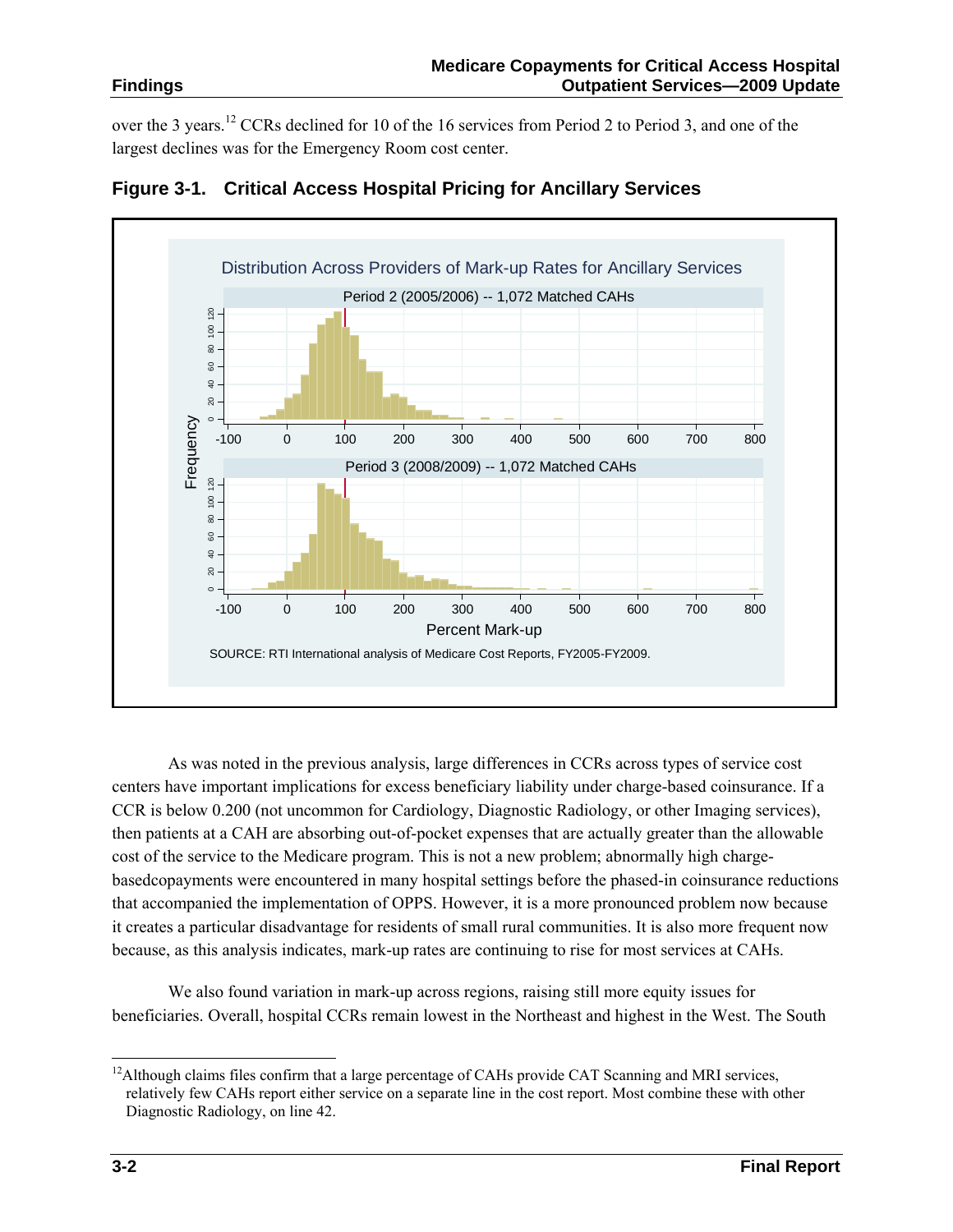showed the greatest percentage change in mean hospital CCR, dropping about 4 percent over the 3-year period. Additional detail on CCRs by region and by state has been included with this report as *Appendix Tables A-2a* and *A-2b*. In *Appendix Table A-2b*, the states are ranked by lowest mean hospital CCR on the basis of the full Period 3 sample. Florida and Indiana had the lowest CCRs, decreasing 24 percent and 11.5 percent, respectively.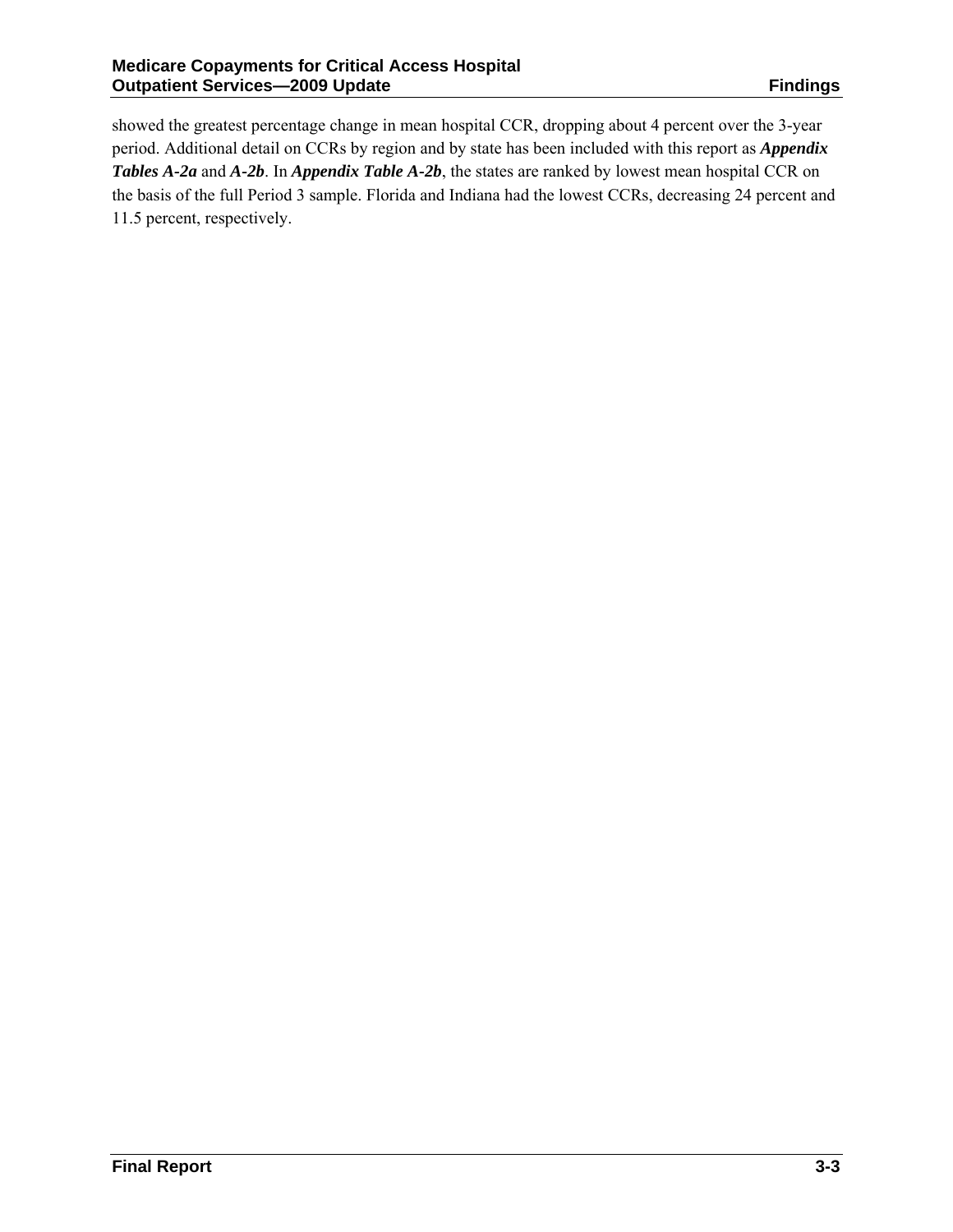|                                                                                             | Matched Pair CAHs Period 2 and Period 3      |               |            |  |                          |                      |                  |               |          |
|---------------------------------------------------------------------------------------------|----------------------------------------------|---------------|------------|--|--------------------------|----------------------|------------------|---------------|----------|
|                                                                                             | Period 2 (2005/2006)<br>Period 3 (2008/2009) |               |            |  |                          |                      | 3-year Change in |               |          |
|                                                                                             |                                              | (unw eighted) | Aggregate  |  |                          | (unw eighted)        | Aggregate        | Aggregate CCR |          |
| Service Group                                                                               | Obs                                          | Mean CCR      | <b>CCR</b> |  | Obs                      | Mean CCR             | <b>CCR</b>       | Absolute      | Percent  |
| Observation                                                                                 | 1,063                                        | 1.829         | 1.427      |  | 1,055                    | 1.861                | 1.437            | 0.010         | 0.7%     |
| (Routine Care)                                                                              |                                              |               |            |  |                          |                      |                  |               |          |
| Surgery                                                                                     | 902                                          | 0.663         | 0.474      |  | 892                      | 0.651                | 0.451            | $-0.024$      | $-5.0%$  |
| <b>GI Services</b>                                                                          | 15                                           | 0.446         | 0.307      |  | 16                       | 0.603                | 0.315            | 0.007         | 2.4%     |
| Anesthesia                                                                                  | 686                                          | 0.749         | 0.479      |  | 674                      | 0.685                | 0.430            | $-0.050$      | $-10.4%$ |
| Radiology-Dx                                                                                | 1,061                                        | 0.454         | 0.331      |  | 1,068                    | 0.420                | 0.292            | $-0.039$      | $-11.9%$ |
| CAT Scan                                                                                    | 92                                           | 0.266         | 0.145      |  | 96                       | 0.267                | 0.138            | $-0.007$      | $-5.1%$  |
| <b>MRI</b>                                                                                  | 77                                           | 0.372         | 0.299      |  | 84                       | 0.371                | 0.266            | $-0.033$      | $-11.0%$ |
| Laboratory                                                                                  | 1,064                                        | 0.439         | 0.351      |  | 1,066                    | 0.412                | 0.319            | $-0.032$      | $-9.1%$  |
| <b>Blood</b>                                                                                | 277                                          | 0.868         | 0.670      |  | 287                      | 0.822                | 0.656            | $-0.015$      | $-2.2%$  |
| Respiratory Therapy                                                                         | 914                                          | 0.547         | 0.416      |  | 890                      | 0.586                | 0.426            | 0.009         | 2.3%     |
| Rehab Therapy                                                                               | 1,047                                        | 0.738         | 0.646      |  | 1,048                    | 0.722                | 0.628            | $-0.018$      | $-2.8%$  |
| Cardiology                                                                                  | 678                                          | 0.301         | 0.282      |  | 639                      | 0.302                | 0.273            | $-0.010$      | $-3.4%$  |
| <b>Medical Supplies</b>                                                                     | 1,036                                        | 0.515         | 0.407      |  | 1,025                    | 0.546                | 0.417            | 0.009         | 2.3%     |
| Pharmacy                                                                                    | 1,064                                        | 0.438         | 0.383      |  | 1,063                    | 0.442                | 0.384            | 0.001         | 0.3%     |
| Clinic                                                                                      | 832                                          | 1.477         | 1.155      |  | 881                      | 1.485                | 1.157            | 0.002         | 0.2%     |
| Emergency                                                                                   | 1,066                                        | 1.070         | 0.699      |  | 1,063                    | 1.024                | 0.627            | $-0.073$      | $-10.4%$ |
| Ancillary                                                                                   | 1,066                                        | 0.545         | 0.465      |  | 1,060                    | 0.532                | 0.444            | $-0.021$      | $-4.6%$  |
| Hospital                                                                                    | 1,072                                        | 0.689         | 0.578      |  | 1,072                    | 0.672                | 0.547            | $-0.031$      | $-5.4%$  |
|                                                                                             |                                              |               |            |  |                          |                      |                  |               |          |
|                                                                                             |                                              |               |            |  | <b>All Period 3 CAHs</b> |                      |                  |               |          |
|                                                                                             |                                              |               |            |  |                          | Period 3 (2008/2009) |                  |               |          |
|                                                                                             |                                              |               |            |  |                          | (unw eighted)        | Aggregate        |               |          |
| Service Group                                                                               |                                              |               |            |  | Obs                      | Mean CCR             | <b>CCR</b>       |               |          |
| Observation                                                                                 |                                              |               |            |  | 1,256                    | 1.827                | 1.393            |               |          |
| (Routine Care)                                                                              |                                              |               |            |  |                          |                      |                  |               |          |
| Surgery                                                                                     |                                              |               |            |  | 1,067                    | 0.640                | 0.447            |               |          |
| <b>GI Services</b>                                                                          |                                              |               |            |  | 19                       | 0.711                | 0.337            |               |          |
| Anesthesia                                                                                  |                                              |               |            |  | 802                      | 0.662                | 0.398            |               |          |
| Radiology-Dx                                                                                |                                              |               |            |  | 1,267                    | 0.408                | 0.287            |               |          |
| CAT Scan                                                                                    |                                              |               |            |  | 112                      | 0.250                | 0.129            |               |          |
| MRI                                                                                         |                                              |               |            |  | 98                       | 0.360                | 0.262            |               |          |
| Laboratory                                                                                  |                                              |               |            |  | 1,264                    | 0.406                | 0.318            |               |          |
| <b>Blood</b>                                                                                |                                              |               |            |  | 340                      | 0.837                | 0.643            |               |          |
| Respiratory Therapy                                                                         |                                              |               |            |  | 1,063                    | 0.573                | 0.418            |               |          |
| Rehab Therapy                                                                               |                                              |               |            |  | 1,242                    | 0.715                | 0.622            |               |          |
| Cardiology                                                                                  |                                              |               |            |  | 755                      | 0.294                | 0.268            |               |          |
| <b>Medical Supplies</b>                                                                     |                                              |               |            |  | 1,221                    | 0.542                | 0.417            |               |          |
| Pharmacy                                                                                    |                                              |               |            |  | 1,265                    | 0.437                | 0.376            |               |          |
| Clinic                                                                                      |                                              |               |            |  | 1,038                    | 1.491                | 1.165            |               |          |
| Emergency                                                                                   |                                              |               |            |  | 1,265                    | 0.995                | 0.613            |               |          |
| Ancillary                                                                                   |                                              |               |            |  | 1,260                    | 0.523                | 0.438            |               |          |
| Hospital                                                                                    |                                              |               |            |  | 1,274                    | 0.660                | 0.539            |               |          |
| SOURCE: RTI International analysis of Medicare Cost Reports, FY 2005-2006 and FY 2008-2009. |                                              |               |            |  |                          |                      |                  |               |          |

#### **Table 3-1. Edited Cost-to-Charge Ratios by Service Group**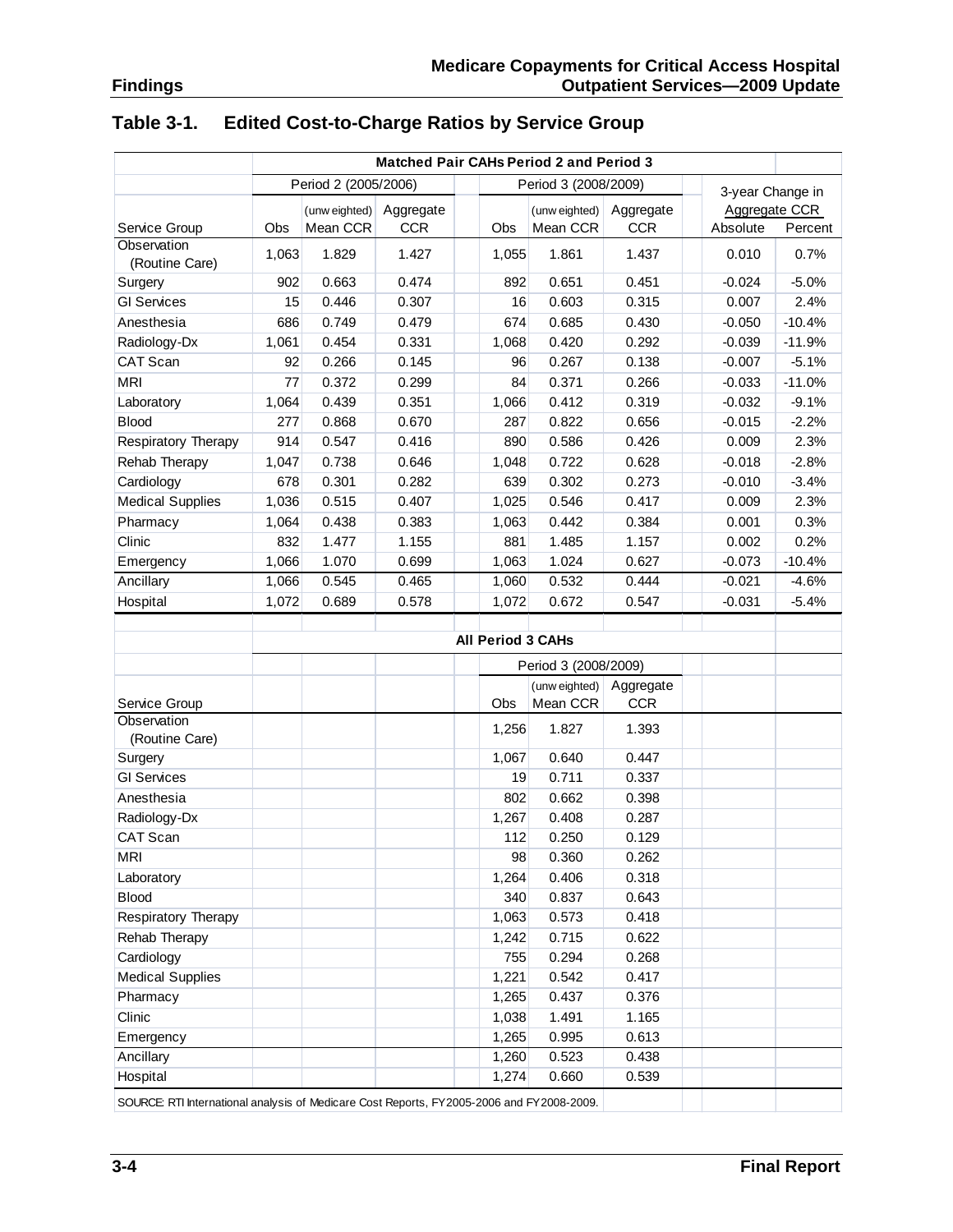#### **3.2 Analysis of Critical Access Hospital Claims**

#### **3.2.1 Distribution of Charges, Costs, and Coinsurance Across Claims**

To identify the magnitude of excess coinsurance at CAH facilities, RTI examined the distribution of charges and coinsurance across all Period 3 claims that were subject to coinsurance. Under current regulations, beneficiaries do not owe coinsurance on outpatient diagnostic laboratory tests or on certain preventive services. Of the roughly 11 million Period 3 claims, about 6.1 million had coinsurance amounts greater than \$1.

Repeating the analysis requested by MedPAC in our previous study, RTI separately analyzed line items for Part B-covered drugs. Of the 6.1 million claims with coinsurance analyzed, approximately 30 percent included Part B drug charges, and of these, nearly half (47%) included charges for the special revenue code 0636 that is used for infusion agents. This latter finding represents an increase from Period 2, in which 37 percent of Part B drug claims included revenue code 0636 charges. Although there are a number of smaller value claims for administered drugs, among drug claims with covered charges of \$1,000 or more, most are for infusion agents. These include high-cost items for chemotherapy and rheumatology, which are repeated services for which the burden of coinsurance can be particularly difficult.

*Table 3-2* provides additional information on the distribution of charges, costs, and coinsurance amounts across all claims and then across all line items for drug charges. Median coinsurance due (conditional on having any) was \$80, but more than 10 percent of claims had coinsurance higher than \$560. The percentage of claims with coinsurance greater than \$500 rose from 8.4 percent in Period 2 to 11.9 percent in Period 3. In about 3 percent of Period 3 claims, it is greater than \$1,000. Among claims with covered drugs charges, 10 percent show pharmacy-related coinsurance of \$175 or more, implying charges for Part B covered drugs of \$875 or more.

To isolate possible differences in impact by small compared with large claims, we estimated costbased coinsurance from claims in Period 3 using the estimated costs for each claim as computed from the provider CCRs for Pharmacy. We divided claims into groups by charge volume and computed coinsurance for each claim on the basis of 20 percent of estimated cost net of deductibles. *Table 3-3* shows the results of this exercise as run on samples for pharmacy line items and for line items where we found charges for infusion drugs. The rightmost column shows mean values (unweighted) for the percent reduction in coinsurance that was computed across all claims in the sample. For all groups, the percent reduction in coinsurance is consistent with what we expect, given that the Pharmacy aggregate average CCR is 0.376 for these hospitals. The percent reduction Period 3 results are nearly identical to the Period 2 results in the previous report—again an expected finding because the matched-pair Pharmacy aggregate CCRs shown in Table 3-1 show little change.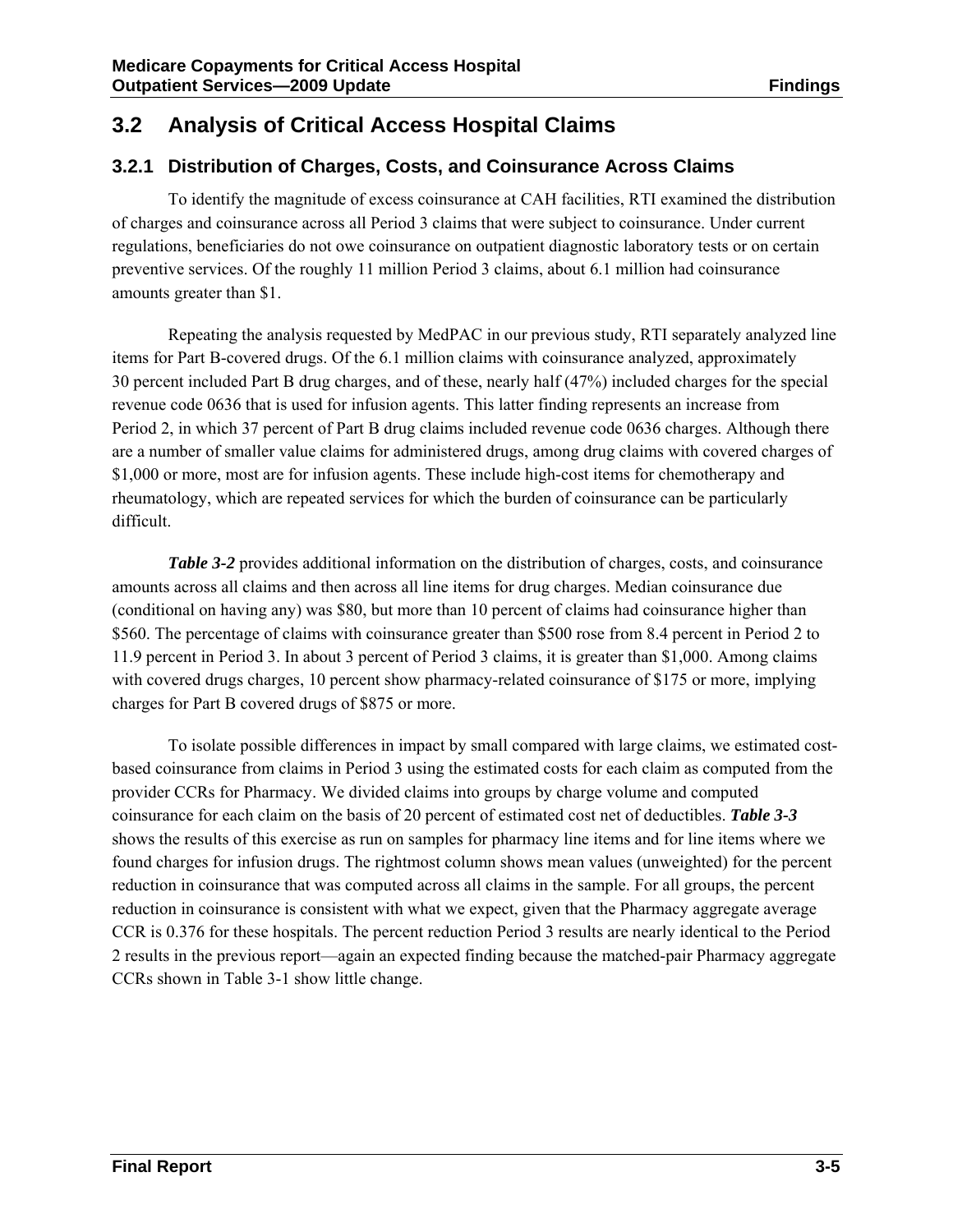#### **Table 3-2. Distribution of Critical Access Hospital Charges, Costs, and Coinsurance per Claim**

| Period 3 (2008/2009) - 1,274 CAHs                                                                                                                                                                           |                                      |                                          |             |  |  |  |  |
|-------------------------------------------------------------------------------------------------------------------------------------------------------------------------------------------------------------|--------------------------------------|------------------------------------------|-------------|--|--|--|--|
|                                                                                                                                                                                                             |                                      |                                          |             |  |  |  |  |
| <b>All Part B Outpatient Claims</b>                                                                                                                                                                         |                                      |                                          |             |  |  |  |  |
|                                                                                                                                                                                                             |                                      | 6,097,412 Claims with coinsurance $> $1$ |             |  |  |  |  |
|                                                                                                                                                                                                             | (Dollars not adjusted for inflation) |                                          |             |  |  |  |  |
|                                                                                                                                                                                                             | Covered                              |                                          |             |  |  |  |  |
|                                                                                                                                                                                                             | Charges                              | <b>Covered Costs</b>                     | Coinsurance |  |  |  |  |
|                                                                                                                                                                                                             | per Claim                            | per Claim                                | per Claim   |  |  |  |  |
| Mean                                                                                                                                                                                                        | 1,278                                | 557                                      | 214         |  |  |  |  |
| Minimum                                                                                                                                                                                                     | 5                                    | 1                                        | 1           |  |  |  |  |
| 25th percentile                                                                                                                                                                                             | 197                                  | 92                                       | 25          |  |  |  |  |
| Median                                                                                                                                                                                                      | 537                                  | 232                                      | 80          |  |  |  |  |
| 75th percentile                                                                                                                                                                                             | 1,575                                | 645                                      | 255         |  |  |  |  |
| 90th percentile                                                                                                                                                                                             | 3,302                                | 1,352                                    | 564         |  |  |  |  |
| 95th percentile                                                                                                                                                                                             | 4,731                                | 2,060                                    | 831         |  |  |  |  |
| 99th percentile                                                                                                                                                                                             | 9,008                                | 4,404                                    | 1,632       |  |  |  |  |
| Maximum                                                                                                                                                                                                     | 204,595                              | 98,910                                   | 39,660      |  |  |  |  |
|                                                                                                                                                                                                             |                                      |                                          |             |  |  |  |  |
|                                                                                                                                                                                                             | <b>Part B Covered Drugs Only</b>     |                                          |             |  |  |  |  |
|                                                                                                                                                                                                             |                                      | 1,773,834 Claims with coinsurance > \$1  |             |  |  |  |  |
|                                                                                                                                                                                                             | (Dollars not adjusted for inflation) |                                          |             |  |  |  |  |
| Covered                                                                                                                                                                                                     |                                      |                                          |             |  |  |  |  |
|                                                                                                                                                                                                             | Charges                              | <b>Covered Costs</b>                     | Coinsurance |  |  |  |  |
|                                                                                                                                                                                                             | per Claim                            | per Claim                                | per Claim   |  |  |  |  |
| Mean                                                                                                                                                                                                        | 499                                  | 198                                      | 100         |  |  |  |  |
| Minimum                                                                                                                                                                                                     | 5                                    | 1                                        | 1           |  |  |  |  |
| 25th percentile                                                                                                                                                                                             | 46                                   | 18                                       | 9           |  |  |  |  |
| Median                                                                                                                                                                                                      | 125                                  | 48                                       | 25          |  |  |  |  |
| 75th percentile                                                                                                                                                                                             | 326                                  | 124                                      | 65          |  |  |  |  |
| 90th percentile                                                                                                                                                                                             | 878                                  | 338                                      | 175         |  |  |  |  |
| 95th percentile                                                                                                                                                                                             | 1,873                                | 736                                      | 374         |  |  |  |  |
| 99th percentile                                                                                                                                                                                             | 7,546                                | 3,123                                    | 1,509       |  |  |  |  |
| Maximum                                                                                                                                                                                                     | 160,274                              | 59,651                                   | 32,055      |  |  |  |  |
| RTI calculated estimated costs by multiplying the service-specific cost-to-charge ratios<br>from the Medicare Cost Reports by covered charges. Claims with costs < \$1 w ere<br>excluded from the analysis. |                                      |                                          |             |  |  |  |  |

SOURCE: RTI International analysis of Medicare outpatient standard analytic file (SAF, feefor-service claims only), CY2008-CY2009.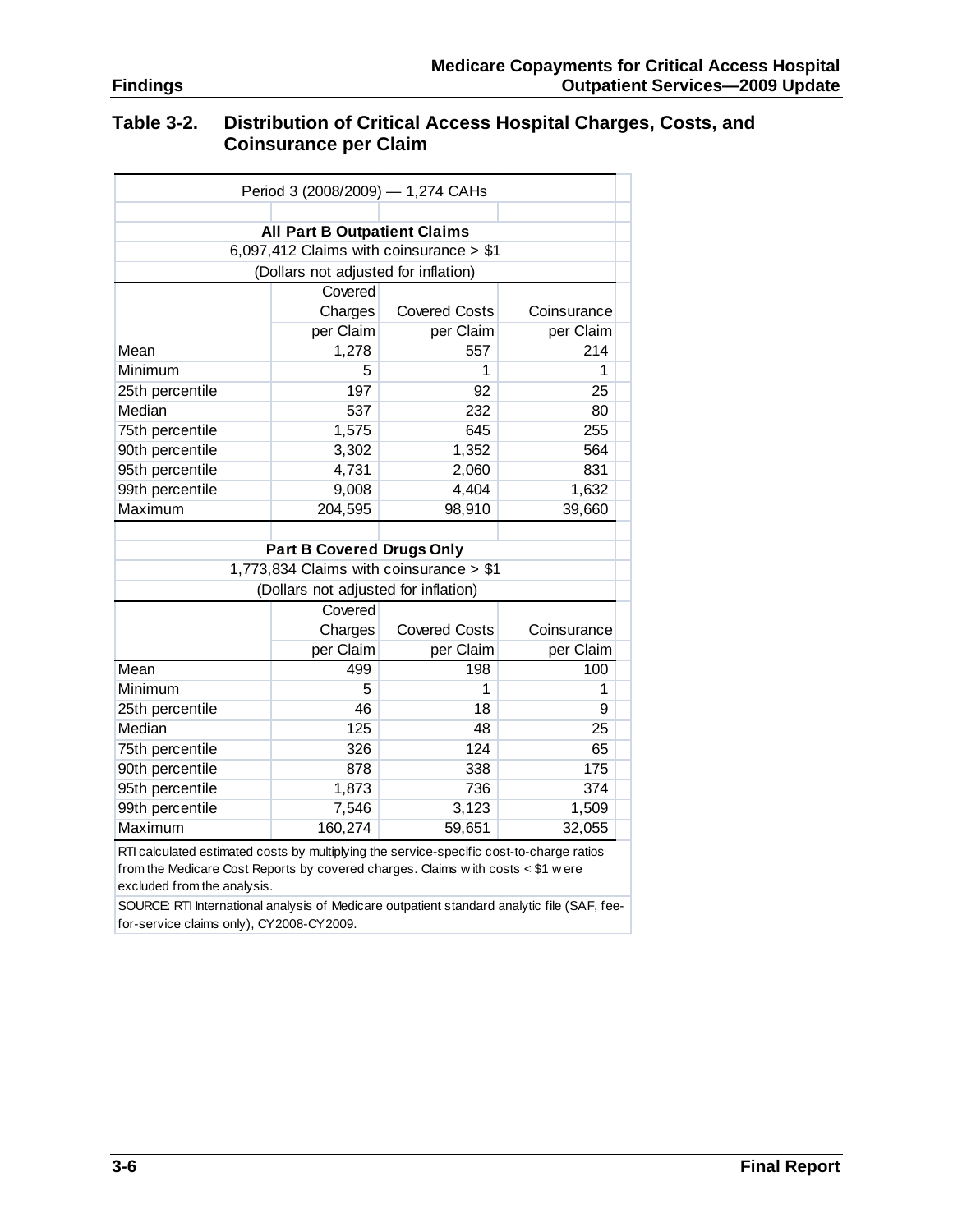| Table 3-3. | <b>Charge-Based versus Cost-based Coinsurance for Part B-Covered</b> |
|------------|----------------------------------------------------------------------|
|            | <b>Drugs</b>                                                         |

| Period 3 (2008/2009) - 1,274 CAHs                                                                      |           |                                      |                       |           |           |  |  |
|--------------------------------------------------------------------------------------------------------|-----------|--------------------------------------|-----------------------|-----------|-----------|--|--|
| 1,773,834 Claims With Coinsurance > \$1                                                                |           |                                      |                       |           |           |  |  |
|                                                                                                        |           | (Dollars not adjusted for inflation) |                       |           |           |  |  |
|                                                                                                        |           | Mean                                 | Coinsurance per claim |           |           |  |  |
|                                                                                                        |           | covered                              |                       | Estimated | Mean      |  |  |
|                                                                                                        | Number of | charge per                           |                       | cost-     | percent   |  |  |
| Claim Type and Size                                                                                    | claims    | claim                                | Actual                | based     | reduction |  |  |
| Part B Drug claims                                                                                     |           |                                      |                       |           |           |  |  |
| $= $100$                                                                                               | 782,784   | 44                                   | 9                     | 4         | $-58%$    |  |  |
| \$100 to \$1,000                                                                                       | 834,600   | 312                                  | 62                    | 24        | $-61%$    |  |  |
| \$1,000 to \$10,000                                                                                    | 146,047   | 2,849                                | 569                   | 231       | $-60%$    |  |  |
| > \$10,000                                                                                             | 10,403    | 16,768                               | 3,353                 | 1,264     | $-62%$    |  |  |
| Total                                                                                                  | 1,773,834 | 499                                  | 100                   | 39        | $-60%$    |  |  |
|                                                                                                        |           |                                      |                       |           |           |  |  |
| Infusion Drugs only                                                                                    |           |                                      |                       |           |           |  |  |
| $= $100$                                                                                               | 392,144   | 42                                   | 8                     | 3         | $-58%$    |  |  |
| \$100 to \$1,000                                                                                       | 339,284   | 316                                  | 63                    | 25        | $-61%$    |  |  |
| \$1,000 to \$10,000                                                                                    | 98,407    | 3,219                                | 643                   | 268       | $-58%$    |  |  |
| > \$10,000                                                                                             | 8,843     | 16,757                               | 3,351                 | 1,267     | $-62%$    |  |  |
| Total                                                                                                  | 838,678   | 702                                  | 140                   | 56        | $-59%$    |  |  |
| NOTE:<br>DTI coloulated estimated seste by multiplying the senvice specific sest to oberge ratios from |           |                                      |                       |           |           |  |  |

RTI calculated estimated costs by multiplying the service-specific cost-to-charge ratios from the Medicare Cost Reports by covered charges. Claims w ith costs < \$1 w ere excluded from the analysis.

SOURCE: RTI International analysis of Medicare outpatient standard analytic file (SAF, fee-forservice claims only), CY2008-CY2009.

Regional differences in coinsurance per CAH claim are more pronounced in this Period 3 analysis (*Table 3-4*). The median coinsurance in the South (\$105) is more than double that of the Northeast (\$50) and 24 percent higher than the West (\$85). This difference is likely attributable to higher mark-up rates in specific high-volume cost centers—Pharmacy, Diagnostic Radiology, and Clinics—as well as geographic differences in service delivery. The percentage increase in the overall volume of claims from Period 2 to Period 3 was smallest for the South (Northeast 46%; Midwest 22%; South 17%; West 26%). However, the percentage point difference in coinsurance as a percentage of covered costs was greatest for the South, and this region now has the highest percentage, 40.8 percent.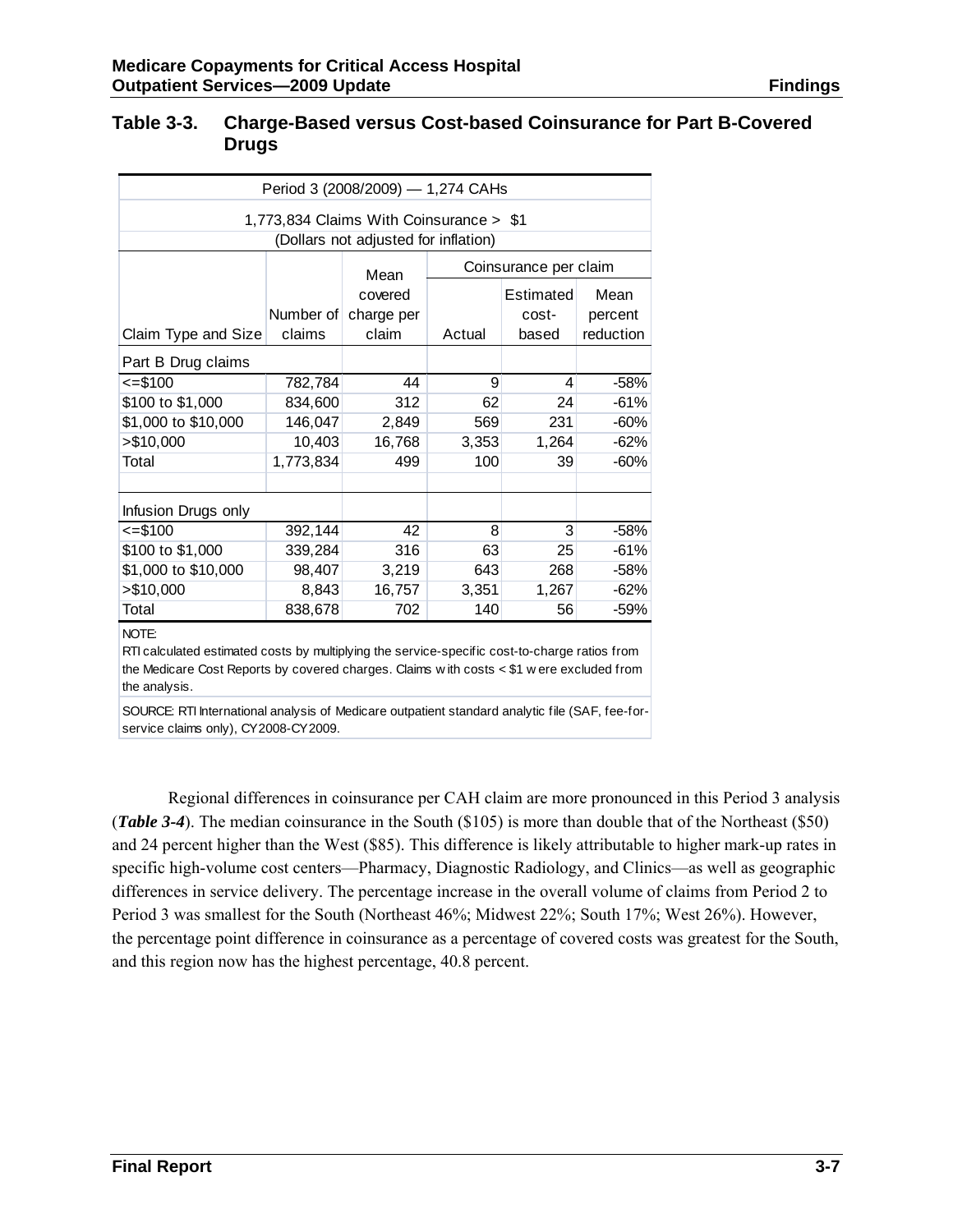|                                                    | <b>Medicare Outpatient Coinsurance Per Claim</b> |                  |               |               |  |  |  |  |
|----------------------------------------------------|--------------------------------------------------|------------------|---------------|---------------|--|--|--|--|
|                                                    | Period 3 (2008/2009) - 1,274 CAHs                |                  |               |               |  |  |  |  |
|                                                    | 6,097,412 Claims With Coinsurance > \$1          |                  |               |               |  |  |  |  |
|                                                    | (Dollars not adjusted for inflation)             |                  |               |               |  |  |  |  |
|                                                    | Northeast                                        | Midwest<br>South |               |               |  |  |  |  |
| Mean Coinsurance (\$)                              | 174                                              | 210              | 228           | 236           |  |  |  |  |
| Minimum                                            | 1                                                | 1                | 1             | 1             |  |  |  |  |
| 25 <sup>th</sup> percentile                        | 19                                               | 23               | 36            | 28            |  |  |  |  |
| Median                                             | 50                                               | 76               | 105           | 85            |  |  |  |  |
| 75 <sup>th</sup> percentile                        | 181                                              | 255              | 279           | 274           |  |  |  |  |
| 90 <sup>th</sup> percentile                        | 449                                              | 565              | 576           | 607           |  |  |  |  |
| 95 <sup>th</sup> percentile                        | 731                                              | 823              | 834           | 907           |  |  |  |  |
| 99 <sup>th</sup> percentile                        | 1,575                                            | 1,568            | 1,576         | 1,917         |  |  |  |  |
| Maximum                                            | 25,412                                           | 29,774           | 39,660        | 32,937        |  |  |  |  |
| Number of Claims                                   | 664,087                                          | 3,187,853        | 1,187,195     | 1,058,277     |  |  |  |  |
| Number of Claims with<br>Coinsurance > \$500       | 57,972                                           | 383,029          | 147,118       | 138,724       |  |  |  |  |
| Percent of Claims with<br>Coinsurance > \$500      | 8.7%                                             | 12.0%            | 12.4%         | 13.1%         |  |  |  |  |
| Number of Claims with<br>Coinsurance > \$1000      | 18,673                                           | 99,307           | 38,851        | 44,040        |  |  |  |  |
| Percent of Claims with<br>Coinsurance > \$1000     | 2.8%                                             | 3.1%             | 3.3%          | 4.2%          |  |  |  |  |
| <b>Total Coinsurance</b>                           | 115,254,690                                      | 671,027,436      | 271,186,917   | 249,351,544   |  |  |  |  |
| <b>Total Covered Charges</b>                       | 701,779,250                                      | 3,984,835,377    | 1,632,516,593 | 1,474,670,902 |  |  |  |  |
| <b>Total Covered Cost</b>                          | 293,528,181                                      | 1,790,555,186    | 664,749,064   | 644,482,438   |  |  |  |  |
| Coinsurance as a<br>Percent of Covered<br>Charges* | 16.4%                                            | 16.8%            | 16.6%         | 16.9%         |  |  |  |  |
| Coinsurance as a<br>Percent of Covered<br>Costs    | 39.3%                                            | 37.5%            | 40.8%         | 38.7%         |  |  |  |  |

#### **Table 3-4. Critical Access Hospital Coinsurance by Region**

\* Percent is less than 20 because diagnostic laboratory testing charges can be included w ith other charges on a claim.

SOURCE: RTI International analysis of Medicare outpatient standard analytic file (SAF, fee-for-service claims only), CY2008-CY2009.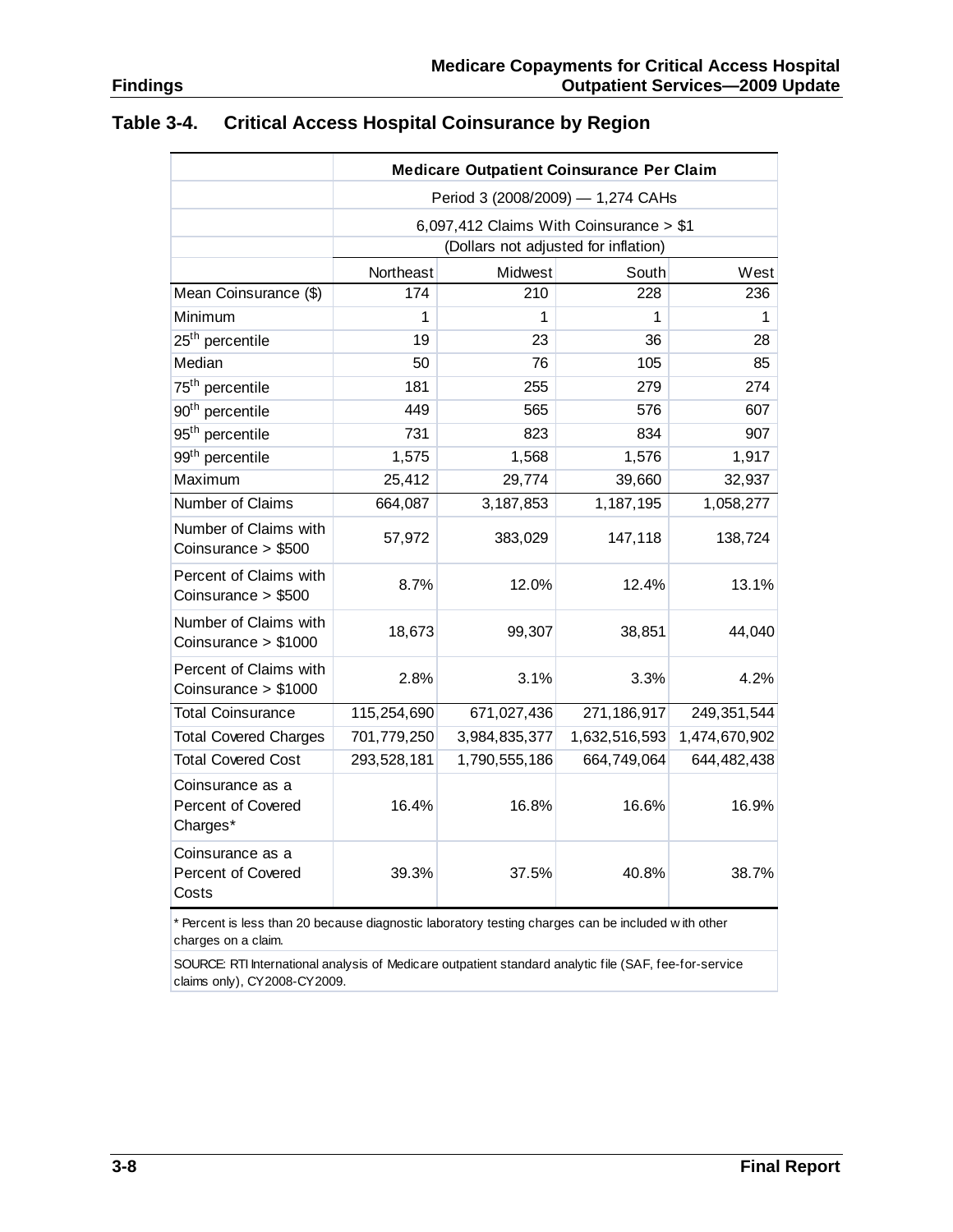*Figure 3-2* is a histogram showing the distribution of total Period 3 coinsurance amounts per CAH claim. As is common with health care expenditure data, the distributions show very long right tails, so for ease of visual representation we truncated the graphed data near the 99th percentile. Most beneficiaries have multiple visits to a CAH within the same year. *Figure 3-3* is a histogram showing the distribution of total Period 3 copayments (coinsurance and deductibles) *per beneficiary*, where the beneficiary is counted once per  $CAH<sup>13</sup>$  Whereas the median coinsurance per claim is \$80, the median Period 3 copayment per beneficiary per CAH is more than 4 times that amount, at \$333. Of the 1.9 million beneficiaries with Period 3 copayments, nearly 400,000, or about 20 percent, had yearly Part B copayments to a single CAH that were greater than \$1,000, up from 14 percent in Period 2. The percentage with yearly copayments greater than \$3,000 nearly doubled, from 1.7 percent to 3.2 percent.





l

<sup>&</sup>lt;sup>13</sup>A beneficiary who received services from more than one CAH during Period 3 would be counted as two (or more) observations in this analysis. Approximately 90 percent of beneficiaries in this sample visited only one CAH and 9 percent visited two. Fewer than 1 percent had visits at 3 to 16 different CAHs.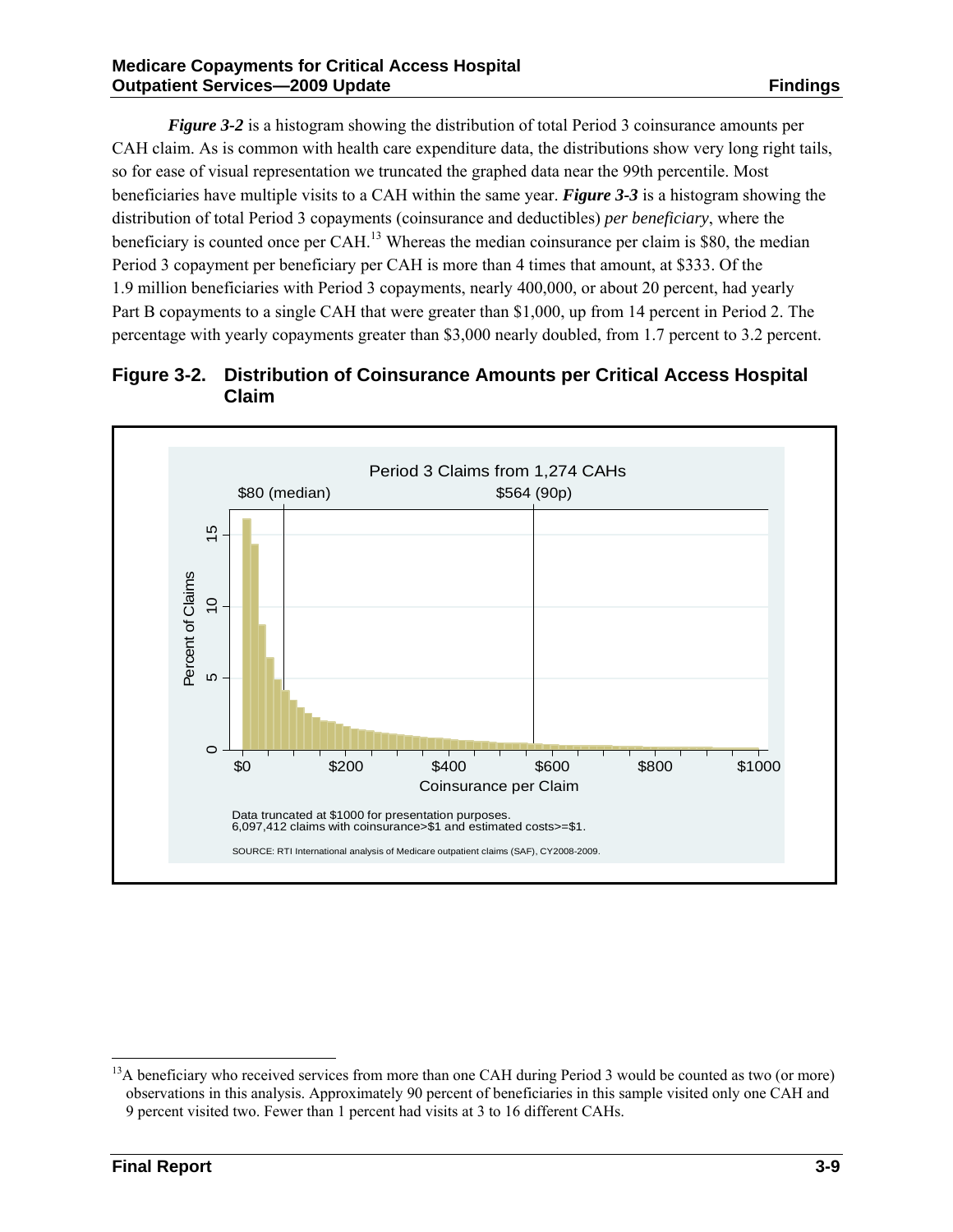

#### **Figure 3-3. Distribution of Yearly Copayments per Critical Access Hospital Beneficiary**

#### **3.2.2 Provider-Level Claims Summaries**

**Tables 3-5A and 3-5B** summarize changes over the 3 years from Period 2 to Period 3 in mean claims volume, charges, estimated costs, deductibles, coinsurance, and payment amounts per CAH. Both tables follow the same data format and both present annualized data to reflect expected volume over a 12-month period; actual dollars are summarized in *3-5A*, and inflation-adjusted dollars are summarized in *3-5B*. In both tables coinsurance amounts average only 15 percent of total CAH charges net of deductibles, because claims charges include line items for diagnostic laboratory tests on which coinsurance is not owed.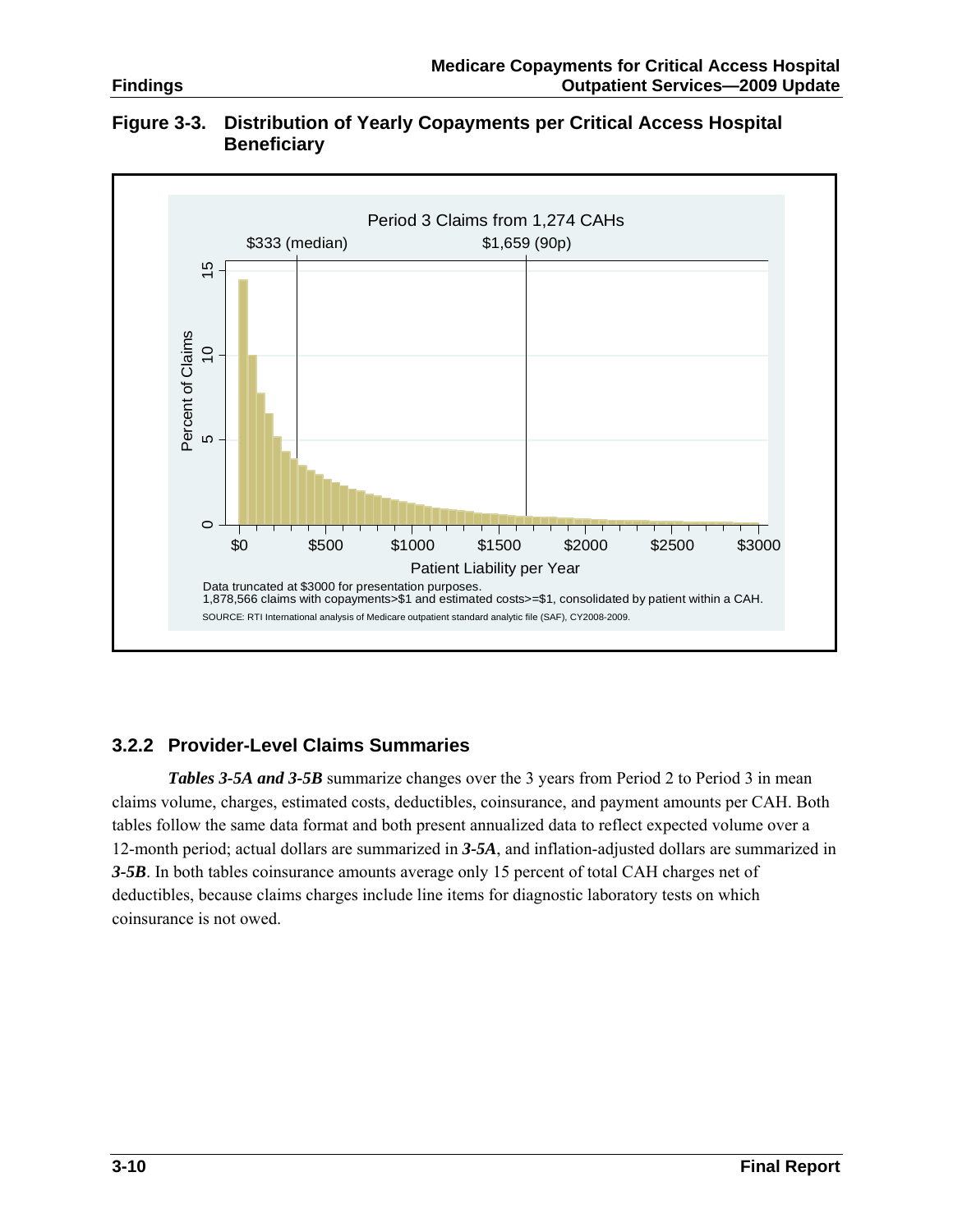#### **Table 3-5A. Outpatient Claims, Charges, Costs, and Payments per Provider— Annualized Data**

|                                                   | <b>CAH Status in Both Period 2 and Period 3</b> |           |                          |                      |         |
|---------------------------------------------------|-------------------------------------------------|-----------|--------------------------|----------------------|---------|
|                                                   | Period 2 (2005/2006)                            | 3-year    |                          |                      |         |
|                                                   |                                                 |           |                          |                      | Percent |
| Provider-level Distribution of Claims Data        | <b>Obs</b>                                      | Mean      | Obs                      | Mean                 | Change  |
| Claims                                            | 1,072                                           | 8,279     | 1,072                    | 8,415                | 1.6%    |
| <b>Covered Charges</b>                            | 1,072                                           | 5,088,254 | 1,072                    | 6,584,179            | 29.4%   |
| Estimated Covered Costs <sup>1</sup>              | 1,072                                           | 2,301,049 | 1,072                    | 2,827,321            | 22.9%   |
| Deductibles                                       | 1,072                                           | 12,700    | 1,072                    | 30,628               | 141.2%  |
| Charges Net of Deductibles                        | 1,072                                           | 5,075,554 | 1,072                    | 6,553,551            | 29.1%   |
| <b>Estimated Costs Net of Deductibles</b>         | 1,072                                           | 2,288,349 | 1,072                    | 2,796,693            | 22.2%   |
| Coinsurance                                       | 1,072                                           | 763,735   | 1,072                    | 979,546              | 28.3%   |
| <b>Primary Payer Amount</b>                       | 1,072                                           | 4         | 1,072                    | 11                   | 180.9%  |
| Medicare Program Amount                           | 1,072                                           | 1,553,117 | 1,072                    | 1,865,914            | 20.1%   |
| Medicare Payments <sup>2</sup>                    | 1,072                                           | 2,329,556 | 1,072                    | 2,876,100            | 23.5%   |
| Coinsurance as % of Net Charges                   | 1,072                                           | 15.0%     | 1,072                    | 14.9%                | $-0.7%$ |
| Coinsurance as % of Net Estimated Costs           | 1,072                                           | 33.4%     | 1,072                    | 35.0%                | 4.9%    |
| Medicare Payment as % of Covered Charges          | 1,072                                           | 45.8%     | 1,072                    | 43.7%                | $-4.6%$ |
| Coinsurance+Deduc as % of Medicare Payments       | 1,072                                           | 33.3%     | 1,072                    | 35.1%                | 5.4%    |
| Medicare Prgm Amt as % of Net Charges             | 1,072                                           | 30.6%     | 1,072                    | 28.5%                | $-7.0%$ |
| Medicare Prgm Amt as % of Medicare Payments       | 1,072                                           | 66.7%     | 1,072                    | 64.9%                | $-2.7%$ |
|                                                   |                                                 |           |                          |                      |         |
|                                                   |                                                 |           | <b>All Period 3 CAHs</b> |                      |         |
|                                                   |                                                 |           |                          | Period 3 (2008/2009) |         |
| Provider-level Distribution of Claims Data        |                                                 |           | Obs                      | Mean                 |         |
| Claims                                            |                                                 |           | 1,274                    | 8,625                |         |
| <b>Covered Charges</b>                            |                                                 |           | 1,274                    | 6,864,810            |         |
| Estimated Covered Costs <sup>1</sup>              |                                                 |           | 1,274                    | 2,907,000            |         |
| Deductibles                                       |                                                 |           | 1,274                    | 31,738               |         |
| <b>Charges Net of Deductibles</b>                 |                                                 |           | 1,274                    | 6,833,072            |         |
| <b>Estimated Costs Net of Deductibles</b>         |                                                 |           | 1,274                    | 2,875,262            |         |
| Coinsurance                                       |                                                 |           | 1,274                    | 1,026,051            |         |
| Primary Payer Amount                              |                                                 |           | 1,274                    | 19                   |         |
| Medicare Program Amount                           |                                                 |           | 1,274                    | 1,898,066            |         |
| Medicare Payments <sup>2</sup>                    |                                                 |           | 1,274                    | 2,955,875            |         |
| Coinsurance as % of Net Charges                   |                                                 |           | 1,274                    | 15.0%                |         |
| Coinsurance as % of Net Estimated Costs           |                                                 |           | 1,274                    | 35.7%                |         |
| Medicare Payment as % of Covered Charges          |                                                 |           | 1,274                    | 43.1%                |         |
| Coinsurance+Deductible as % of Medicare Payments  |                                                 |           | 1,274                    | 35.8%                |         |
| Medicare Program Amount as % of Net Charges       |                                                 |           | 1,274                    | 27.8%                |         |
| Medicare Program Amount as % of Medicare Payments |                                                 |           | 1,274                    | 64.2%                |         |
| NOTES:                                            |                                                 |           |                          |                      |         |

1. Data in this table are from the SAF claims file except for *Estimated Covered Costs.* RTI calculated estimated costs by multiplying the service-specific cost-to-charge ratios from the Medicare Cost Reports by covered charges.

2. Medicare Payment equals the sum of Deductibles, Coinsurance, Primary Payer Amount, and the Medicare Program Amount.

SOURCE: RTI International analysis of Medicare outpatient standard analytic file (SAF) and Medicare Cost Reports (MCR), FY2005- FY2009.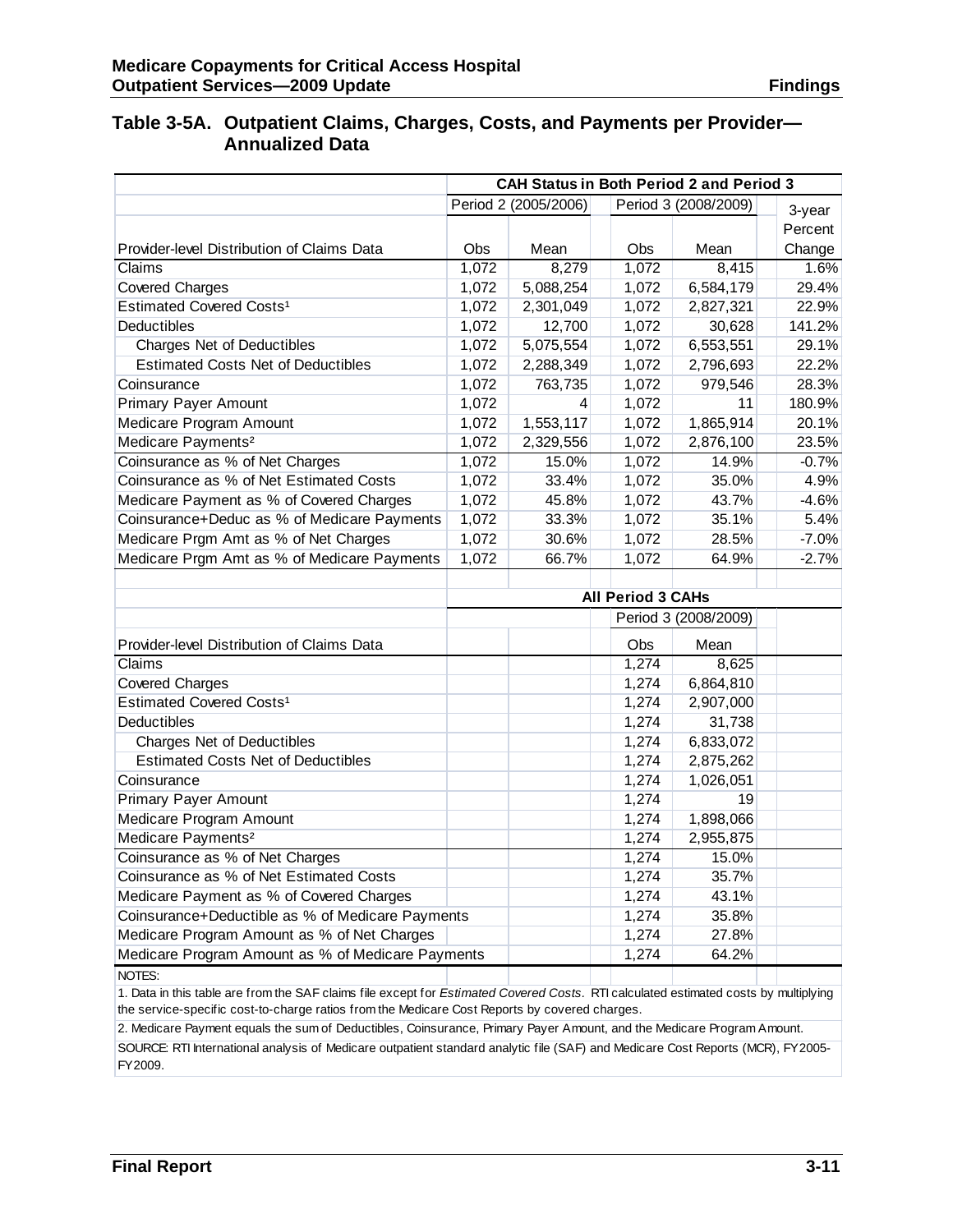#### **Table 3-5B. Outpatient Claims, Charges, Costs, and Payments per Provider— Annualized Data—Annualized and Inflation-Adjusted Data (2006 dollars) (continued)**

|                                                   | <b>CAH Status in Both Period 2 and Period 3</b> |                                              |                          |                      |         |
|---------------------------------------------------|-------------------------------------------------|----------------------------------------------|--------------------------|----------------------|---------|
|                                                   |                                                 | Period 2 (2005/2006)<br>Period 3 (2008/2009) |                          |                      | 3-year  |
|                                                   |                                                 |                                              |                          |                      | Percent |
| Provider-level Distribution of Claims Data        | Obs                                             | Mean                                         | Obs                      | Mean                 | Change  |
| Claims                                            | 1,072                                           | 8,279                                        | 1,072                    | 8,415                | 1.6%    |
| <b>Covered Charges</b>                            | 1,072                                           | 5,030,474                                    | 1,072                    | 5,919,823            | 17.7%   |
| Estimated Covered Costs <sup>1</sup>              | 1,072                                           | 2,275,215                                    | 1,072                    | 2,542,288            | 11.7%   |
| Deductibles                                       | 1,072                                           | 12,569                                       | 1,072                    | 27,549               | 119.2%  |
| <b>Charges Net of Deductibles</b>                 | 1,072                                           | 5,017,905                                    | 1,072                    | 5,892,274            | 17.4%   |
| <b>Estimated Costs Net of Deductibles</b>         | 1,072                                           | 2,262,646                                    | 1,072                    | 2,514,739            | 11.1%   |
| Coinsurance                                       | 1,072                                           | 755,028                                      | 1,072                    | 880,686              | 16.6%   |
| <b>Primary Payer Amount</b>                       | 1,072                                           | $\overline{4}$                               | 1,072                    | 10                   | 154.9%  |
| Medicare Program Amount                           | 1,072                                           | 1,535,955                                    | 1,072                    | 1,677,938            | 9.2%    |
| Medicare Payments <sup>2</sup>                    | 1,072                                           | 2,303,556                                    | 1,072                    | 2,586,182            | 12.3%   |
| Coinsurance as % of Net Charges                   | 1,072                                           | 15.0%                                        | 1,072                    | 14.9%                | $-0.7%$ |
| Coinsurance as % of Net Estimated Costs           | 1,072                                           | 33.4%                                        | 1,072                    | 35.0%                | 4.9%    |
| Medicare Payment as % of Covered Charges          | 1,072                                           | 45.8%                                        | 1,072                    | 43.7%                | $-4.6%$ |
| Coinsurance+Deduc as % of Medicare Payments       | 1,072                                           | 33.3%                                        | 1,072                    | 35.1%                | 5.4%    |
| M'care Program Amt as % of Net Charges            | 1,072                                           | 30.6%                                        | 1,072                    | 28.5%                | $-7.0%$ |
| M'care Program Amt as % of Medicare Payments      | 1,072                                           | 66.7%                                        | 1,072                    | 64.9%                | $-2.7%$ |
|                                                   |                                                 |                                              |                          |                      |         |
|                                                   |                                                 |                                              | <b>All Period 3 CAHs</b> |                      |         |
|                                                   |                                                 |                                              |                          | Period 3 (2008/2009) |         |
| Provider-level Distribution of Claims Data        |                                                 |                                              | Obs                      | Mean                 |         |
| Claims                                            |                                                 |                                              | 1,274                    | 8,625                |         |
| <b>Covered Charges</b>                            |                                                 |                                              | 1,274                    | 6,174,243            |         |
| Estimated Covered Costs <sup>1</sup>              |                                                 |                                              | 1,274                    | 2,614,755            |         |
| <b>Deductibles</b>                                |                                                 |                                              | 1,274                    | 28,558               |         |
| Charges Net of Deductibles                        |                                                 |                                              | 1,274                    | 6,145,685            |         |
| <b>Estimated Costs Net of Deductibles</b>         |                                                 |                                              |                          |                      |         |
|                                                   |                                                 |                                              | 1,274                    | 2,586,197            |         |
| Coinsurance                                       |                                                 |                                              | 1,274                    | 1,026,051            |         |
| <b>Primary Payer Amount</b>                       |                                                 |                                              | 1,274                    | 19                   |         |
| Medicare Program Amount                           |                                                 |                                              | 1,274                    | 1,898,066            |         |
| Medicare Payments <sup>2</sup>                    |                                                 |                                              | 1,274                    | 2,955,875            |         |
| Coinsurance as % of Net Charges                   |                                                 |                                              | 1,274                    | 16.7%                |         |
| Coinsurance as % of Net Estimated Costs           |                                                 |                                              | 1,274                    | 39.7%                |         |
| Medicare Payment as % of Covered Charges          |                                                 |                                              | 1,274                    | 47.9%                |         |
| Coinsurance+Deductible as % of Medicare Payments  |                                                 |                                              | 1,274                    | 35.7%                |         |
| Medicare Program Amount as % of Net Charges       |                                                 |                                              | 1,274                    | 30.9%                |         |
| Medicare Program Amount as % of Medicare Payments |                                                 |                                              | 1,274                    | 64.2%                |         |

1. Data in this table are from the SAF claims file except for *Estimated Covered Costs.* RTI calculated estimated costs by multiplying the service-specific cost-to-charge ratios from the Medicare Cost Reports by covered charges.

2. Medicare Payment equals the sum of Deductibles, Coinsurance, Primary Payer Amount, and the Medicare Program Amount.

3. Data w ere inflation-adjusted to 2006 dollars using the Medicare PPS Hospital Input Price Index, based on the quarter end date of the hospital cost report.

SOURCE: RTI International analysis of Medicare outpatient standard analytic file (SAF) and Medicare Cost Reports (MCR), FY2005- FY2009.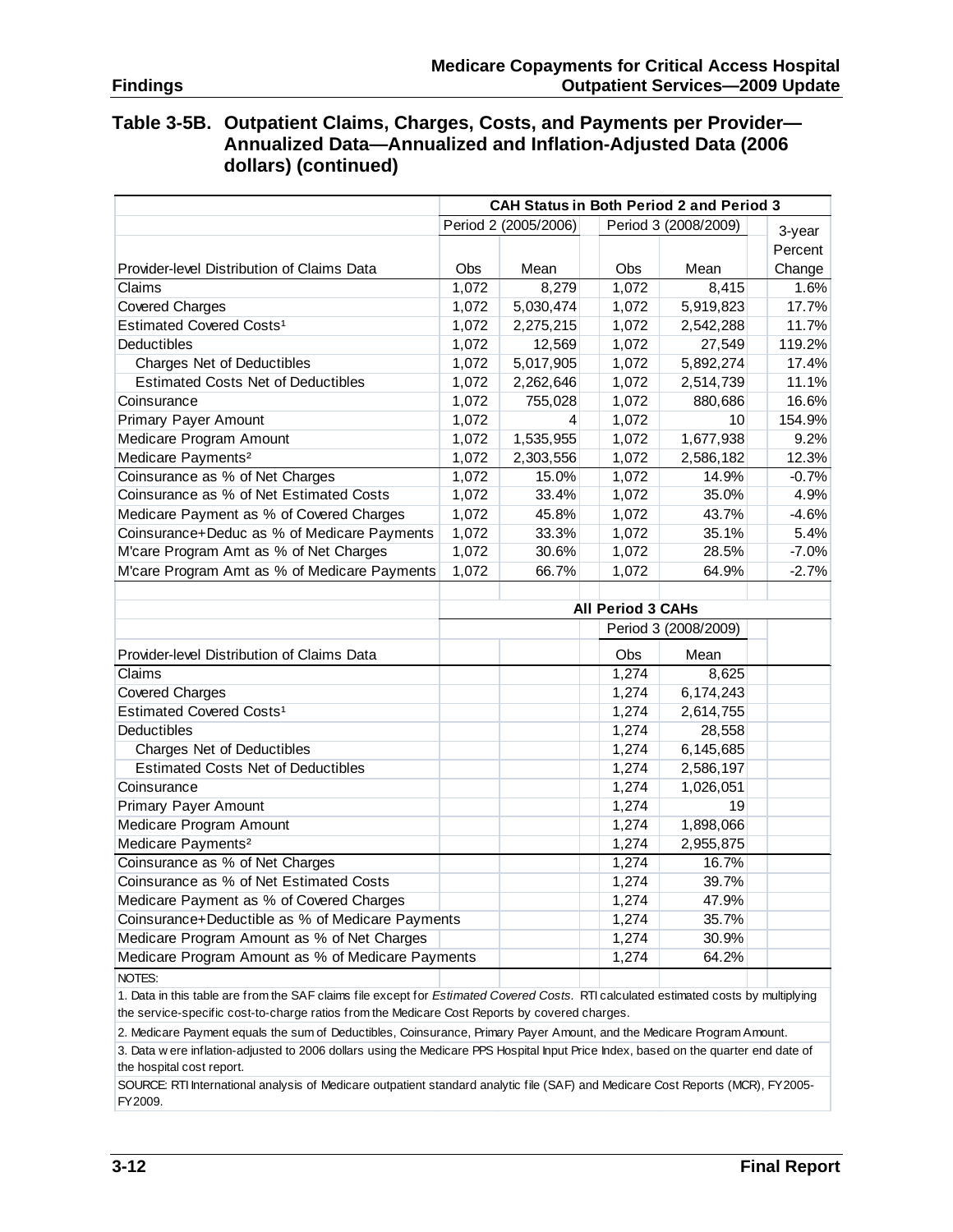Among the matched-pair CAHs, the mean number of Medicare traditional fee-for-service outpatient claims per provider increased slightly (1.6%) from Period 2 to Period 3. This result contrasts with the 12.6 percent increase in claims observed in the previous analysis, comparing Period 1 with Period 2. It is likely related to the continued growth in MA enrollment from 2006 to 2009 referenced earlier in *Section 2.2* of this report.<sup>14</sup> There was a larger increase of 29.4 percent in nominal Medicare charges and 17.7 percent in inflation-adjusted charges per provider.

Inflation-adjusted coinsurance amounts per CAH increased commensurate with charges (16.6%). In the same period, inflation-adjusted costs per provider grew 11.7 percent, indicating that only part of the increase in real charges per claim is a reflection of increased numbers of services per visit or a more expensive mix of services. The rest is attributable to increasing mark-up rates. Medicare's cost-based payments did not increase commensurate with the increase in costs, because beneficiary liabilities for coinsurance accounted for an increasing share. Mean Medicare program payments per CAH rose only 9.2 percent in the 3-year span. Beneficiaries' share of total payments rose from 33 to 35 percent, whereas the Medicare program's share of total payments decreased correspondingly from 67 to 65 percent. Increases over time in beneficiary liability as a share of total CAH outpatient payments are strictly a function of increased mark-up.

Although the growth in charges from Period 2 to Period 3 has slowed compared with the Period 1 to Period 2 analysis, it still outpaces the growth rate for costs, leading to the increasing coinsurance burden for beneficiaries.

For a small group of CAHs, beneficiary payments make up more than 50 percent of the total payments for Medicare outpatient services (*Table 3-6*). As reported in our previous analysis, in Period 1 only 1.1 percent of the 621 CAHs in the sample had these high beneficiary liability ratios. Our current matched-pair CAH results show that the figure was 2.3 percent of CAHs in Period 2 and 5.1 percent of CAHs in Period 3. Furthermore, the full sample Period 3 results show that 6.3 percent of CAHs have beneficiaries paying more than 50 percent of the total Medicare payments. *Table 3-6* also shows that the ratio of beneficiary liabilities to total payments for Medicare outpatient services is increasing across all CAHs.

l

 $14$ In a 2011 study for CMS evaluating the Medicare Part D Program, RTI conducted a plan-switching enrollment analysis, comparing characteristics of beneficiaries who switch from fee for service (FFS) to MA or the reverse. Beneficiaries who switched into MA plans had lower risk scores (fewer diseases predicting costs), lower Part A and B spending, and lower Part D drug spending than the beneficiaries who remained in FFS. Those who switched from MA plans to FFS had higher risk scores (indicating more diseases) and higher spending than the beneficiaries who remained in MA plans. The net effect was that as MA plan enrollment grew, the FFS population on average became sicker and more costly. [*Medicare Part D Program Evaluation: Analysis of the Impact of Medicare Part D on the FFS Program and Issues Related to Medication Adherence for Six Chronic Conditions— 2008*, Ingber, Freeman, et. Al., 2011.]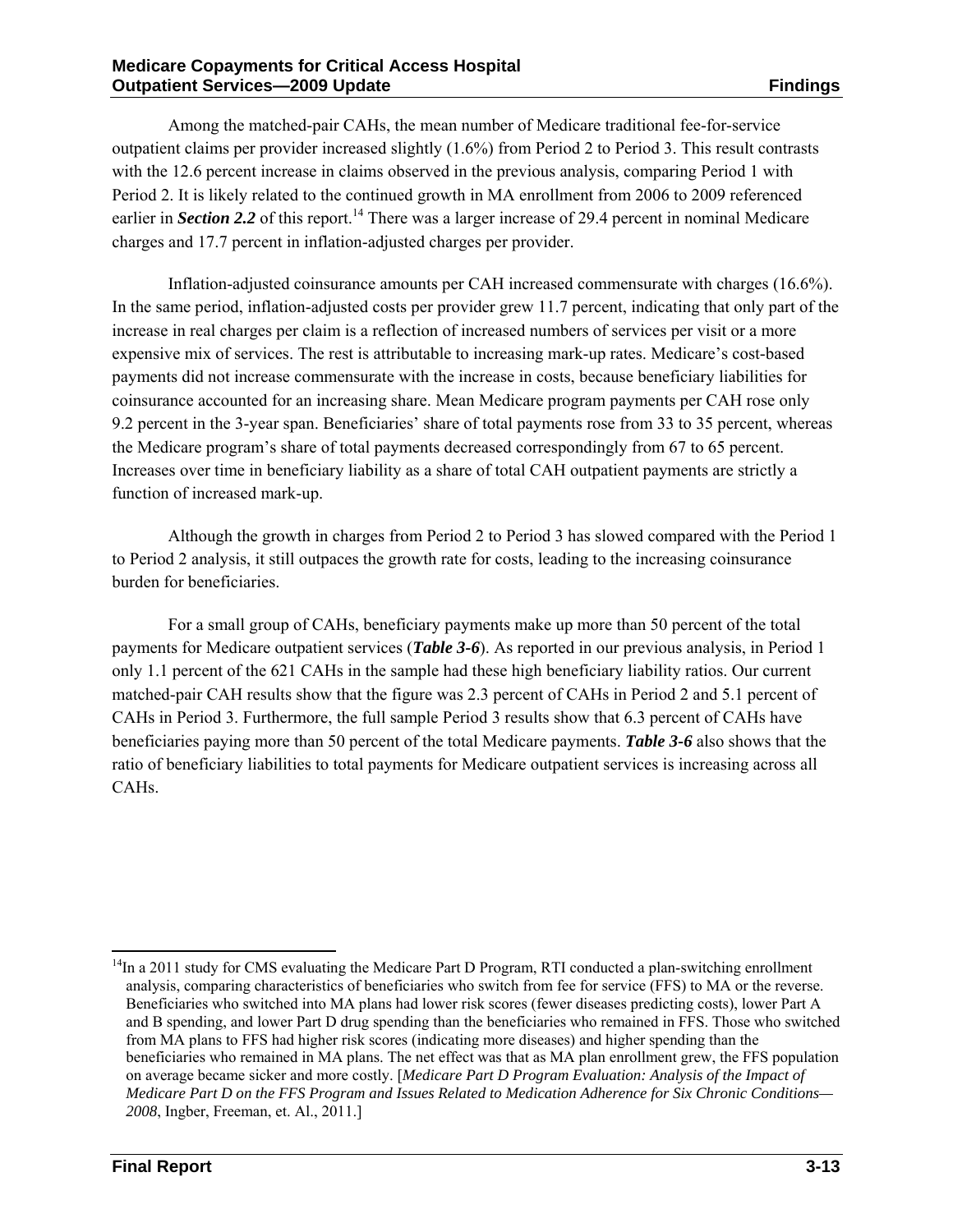#### **Table 3-6. Distribution of Beneficiary Liabilities as Proportion of Total Medicare Payment**

|                                           | <b>Beneficiary Liability Ratio</b><br>(Coinsurance+Deductibles)/Total Payments for Medicare Services |                             |                      |  |  |  |
|-------------------------------------------|------------------------------------------------------------------------------------------------------|-----------------------------|----------------------|--|--|--|
|                                           | <b>Matched Pair CAHs</b>                                                                             | <b>Full Period 3 Sample</b> |                      |  |  |  |
| Provider-level                            | Period 2 (2005/2006)                                                                                 | Period 3 (2008/2009)        | Period 3 (2008/2009) |  |  |  |
| <b>Distribution</b>                       | <b>CAHs</b>                                                                                          | CAH <sub>s</sub>            | <b>CAHs</b>          |  |  |  |
| Number of observations                    | 1,072                                                                                                | 1,072                       | 1,274                |  |  |  |
| Mean ratio                                | 0.30                                                                                                 | 0.32                        | 0.33                 |  |  |  |
| <b>Minimum</b>                            | 0.07                                                                                                 | 0.08                        | 0.08                 |  |  |  |
| 10th percentile                           | 0.19                                                                                                 | 0.21                        | 0.21                 |  |  |  |
| 25th percentile                           | 0.24                                                                                                 | 0.26                        | 0.26                 |  |  |  |
| Median                                    | 0.30                                                                                                 | 0.31                        | 0.32                 |  |  |  |
| 75th percentile                           | 0.36                                                                                                 | 0.38                        | 0.39                 |  |  |  |
| 90th percentile                           | 0.41                                                                                                 | 0.45                        | 0.46                 |  |  |  |
| Maximum                                   | 0.72                                                                                                 | 0.77                        | 0.77                 |  |  |  |
| Percent of CAHs with<br>ratios above 0.50 | 2.3%                                                                                                 | 5.1%                        | 6.3%                 |  |  |  |

SOURCE: RTI International analysis of Medicare outpatient standard analytic file (SAF), FY2005-FY2006, CY2008- CY2009.

*Tables 3-7, 3-8,* and *3-9* show per-hospital changes in the volume of claims, charges, and costs, by key service groups. Volume figures are based on the number of *line items* rather than whole claims. We have identified the percentage of hospitals in the subgroup that have *at least one* claim with a line item with this type of service, as a way to indicate the scope of services offered across CAHs. In each table, the 16 service groups are listed in rank order on the basis of their respective Period 3 data. For all three tables, the Diagnostic Laboratory Testing service group is ranked first, having the greatest number of claims per provider, the greatest total covered charges, and the greatest total covered costs. The second-ranked service group varies by table—Pharmacy is second in terms of claims per provider, CAT Scan in terms of covered charges, and Emergency Room in terms of total covered costs. Each table's rankings have changed slightly from the Period 2 results. Additional detail on changes in outpatient CAH charges by revenue code is provided in *Appendix Table A-3.* 

Compared with the previous analysis, there is limited evidence of increasing complexity in the service mix of CAHs. From Period 1 to Period 2, there was double-digit percent growth in 13 of 16 service groups in terms of the mean number of claims per provider. In contrast, changes from Period 2 to Period 3 show double-digit percent growth in six service groups and single-digit percent growth in another six service groups (*Table 3-7*). Four service groups—Cardiology, Surgery, Anesthesia, and Gastrointestinal Services—had decreases in the mean number of claims per provider.

By Period 2, most CAHs had at least some claims with CAT Scanning charges. There was a small increase between Period 2 and Period 3 in the number of providers for that service group (1.3%), but there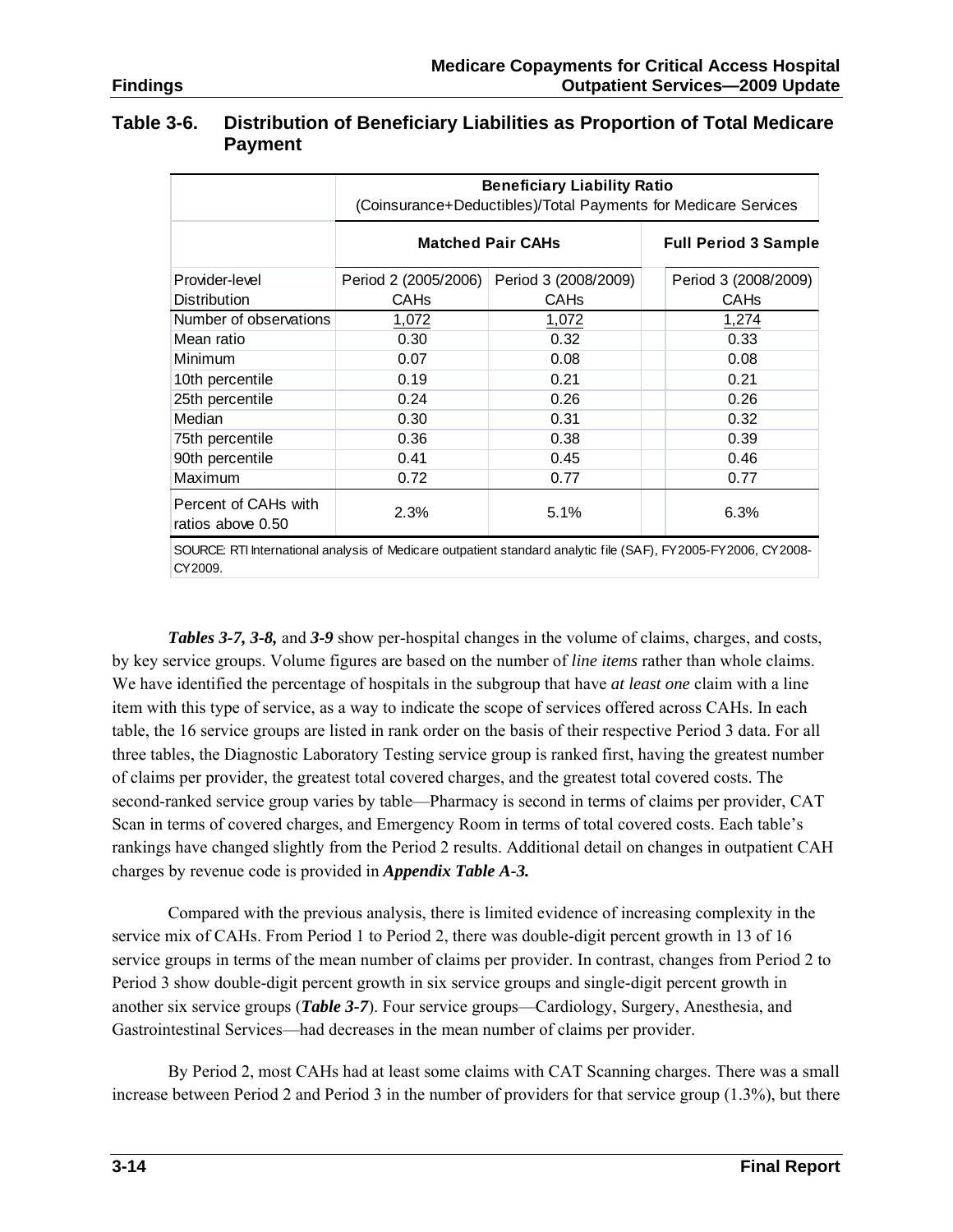was a much larger increase in the mean number of CAH claims with CAT Scanning charges (16%). This pattern was reversed in the MRI service group; there was a 7.6 percent increase in the number of CAHs with MRI claims, but only a 1.9 percent increase in the mean number of MRI claims per CAH. The low number of MRI claims per CAH suggests that many of the facilities may be contracting with mobile MRI service providers.

The use of Clinic services grew for both the percentage of providers with these claims (8.6%) and the mean number of claims per provider (37.9%). These figures may reflect increased participation in hospital-based primary and specialty care.<sup>15</sup>

CAH service mix is captured in *Table 3-8*, measured as each service group's percent contribution to total covered charges. Changes in CAH service mix could be a function of many factors—an increased number of CAHs providing the service, changes in the relative frequency of one service compared with another, or simply a differential rate of increase in mark-up rates. Diagnostic Laboratory Testing services continue to dominate the outpatient business for all of these providers. Charges for CAT Scan and Emergency Room services, however, increased as a percentage of total charges.

To eliminate the mark-up factor in assessing service mix, an alternative measure can be obtained by computing the percentage of estimated costs (*Table 3-9*). This measure shows rankings slightly different from those of the charge-based measure. Emergency Room, for example, ranks 4th in charges, but 2nd in costs; whereas CAT Scan ranks 2nd in charges, but 6th in costs. On the basis of costs, clinic services ranked 10th in Period 2 but rose to 8th in Period 3, suggesting a real increase in the relative importance of this service to total outpatient CAH services.

l <sup>15</sup> Professional fees for Clinic services were not assigned to this service group.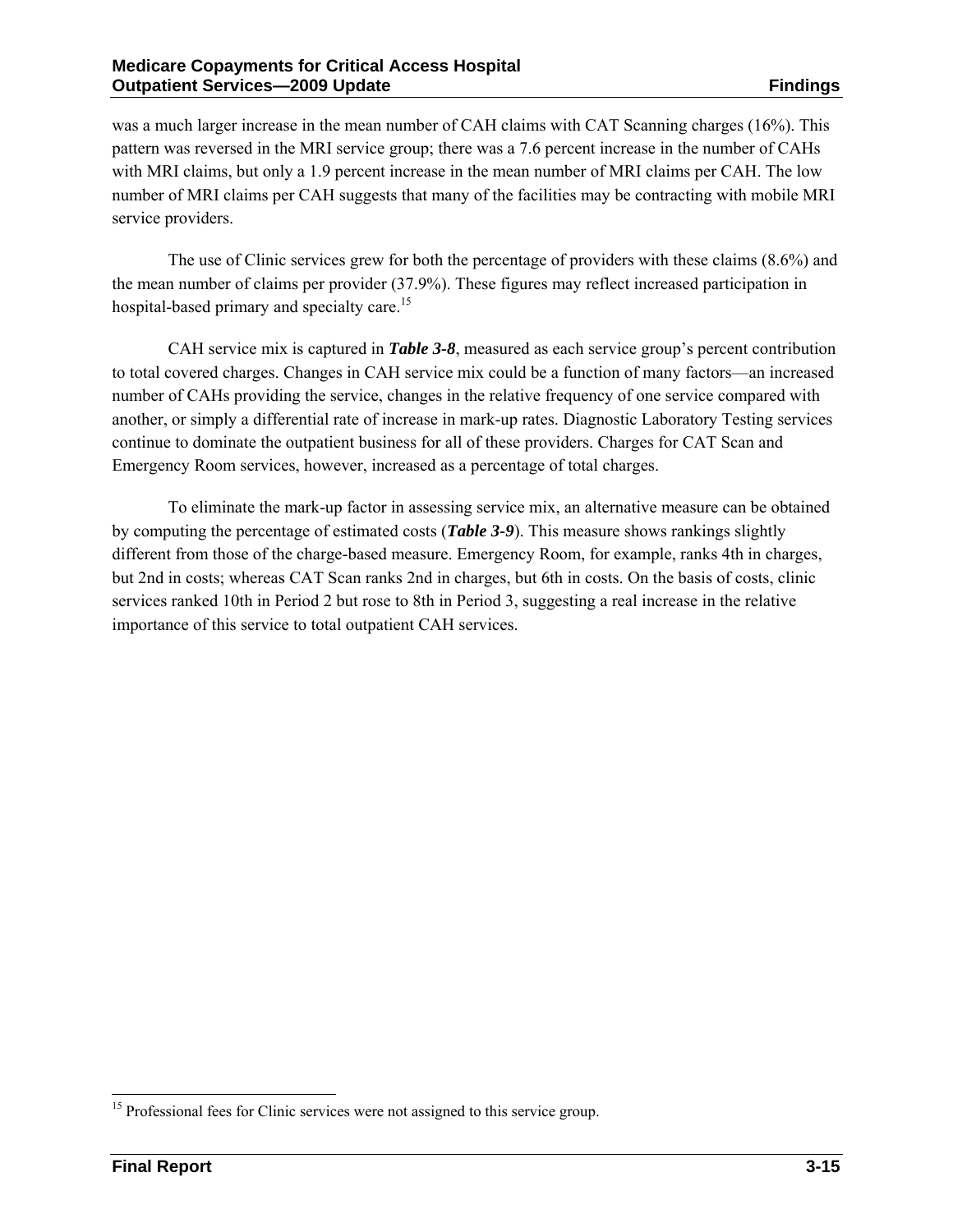|                         | Matched Pair CAHs Period 2 and Period 3 |                      |           |                                 |           |                |  |  |  |  |
|-------------------------|-----------------------------------------|----------------------|-----------|---------------------------------|-----------|----------------|--|--|--|--|
|                         |                                         | Period 2 (2005/2006) |           | Period 3 (2008/2009)            |           | 3-Year         |  |  |  |  |
|                         |                                         | 1,072 CAHs           |           | 1,072 CAHs                      |           | Percent Change |  |  |  |  |
|                         | % of                                    | Mean                 | % of      | Mean                            | % of      | Mean           |  |  |  |  |
| Service Group           | Providers                               | Number of            | Providers | Number of                       | Providers | Number of      |  |  |  |  |
| (Ranked by Period 3     | with                                    | Claims per           | with      | Claims per                      | with      | Claims per     |  |  |  |  |
| Claims per Provider)    | Claims                                  | Provider*            | Claims    | Provider*                       | Claims    | Provider*      |  |  |  |  |
| Lab                     | 100.0%                                  | 19,059               | 100.0%    | 20,182                          | 0.0%      | 5.9%           |  |  |  |  |
| Pharmacy                | 100.0%                                  | 2,816                | 100.0%    | 3,329                           | 0.0%      | 18.2%          |  |  |  |  |
| Rehab Therapy           | 95.1%                                   | 2,614                | 95.7%     | 2,692                           | 0.6%      | 3.0%           |  |  |  |  |
| Radiology Dx            | 100.0%                                  | 2,106                | 100.0%    | 2,159                           | 0.0%      | 2.5%           |  |  |  |  |
| <b>Emergency Room</b>   | 100.0%                                  | 1,533                | 100.0%    | 1,742                           | 0.0%      | 13.7%          |  |  |  |  |
| Clinics                 | 79.2%                                   | 1,248                | 86.0%     | 1,722                           | 8.6%      | 37.9%          |  |  |  |  |
| <b>Medical Supplies</b> | 100.0%                                  | 1,485                | 99.9%     | 1,519                           | $-0.1%$   | 2.3%           |  |  |  |  |
| Cardiology              | 100.0%                                  | 892                  | 100.0%    | 842                             | 0.0%      | $-5.6%$        |  |  |  |  |
| CAT Scan                | 93.1%                                   | 526                  | 94.3%     | 610                             | 1.3%      | 15.9%          |  |  |  |  |
| Observation             | 98.9%                                   | 424                  | 99.3%     | 491                             | 0.4%      | 16.0%          |  |  |  |  |
| Respiratory Therapy     | 93.8%                                   | 430                  | 93.3%     | 458                             | $-0.5%$   | 6.5%           |  |  |  |  |
| Surgery                 | 86.6%                                   | 442                  | 86.8%     | 418                             | 0.2%      | $-5.6%$        |  |  |  |  |
| Anesthesia              | 76.8%                                   | 175                  | 74.2%     | 161                             | $-3.4%$   | $-7.9%$        |  |  |  |  |
| <b>MRI</b>              | 71.4%                                   | 135                  | 76.8%     | 137                             | 7.6%      | 1.9%           |  |  |  |  |
| <b>GI Services</b>      | 32.9%                                   | 131                  | 35.6%     | 119                             | 8.2%      | $-9.4%$        |  |  |  |  |
| <b>Blood</b>            | 95.5%                                   | 67                   | 95.1%     | 77                              | $-0.4%$   | 14.1%          |  |  |  |  |
|                         |                                         |                      |           |                                 |           |                |  |  |  |  |
|                         |                                         |                      |           | <b>Full Period 3 Sample</b>     |           |                |  |  |  |  |
|                         |                                         |                      |           | Period 3 (2008/2009) 1,274 CAHs |           |                |  |  |  |  |
|                         |                                         |                      | $%$ of    | Mean                            |           |                |  |  |  |  |
| Service Group           |                                         |                      | Providers | Number of                       |           |                |  |  |  |  |
| (Ranked by Period 3     |                                         |                      | with      | Claims per                      |           |                |  |  |  |  |
| Claims per Provider)    |                                         |                      | Claims    | Provider*                       |           |                |  |  |  |  |
| Lab                     |                                         |                      | 100.0%    | 20,725                          |           |                |  |  |  |  |
| Pharmacy                |                                         |                      | 100.0%    | 3,455                           |           |                |  |  |  |  |
| Rehab Therapy           |                                         |                      | 95.6%     | 2,724                           |           |                |  |  |  |  |
| Radiology Dx            |                                         |                      | 100.0%    | 2,247                           |           |                |  |  |  |  |
| Emergency Room          |                                         |                      | 100.0%    | 1,818                           |           |                |  |  |  |  |
| Clinics                 |                                         |                      | 86.3%     | 1,745                           |           |                |  |  |  |  |
| <b>Medical Supplies</b> |                                         |                      | 99.9%     | 1,568                           |           |                |  |  |  |  |
| Cardiology              |                                         |                      | 100.0%    | 873                             |           |                |  |  |  |  |
| CAT Scan                |                                         |                      | 94.7%     | 637                             |           |                |  |  |  |  |
| Observation             |                                         |                      | 99.2%     | 494                             |           |                |  |  |  |  |
| Respiratory Therapy     |                                         |                      | 93.5%     | 469                             |           |                |  |  |  |  |
| Surgery                 |                                         |                      | 86.9%     | 449                             |           |                |  |  |  |  |
| Anesthesia              |                                         |                      | 74.1%     | 166                             |           |                |  |  |  |  |
| <b>MRI</b>              |                                         |                      | 76.7%     | 145                             |           |                |  |  |  |  |
| <b>GI Services</b>      |                                         |                      | 35.8%     | 122                             |           |                |  |  |  |  |
| <b>Blood</b>            |                                         |                      | 95.4%     | 81                              |           |                |  |  |  |  |
| NOTES:                  |                                         |                      |           |                                 |           |                |  |  |  |  |

#### **Table 3-7. Claims Volume by Service Group**

\* Conditional on claims having charges > 0. These are line-item-level claims. A single patient claim may have multiple line items of the same service group (e.g. three different labs w ithin the same patient claim). Claims figures have been annualized. The 3-year percent change in mean number of claims per provider w as calculated using means before they w ere rounded to the nearest w hole dollar for presentation purposes.

SOURCE: RTI International analysis of Medicare outpatient standard analytic file (SAF), FY2005-FY2006, CY2008-CY2009.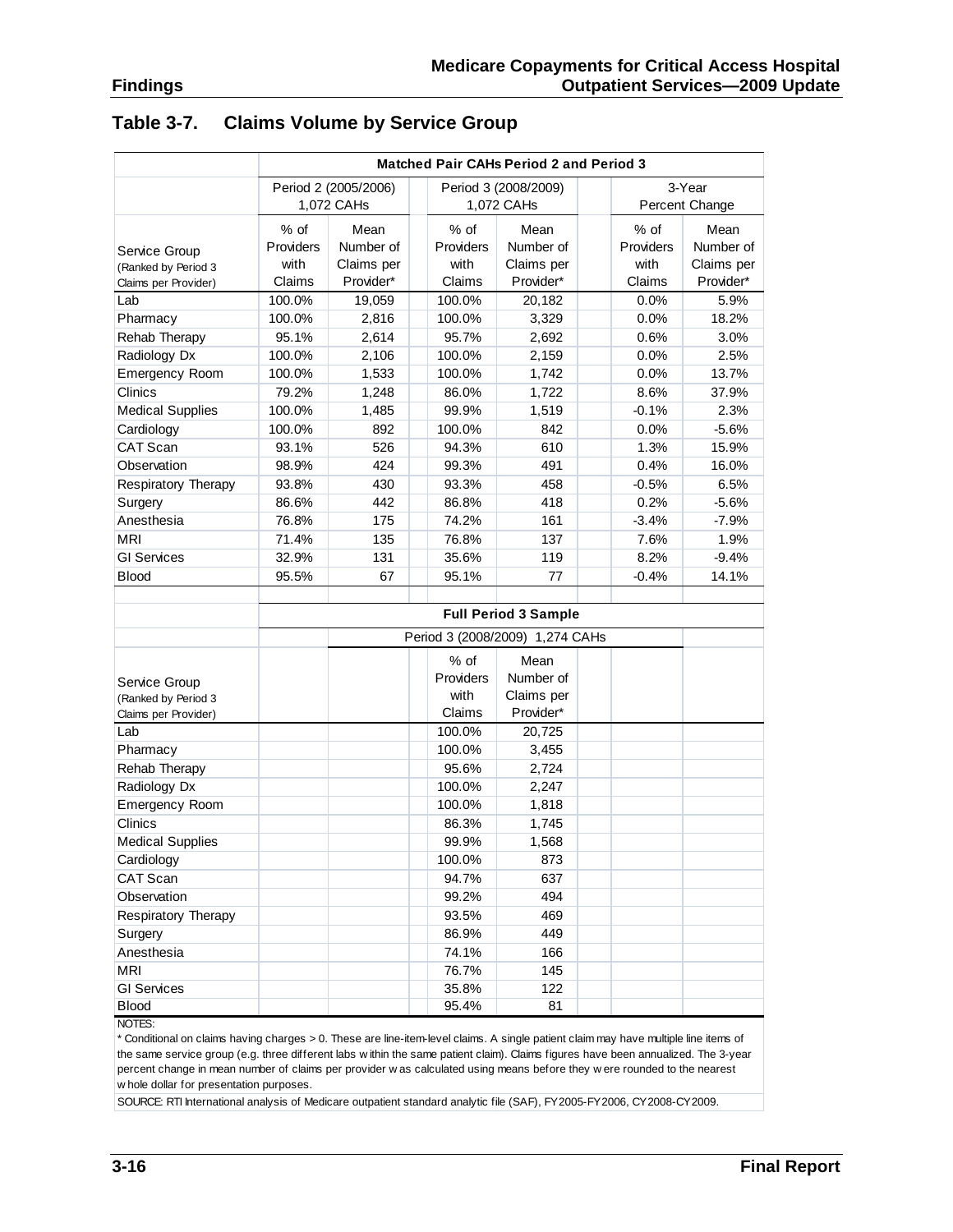|  | <b>Findings</b> |  |  |
|--|-----------------|--|--|
|  |                 |  |  |

#### **Table 3-8. Charges by Service Group**

|                                                      |               | <b>Matched Pair CAHs Period 2 and Period 3</b> |        |                          |                       |              |         |                |  |  |  |
|------------------------------------------------------|---------------|------------------------------------------------|--------|--------------------------|-----------------------|--------------|---------|----------------|--|--|--|
|                                                      |               | Period 2 (2005/2006)                           |        | Period 3 (2008/2009)     |                       | 3-Year       |         |                |  |  |  |
|                                                      |               | 1,072 CAHs                                     |        |                          | 1,072 CAHs            |              |         | Percent Change |  |  |  |
|                                                      |               | Service                                        | Mean   |                          | Service               | Mean         |         | Mean           |  |  |  |
|                                                      |               | Group                                          | Charge |                          | Group                 | Charge       |         | Charge         |  |  |  |
| Service Group                                        | Total         | Charges                                        | per    | Total                    | Charges               | per          | Total   | per            |  |  |  |
| (Ranked by Period 3                                  | Covered       | as Percent                                     | Claim  | Covered                  | as Percent            | Claim        | Covered | Claim          |  |  |  |
| <b>Total Covered Charges)</b>                        | Charges       | of Total                                       | Line*  | Charges                  | of Total              | Line*        | Charges | Line*          |  |  |  |
| Lab                                                  | 1,217,003,008 | 22.6%                                          | 60     | 1,396,642,336            | 22.0%                 | 64           | 14.8%   | 6.8%           |  |  |  |
| <b>CAT Scan</b>                                      | 548,568,564   | 10.2%                                          | 1,022  | 698,972,543              | 11.0%                 | 1,097        | 27.4%   | 7.3%           |  |  |  |
| Pharmacy                                             | 594,550,496   | 11.0%                                          | 187    | 646,313,517              | 10.2%                 | 174          | 8.7%    | $-7.1%$        |  |  |  |
| <b>Emergency Room</b>                                | 404,236,728   | 7.5%                                           | 236    | 529,654,618              | 8.3%                  | 275          | 31.0%   | 16.4%          |  |  |  |
| Surgery                                              | 431,258,861   | 8.0%                                           | 989    | 474,858,250              | 7.5%                  | 1,109        | 10.1%   | 12.1%          |  |  |  |
| Radiology Dx                                         | 398,794,720   | 7.4%                                           | 168    | 450,921,899              | 7.1%                  | 183          | 13.1%   | 8.8%           |  |  |  |
| Rehab Therapy                                        | 228,688,590   | 4.2%                                           | 90     | 264,630,537              | 4.2%                  | 99           | 15.7%   | 9.7%           |  |  |  |
| <b>Medical Supplies</b>                              | 236, 315, 754 | 4.4%                                           | 144    | 244,793,436              | 3.9%                  | 149          | 3.6%    | 3.4%           |  |  |  |
| Cardiology                                           | 207,788,762   | 3.9%                                           | 199    | 210,022,702              | 3.3%                  | 212          | 1.1%    | 6.1%           |  |  |  |
| <b>MRI</b>                                           | 172,856,570   | 3.2%                                           | 1,624  | 200,659,498              | 3.2%                  | 1,709        | 16.1%   | 5.3%           |  |  |  |
| Observation                                          | 117,551,012   | 2.2%                                           | 351    | 148,941,274              | 2.3%                  | 412          | 26.7%   | 17.5%          |  |  |  |
| Clinics                                              | 79,677,733    | 1.5%                                           | 83     | 136,486,748              | 2.2%                  | 97           | 71.3%   | 17.2%          |  |  |  |
| Anesthesia                                           | 70,730,322    | 1.3%                                           | 525    | 64,500,133               | 1.0%                  | 517          | $-8.8%$ | $-1.7%$        |  |  |  |
| <b>GI Services</b>                                   | 50,589,030    | 0.9%                                           | 999    | 57,095,403               | 0.9%                  | 1,155        | 12.9%   | 15.6%          |  |  |  |
| Respiratory Therapy                                  | 40,083,812    | 0.7%                                           | 94     | 47,676,416               | 0.8%                  | 104          | 18.9%   | 11.1%          |  |  |  |
| <b>Blood</b>                                         | 32,566,405    | 0.6%                                           | 508    | 38,184,904               | 0.6%                  | 524          | 17.3%   | 3.2%           |  |  |  |
|                                                      |               |                                                |        |                          |                       |              |         |                |  |  |  |
|                                                      |               |                                                |        | <b>All Period 3 CAHs</b> |                       |              |         |                |  |  |  |
|                                                      |               |                                                |        |                          | Period 3 (2008/2009)  |              |         |                |  |  |  |
|                                                      |               |                                                |        |                          | 1,274 CAHs            |              |         |                |  |  |  |
|                                                      |               |                                                |        |                          |                       |              |         |                |  |  |  |
|                                                      |               |                                                |        |                          | Service               | Mean         |         |                |  |  |  |
|                                                      |               |                                                |        | Total                    | Group                 | Charge       |         |                |  |  |  |
| Service Group                                        |               |                                                |        | Covered                  | Charges<br>as Percent | per<br>Claim |         |                |  |  |  |
| (Ranked by Period 3<br><b>Total Covered Charges)</b> |               |                                                |        | Charges                  | of Total              | Line*        |         |                |  |  |  |
| Lab                                                  |               |                                                |        | 1,700,057,450            | 21.6%                 | 64           |         |                |  |  |  |
| <b>CAT Scan</b>                                      |               |                                                |        | 877,129,468              | 11.2%                 | 1,100        |         |                |  |  |  |
| Pharmacy                                             |               |                                                |        | 799,334,227              | 10.2%                 | 173          |         |                |  |  |  |
| <b>Emergency Room</b>                                |               |                                                |        | 661,393,660              | 8.4%                  | 277          |         |                |  |  |  |
| Surgery                                              |               |                                                |        | 603,066,794              | 7.7%                  | 1,109        |         |                |  |  |  |
| Radiology Dx                                         |               |                                                |        | 560,207,739              | 7.1%                  | 184          |         |                |  |  |  |
| Rehab Therapy                                        |               |                                                |        | 319,819,882              | 4.1%                  | 100          |         |                |  |  |  |
| <b>Medical Supplies</b>                              |               |                                                |        | 309,758,708              | 3.9%                  | 154          |         |                |  |  |  |
| Cardiology                                           |               |                                                |        |                          | 3.3%                  | 213          |         |                |  |  |  |
| MRI                                                  |               |                                                |        | 259,176,954              |                       | 1,714        |         |                |  |  |  |
| Observation                                          |               |                                                |        | 251,620,683              | 3.2%                  | 420          |         |                |  |  |  |
| Clinics                                              |               |                                                |        | 179,389,408              | 2.3%                  |              |         |                |  |  |  |
|                                                      |               |                                                |        | 164,416,383              | 2.1%                  | 97           |         |                |  |  |  |
| Anesthesia                                           |               |                                                |        | 80,911,198               | 1.0%                  | 528          |         |                |  |  |  |
| <b>GI Services</b>                                   |               |                                                |        | 69,510,578               | 0.9%                  | 1,165        |         |                |  |  |  |
| <b>Respiratory Therapy</b>                           |               |                                                |        | 58,263,699               | 0.7%                  | 106          |         |                |  |  |  |
| <b>Blood</b>                                         |               |                                                |        | 48,289,519               | 0.6%                  | 529          |         |                |  |  |  |

NOTES:

\* Conditional on claims having charges > 0. These are line-item-level claims. A single patient claim may have multiple line items of the same service group (e.g. three different labs w ithin the same patient claim, each w ith its ow n charge).

Charges have been annualized and w ere inflation-adjusted to 2006 dollars using the Medicare PPS Hospital Input Price Index, based on the quarter end date of the hospital cost report.

SOURCE: RTI International analysis of Medicare outpatient standard analytic file (SAF), FY2005-FY2006, CY2008-CY2009.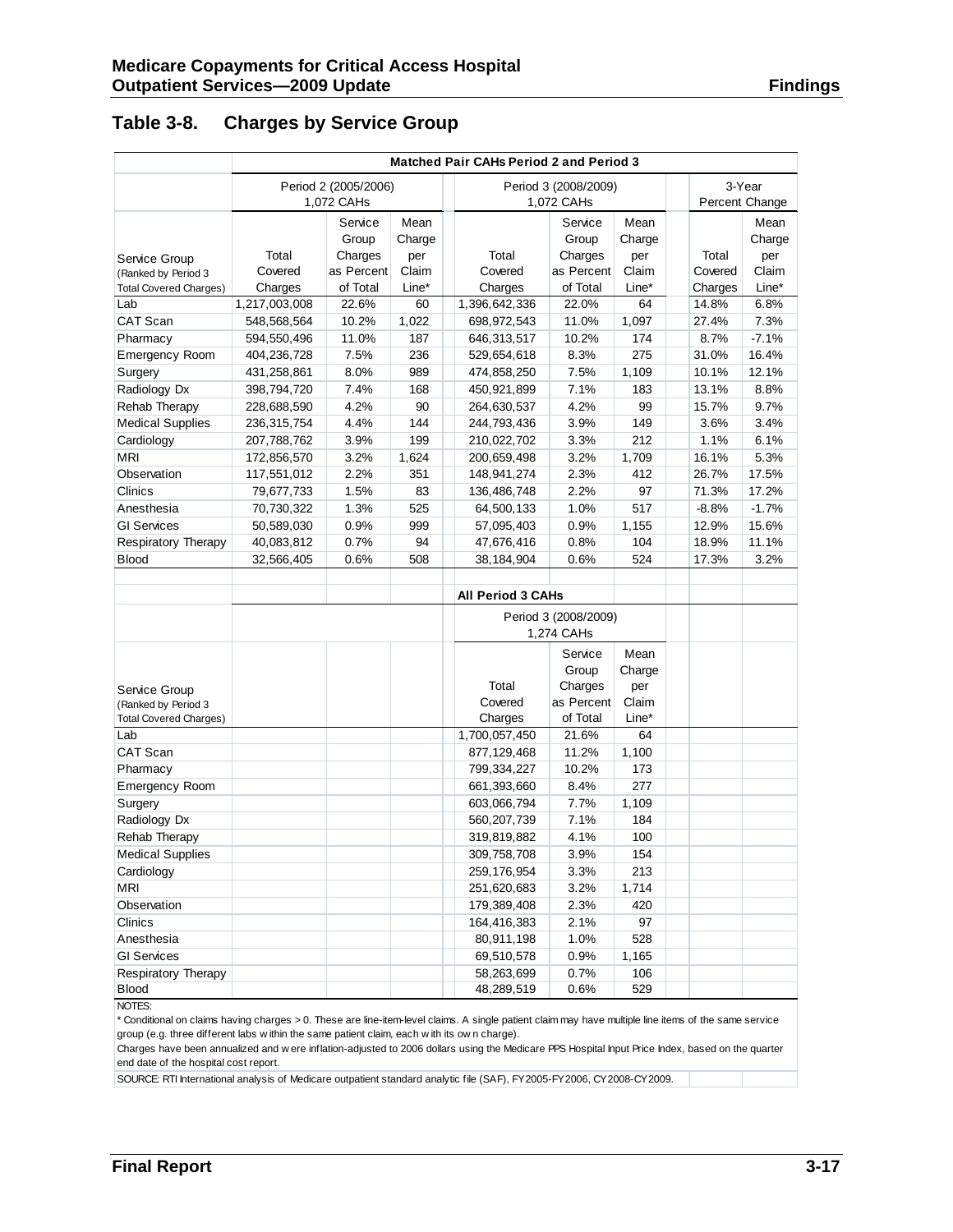| Table 3-9. | <b>Estimated Costs by Service Group</b> |  |  |  |
|------------|-----------------------------------------|--|--|--|
|------------|-----------------------------------------|--|--|--|

|                               | <b>Matched Pair CAHs Period 2 and Period 3</b> |                      |                   |                    |                      |                   |           |                   |  |  |
|-------------------------------|------------------------------------------------|----------------------|-------------------|--------------------|----------------------|-------------------|-----------|-------------------|--|--|
|                               |                                                | Period 2 (2005/2006) |                   |                    | Period 3 (2008/2009) |                   | 3-Year    |                   |  |  |
|                               |                                                | 1,072 CAHs           |                   |                    | 1,072 CAHs           |                   |           | Percent Change    |  |  |
|                               |                                                | Service              | Mean              |                    | Service              | Mean              |           | Mean              |  |  |
|                               |                                                | Group                | Estimated         |                    | Group                | Estimated         |           | Estimated         |  |  |
| Service Group                 | Total                                          | Costs                | Costs             | Total              | Costs                | Costs             | Total     | Costs             |  |  |
| (Ranked by Period 3           | Estimated                                      | as Percent           | per Claim         | Estimated          | as Percent           | per Claim         | Estimated | per Claim         |  |  |
| <b>Total Estimated Costs)</b> | Costs <sup>1</sup>                             | of Total             | Line <sup>2</sup> | Costs <sup>1</sup> | of Total             | Line <sup>2</sup> | Costs     | Line <sup>2</sup> |  |  |
| Lab                           | 431,995,632                                    | 17.7%                | 24                | 449,007,843        | 16.5%                | 24                | 3.9%      | $-2.4%$           |  |  |
| Emergency Room                | 294,735,573                                    | 12.1%                | 224               | 344,865,938        | 12.7%                | 241               | 17.0%     | 7.4%              |  |  |
| Pharmacy                      | 236,960,026                                    | 9.7%                 | 79                | 260,304,755        | 9.6%                 | 73                | 9.9%      | $-8.1%$           |  |  |
| Observation                   | 196,351,520                                    | 8.1%                 | 601               | 246,031,380        | 9.0%                 | 706               | 25.3%     | 17.4%             |  |  |
| Surgery                       | 209,338,333                                    | 8.6%                 | 583               | 224,071,446        | 8.2%                 | 636               | 7.0%      | 9.1%              |  |  |
| CAT Scan                      | 167,616,395                                    | 6.9%                 | 385               | 185, 164, 650      | 6.8%                 | 367               | 10.5%     | $-4.6%$           |  |  |
| Rehab Therapy                 | 149,358,804                                    | 6.1%                 | 63                | 168,944,341        | 6.2%                 | 67                | 13.1%     | 7.2%              |  |  |
| Clinic                        | 86,447,387                                     | 3.5%                 | 106               | 148,027,798        | 5.4%                 | 109               | 71.2%     | 2.5%              |  |  |
| Radiology Dx                  | 141,313,827                                    | 5.8%                 | 72                | 142,482,307        | 5.2%                 | 71                | 0.8%      | $-1.8%$           |  |  |
| <b>Medical Supplies</b>       | 99, 163, 195                                   | 4.1%                 | 69                | 102,545,615        | 3.8%                 | 69                | 3.4%      | 0.0%              |  |  |
| Cardiology                    | 72,860,474                                     | 3.0%                 | 74                | 72,539,453         | 2.7%                 | 77                | $-0.4%$   | 3.3%              |  |  |
| <b>MRI</b>                    | 55,749,467                                     | 2.3%                 | 591               | 58,982,476         | 2.2%                 | 581               | 5.8%      | $-1.8%$           |  |  |
| <b>GI</b> Services            | 25,114,301                                     | 1.0%                 | 566               | 27,253,730         | 1.0%                 | 655               | 8.5%      | 15.8%             |  |  |
| Anesthesia                    | 36,435,775                                     | 1.5%                 | 344               | 26, 145, 390       | 1.0%                 | 287               | $-28.2%$  | $-16.4%$          |  |  |
| <b>Respiratory Therapy</b>    | 18,268,498                                     | 0.7%                 | 50                | 22,188,764         | 0.8%                 | 57                | 21.5%     | 13.3%             |  |  |
| <b>Blood</b>                  | 16,506,081                                     | 0.7%                 | 288               | 18,391,977         | 0.7%                 | 284               | 11.4%     | $-1.4%$           |  |  |
|                               |                                                |                      |                   |                    |                      |                   |           |                   |  |  |
|                               |                                                |                      |                   | All Period 3 CAHs  |                      |                   |           |                   |  |  |
|                               |                                                |                      |                   |                    | Period 3 (2008/2009) |                   |           |                   |  |  |
|                               |                                                |                      |                   |                    | 1,274 CAHs           |                   |           |                   |  |  |
|                               |                                                |                      |                   |                    | Service              | Mean              |           |                   |  |  |
|                               |                                                |                      |                   |                    | Group                | Estimated         |           |                   |  |  |
| Service Group                 |                                                |                      |                   | Total              | Costs                | Costs             |           |                   |  |  |
| (Ranked by Period 2           |                                                |                      |                   | Estimated          | as Percent           | per Claim         |           |                   |  |  |
| <b>Total Estimated Costs)</b> |                                                |                      |                   | Costs <sup>1</sup> | of Total             | Line <sup>2</sup> |           |                   |  |  |
| Lab                           |                                                |                      |                   | 544,514,607        | 16.3%                | 24                |           |                   |  |  |
| Emergency Room                |                                                |                      |                   | 420, 124, 942      | 12.6%                | 236               |           |                   |  |  |
| Pharmacy                      |                                                |                      |                   | 316,745,957        | 9.5%                 | 71                |           |                   |  |  |
| Observation                   |                                                |                      |                   | 289, 167, 555      | 8.7%                 | 703               |           |                   |  |  |
| Surgery                       |                                                |                      |                   | 280,660,005        | 8.4%                 | 629               |           |                   |  |  |
| CAT Scan                      |                                                |                      |                   | 228,059,545        | 6.8%                 | 360               |           |                   |  |  |
| Rehab Therapy                 |                                                |                      |                   | 203, 193, 703      | 6.1%                 | 67                |           |                   |  |  |
| Clinic                        |                                                |                      |                   | 184,753,397        | 5.5%                 | 110               |           |                   |  |  |
| Radiology Dx                  |                                                |                      |                   | 173,535,362        | 5.2%                 | 70                |           |                   |  |  |
| <b>Medical Supplies</b>       |                                                |                      |                   | 131,229,751        | 3.9%                 | 72                |           |                   |  |  |
| Cardiology                    |                                                |                      |                   | 87,220,027         | 2.6%                 | 76                |           |                   |  |  |
| <b>MRI</b>                    |                                                |                      |                   | 73,426,601         | 2.2%                 | 575               |           |                   |  |  |
| <b>GI Services</b>            |                                                |                      |                   | 33,247,269         | 1.0%                 | 651               |           |                   |  |  |
| Anesthesia                    |                                                |                      |                   | 30,708,267         | 0.9%                 | 277               |           |                   |  |  |
| <b>Respiratory Therapy</b>    |                                                |                      |                   | 26,743,844         | 0.8%                 | 56                |           |                   |  |  |
| Blood                         |                                                |                      |                   | 22,899,506         | 0.7%                 | 283               |           |                   |  |  |

NOTES:

1. Estimated costs are calculated by multiplying the Medicare Cost Report cost-to-charge ratios by the SAF claims file covered charges. Costs have been annualized and were inflation-adjusted to 2006 dollars using the Medicare PPS Hospital Input Price Index, based on the quarter end date of the hospital cost report. 2. Conditional on claims having charges > 0.

SOURCE: RTI International analysis of Medicare outpatient standard analytic file (SAF) FY2005-FY2006, CY2008-CY2009, and Medicare Cost Reports, FY2005- **FY2009.**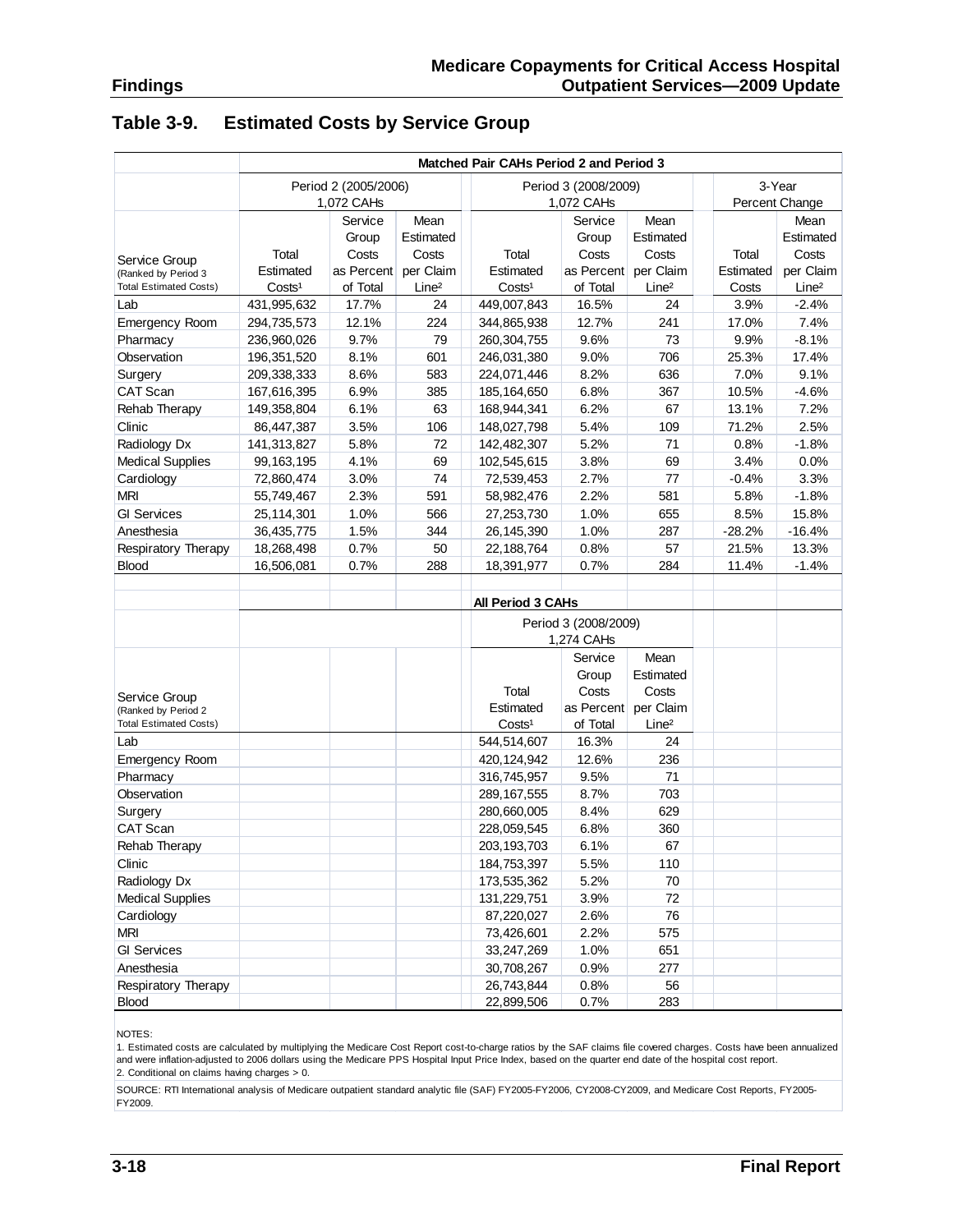As covered charges rose over the 3-year study period because of increased mark-up, beneficiary coinsurance associated with each service also increased. *Table 3-10* presents data from Period 3 on coinsurance as a percentage of charges and as a percentage of costs for each of the 16 service groups. (Similar data by state and region are included as *Appendix Table A-4*.) Differences across types of service in coinsurance relative to cost are central to the issue of how the burden of excess coinsurance in CAH settings is distributed across beneficiaries. This table reflects the impact of the variation in CCRs by cost center (noted in *Section 3.1*) as these ratios are applied to individual claims charges. For example, Cardiology and CAT Scan cost centers tend to have the lowest CCRs; consequently, claims with these services have the highest values for coinsurance relative to claims cost. As was observed in Period 2, a number of providers in our hospital sample continue to report extremely low Cardiology CCRs (below 0.050), and these account for the very high mean value of coinsurance as a percentage of costs for that one service group.

In Period 2, 7 of the 16 service groups had median coinsurance as a percentage of covered costs greater than 40 percent. By Period 3, the number of service groups with these high median percentages increased to 9 of 16. CAT Scan replaced Cardiology in terms of having the highest median coinsurance as a percentage of covered costs, 60.6 percent. Looking at regional variation (*Appendix Table A-4*), four states—Florida, Kentucky, Massachusetts, and Virginia—had median values for both CAT Scan and MRI above 100 percent. This represented a marked increase from our Period 2 results. For Florida, the increases were more than 60 percentage points (e.g., Period 2, 9 CAHs, CAT Scan median 68.3%; Period 3, 11 CAHs, CAT Scan median 129.4%).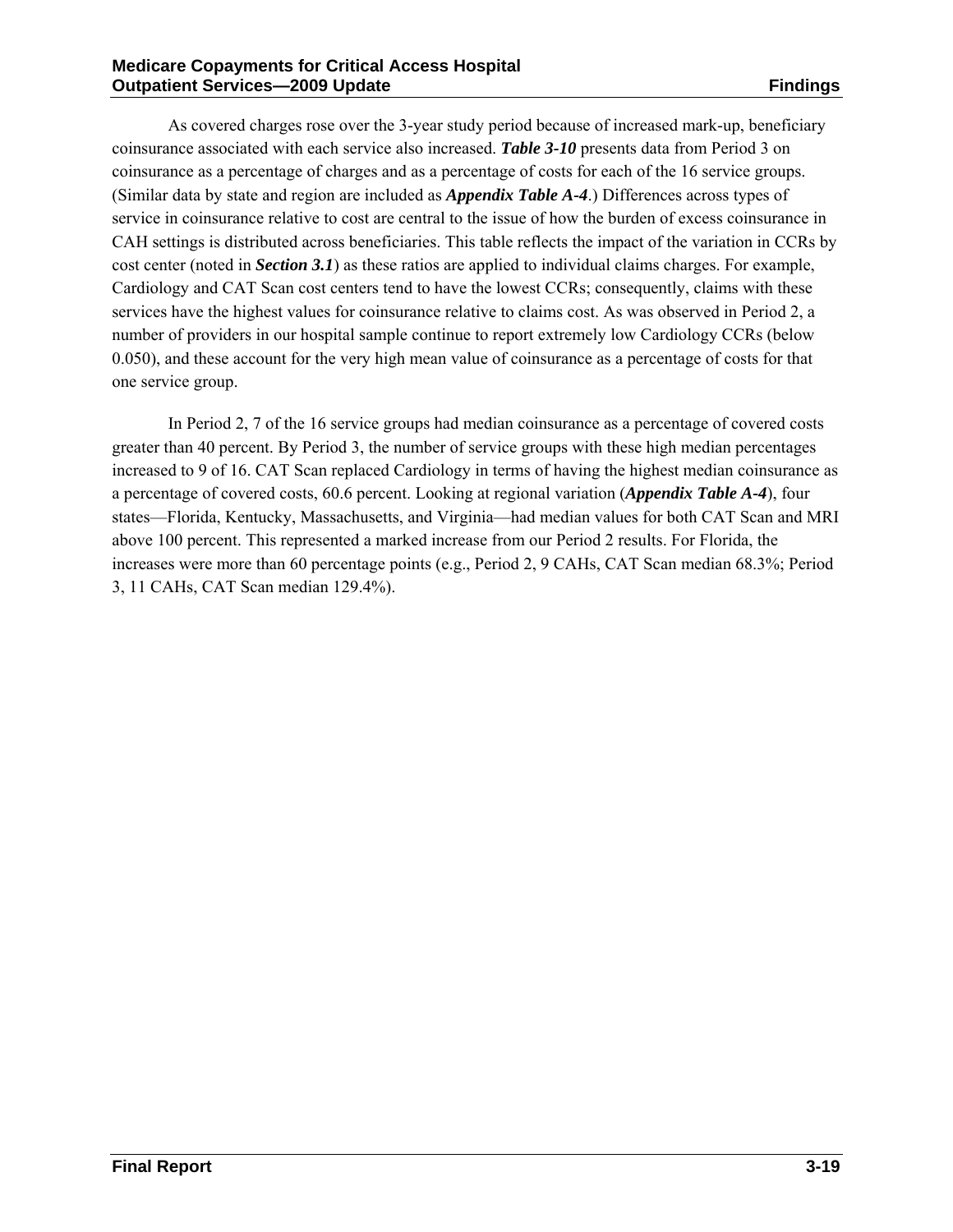|                         |                                           |                      |       |                                                       |                         | Matched Pair CAHs Period 2 and Period 3   |       |                                                       |      |                         |                         |                         |                      |                                                          |                         |                         |
|-------------------------|-------------------------------------------|----------------------|-------|-------------------------------------------------------|-------------------------|-------------------------------------------|-------|-------------------------------------------------------|------|-------------------------|-------------------------|-------------------------|----------------------|----------------------------------------------------------|-------------------------|-------------------------|
|                         |                                           | Period 2 (2005/2006) |       |                                                       | 1,072 CAHs              |                                           |       | Period 3 (2008/2009)                                  |      |                         | 1,072 CAHs              |                         |                      | Percent Change from                                      |                         |                         |
|                         | Coinsurance as<br>% of Covered<br>Charges |                      |       | Coinsurance as % of<br><b>Estimated Covered Costs</b> |                         | Coinsurance as<br>% of Covered<br>Charges |       | Coinsurance as % of<br><b>Estimated Covered Costs</b> |      |                         |                         |                         | Period 2 to Period 3 | in Coinsurance as % of<br><b>Estimated Covered Costs</b> |                         |                         |
|                         | Obs                                       | Mean                 | Mean  | 25th<br>percen-<br>tile                               | 50th<br>percen-<br>tile | 75th<br>percen-<br>tile                   | Obs   | Mean                                                  | Mean | 25th<br>percen-<br>tile | 50th<br>percen-<br>tile | 75th<br>percen-<br>tile | Mean                 | 25th<br>percen-<br>tile                                  | 50th<br>percen-<br>tile | 75th<br>percen-<br>tile |
| Pharmacy                | 1,072                                     | 19.8                 | 51.6  | 38.8                                                  | 48.2                    | 61.2                                      | 1,072 | 19.8                                                  | 53.1 | 38.1                    | 48.0                    | 63.0                    | 3%                   | $-2%$                                                    | 0%                      | 3%                      |
| Lab                     | 1,058                                     | 1.3                  | 3.4   | 1.6                                                   | 2.9                     | 4.5                                       | 989   | 1.1                                                   | 3.2  | 1.6                     | 2.7                     | 4.0                     | $-5%$                | $-1%$                                                    | $-7%$                   | $-11%$                  |
| <b>Medical Supplies</b> | 1,072                                     | 19.9                 | 58.7  | 31.8                                                  | 47.5                    | 69.0                                      | 1,071 | 19.9                                                  | 56.1 | 31.1                    | 46.0                    | 65.4                    | $-4%$                | $-2%$                                                    | $-3%$                   | $-5%$                   |
| Radiology Dx            | 1,072                                     | 18.9                 | 50.1  | 34.4                                                  | 46.8                    | 61.5                                      | 1,072 | 18.5                                                  | 56.6 | 36.7                    | 51.5                    | 69.8                    | 13%                  | 7%                                                       | 10%                     | 14%                     |
| CAT Scan                | 998                                       | 20.0                 | 63.1  | 42.1                                                  | 54.7                    | 70.5                                      | 1,011 | 19.9                                                  | 71.7 | 46.1                    | 60.6                    | 81.8                    | 14%                  | 10%                                                      | 11%                     | 16%                     |
| <b>MRI</b>              | 765                                       | 20.0                 | 61.6  | 43.5                                                  | 56.7                    | 70.0                                      | 823   | 20.0                                                  | 66.3 | 45.7                    | 59.5                    | 78.6                    | 8%                   | 5%                                                       | 5%                      | 12%                     |
| Respiratory Therapy     | 1,005                                     | 19.9                 | 60.6  | 30.8                                                  | 44.3                    | 65.1                                      | 998   | 19.8                                                  | 54.2 | 29.7                    | 42.2                    | 62.2                    | $-11%$               | $-4%$                                                    | $-5%$                   | $-5%$                   |
| Rehab Therapy           | 1,020                                     | 19.9                 | 30.9  | 22.7                                                  | 28.6                    | 37.3                                      | 1,025 | 19.9                                                  | 31.9 | 23.6                    | 29.5                    | 37.7                    | 3%                   | 4%                                                       | 3%                      | 1%                      |
| Cardiology              | 1,072                                     | 19.9                 | 103.8 | 38.7                                                  | 56.9                    | 105.4                                     | 1,072 | 19.8                                                  | 97.2 | 39.9                    | 57.2                    | 106.7                   | $-6%$                | 3%                                                       | $0\%$                   | 1%                      |
| <b>Emergency Room</b>   | 1,072                                     | 19.9                 | 26.0  | 15.5                                                  | 22.9                    | 33.1                                      | 1,072 | 19.8                                                  | 28.4 | 16.6                    | 24.4                    | 35.9                    | 9%                   | 7%                                                       | 7%                      | $9\%$                   |
| Surgery                 | 928                                       | 20.0                 | 39.6  | 26.7                                                  | 36.3                    | 49.1                                      | 928   | 20.1                                                  | 39.9 | 27.3                    | 36.5                    | 49.1                    | 1%                   | 2%                                                       | 0%                      | 0%                      |
| <b>GI Services</b>      | 353                                       | 20.0                 | 43.1  | 27.5                                                  | 36.8                    | 52.9                                      | 381   | 20.4                                                  | 42.9 | 28.8                    | 40.5                    | 52.6                    | $0\%$                | 5%                                                       | 10%                     | $-1%$                   |
| <b>Blood</b>            | 1,023                                     | 19.3                 | 38.4  | 30.2                                                  | 37.6                    | 46.3                                      | 1,020 | 20.0                                                  | 42.3 | 32.3                    | 39.6                    | 50.0                    | 10%                  | 7%                                                       | 5%                      | 8%                      |
| Anesthesia              | 822                                       | 20.0                 | 77.6  | 23.4                                                  | 34.4                    | 58.7                                      | 791   | 20.0                                                  | 76.2 | 26.1                    | 40.1                    | 69.9                    | $-2%$                | 12%                                                      | 16%                     | 19%                     |
| Clinic                  | 773                                       | 18.1                 | 22.0  | 9.2                                                   | 16.2                    | 29.4                                      | 836   | 17.8                                                  | 21.1 | 8.9                     | 15.2                    | 27.9                    | $-4%$                | $-2%$                                                    | $-7%$                   | $-5%$                   |
| Observation             | 1,059                                     | 19.9                 | 13.4  | 9.4                                                   | 12.8                    | 16.4                                      | 1,064 | 19.9                                                  | 13.8 | 9.3                     | 12.3                    | 16.8                    | 3%                   | $-1%$                                                    | $-4%$                   | $3%$                    |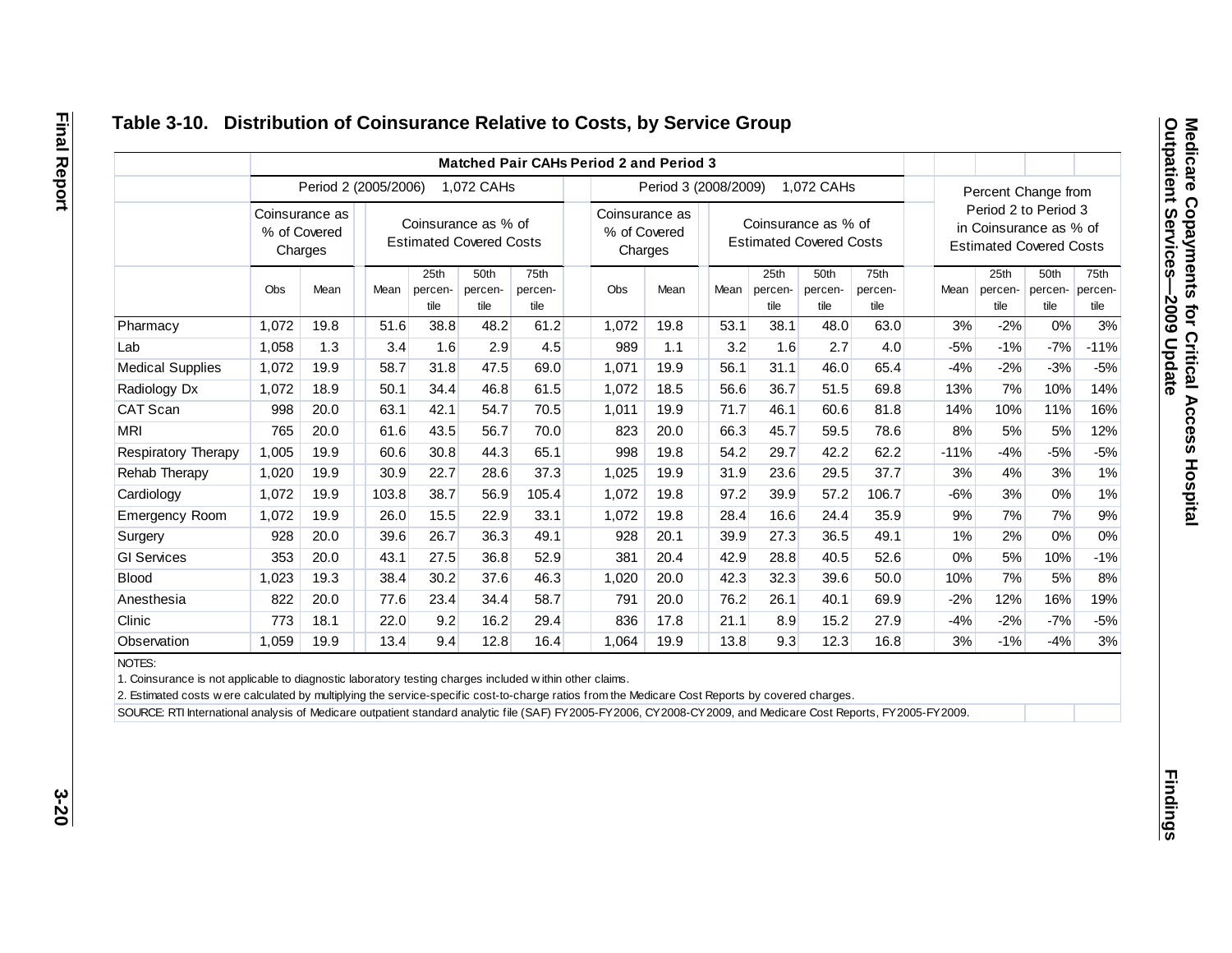## *Estimates of Program Payments Under Cost-Based Coinsurance*

In this section, we estimate the costs to the Medicare program of shifting CAH outpatient copayments from 20 percent of charges to 20 percent of costs.

#### **4.1 Cost to the Medicare Program of Converting to Cost-Based Coinsurance**

#### **4.1.1 Estimations Using Summary Cost Report Data**

Repeating the methods from our previous analysis, we first estimated the cost to Medicare of the policy change to cost-based coinsurance using existing cost report data from Worksheet E Part B (*Table* 4-1). Actual coinsurance amounts reported for 1,271 CAHs<sup>16</sup> in Period 3 total about \$1.26 billion, implying that approximately \$6.3 billion in charges were subject to coinsurance (\$1.26  $\div$  0.20 = 6.3). (From this we can infer that roughly 20 percent of charges reported on Worksheet D Part V must have been for diagnostic laboratory tests or other items not subject to coinsurance.) The aggregate ratio of covered costs to charges on Worksheet D Part V across all 1,271 CAHs is 0.43, so coinsurance based on 20 percent of costs rather than charges would be approximately \$536 million. Medicare's share of allowable program costs would increase by \$724 million, to offset the providers' loss in coinsurance collected from Medicaid, secondary payers, and beneficiaries.

Worksheet E Part B also shows that the Medicare program paid \$115 million to these CAH providers for allowable bad debts attributable to outpatient coinsurance and deductibles. It is reasonable to assume that if a policy change reduces the amount of coinsurance owed by 57 percent, it should reduce the amount of Medicare bad debt incurred as a result of unpaid coinsurance by a similar amount. The reduction in bad debt would offset some of the estimated increase in Medicare interim payments. We computed the ratio of coinsurance to total beneficiary liabilities on the Part B claims file; using this ratio, we estimated that about \$112 million of the total Part B bed debts claimed by the CAHs was applicable to coinsurance. Table 4-1 therefore includes an offset of \$64 million (or 57% of what was reported) to the estimated increase in Medicare interim payments, leaving a net additional Medicare program outlay estimate of \$660 million. From Worksheet E Part B, we also find that a large part of the Part B bad debt is attributable to balances unpaid by state Medicaid programs for dually eligible beneficiaries. Depending on the specific state policies for recognizing allowable coinsurance amounts, the reduction in Medicaidrelated Medicare bad debt could be greater than 57 percent. We discuss this further in *Section 4.2*.

1

*4* 

<sup>&</sup>lt;sup>16</sup>Three of the 1,274 CAHs in the full Period 3 sample did not report coinsurance on their cost reports and were omitted from the Table 4-1 calculations.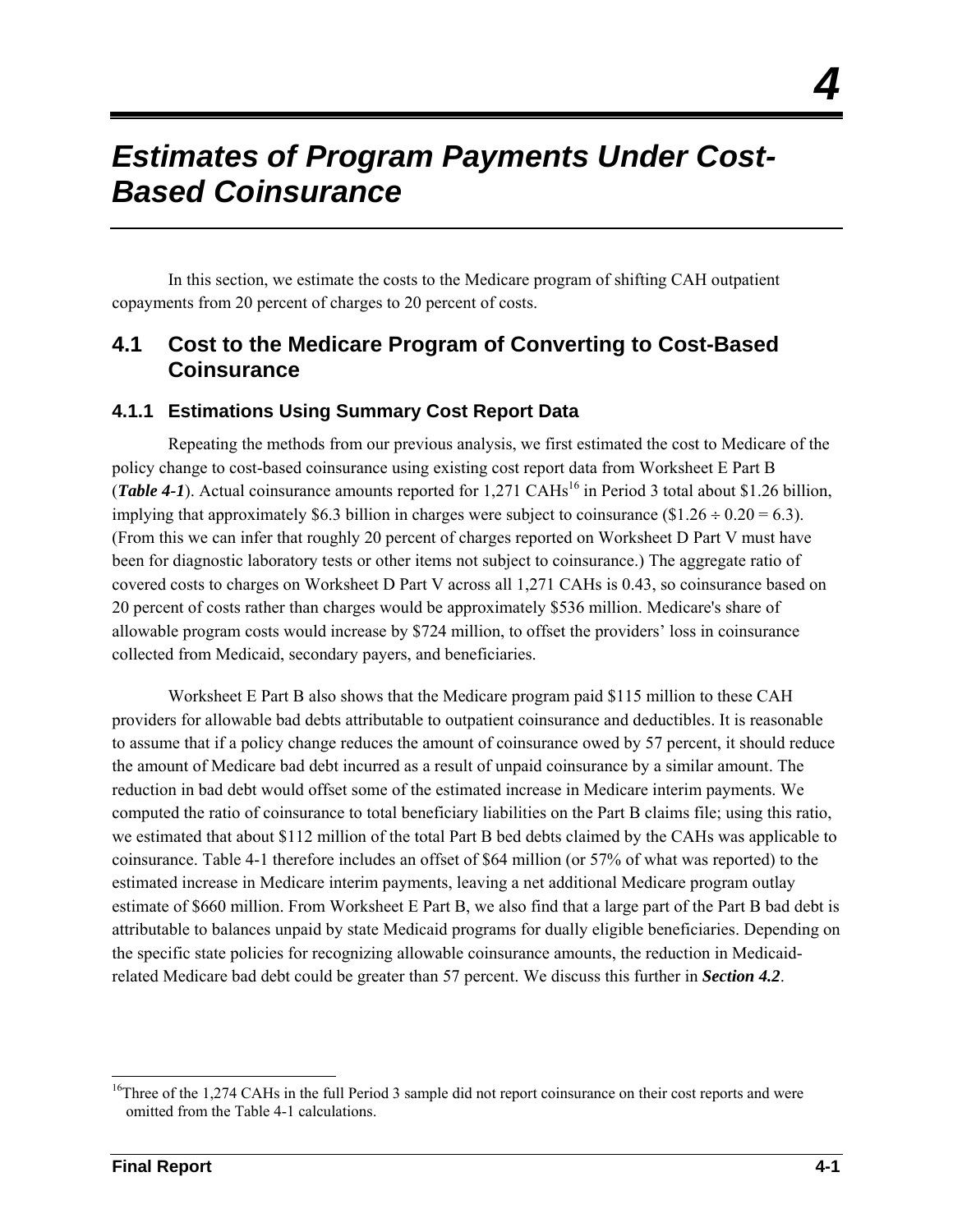#### **Table 4-1. Estimated Cost to the Medicare Program of Implementing Coinsurance Based on 20 Percent of Part B Costs**

|                | Recomputed Aggregate Coinsurance Amounts from Medicare Cost Report Worksheets E Part B and D Part V<br>Period 3 (2008/2009) - 1,271 CAHs <sup>1</sup>                                                                                                                     |                                                                                           |                                                                                                                          |
|----------------|---------------------------------------------------------------------------------------------------------------------------------------------------------------------------------------------------------------------------------------------------------------------------|-------------------------------------------------------------------------------------------|--------------------------------------------------------------------------------------------------------------------------|
|                | Line Description                                                                                                                                                                                                                                                          | Source or Calculation                                                                     | <b>Medicare Cost</b><br>Report Data and<br>Computations<br>(Dollars are annualized<br>but not adjusted for<br>inflation) |
| 1              | Total charges                                                                                                                                                                                                                                                             | [Wksht D Part V, Col 5, Line 101]                                                         | \$7,863,220,711                                                                                                          |
| $\overline{2}$ | Estimated charges subject to coinsurance                                                                                                                                                                                                                                  | line $5/0.2$                                                                              | \$6,300,716,226                                                                                                          |
| 3              | <b>Total Part B costs</b>                                                                                                                                                                                                                                                 | [Wksht E Part B, Line 1]                                                                  | \$3,344,553,885                                                                                                          |
| 4              | Estimated costs subject to coinsurance                                                                                                                                                                                                                                    | line $2 *$ (line $3 /$ line 1)                                                            | \$2,679,955,925                                                                                                          |
| 5              | Actual coinsurance paid                                                                                                                                                                                                                                                   | [Wksht E Part B, Line 18.1] <sup>1</sup>                                                  | \$1,260,143,245                                                                                                          |
| 6              | Actual coinsurance paid as a percent of<br>costs subject to coinsurance                                                                                                                                                                                                   | line $5/$ line $4$                                                                        | 47%                                                                                                                      |
| 7              | Estimated coinsurance, based on 20% of costs                                                                                                                                                                                                                              | $0.2$ * (line 4)                                                                          | \$535,991,185                                                                                                            |
| 8              | Dollar reduction in coinsurance payments                                                                                                                                                                                                                                  | line $7 -$ line $5$                                                                       | $-$724,152,060$                                                                                                          |
| 9              | Percent reduction in coinsurance payments                                                                                                                                                                                                                                 | line $8/$ line $5$                                                                        | $-57%$                                                                                                                   |
| 10             | Total allowable bad debts claimed for<br>reimbursement                                                                                                                                                                                                                    | [Wksht E Part B, Line 27]                                                                 | \$114,906,072                                                                                                            |
| 11             | Coinsurance portion of total allowable bad debts<br>claimed for reimbursement                                                                                                                                                                                             | [Wksht E Part B, Line 27] *<br>[coinsurance /<br>(coinsurance + deductible)] <sup>2</sup> | \$111,617,310                                                                                                            |
| 12             | Possible reduction in reimbursed bad debts                                                                                                                                                                                                                                | line $9 *$ line 11                                                                        | $-$ \$64,141,839                                                                                                         |
| 13             | Net cost to Medicare Program                                                                                                                                                                                                                                              | $-(line 8 - line 12)$                                                                     | \$660,010,221                                                                                                            |
|                | <b>Estimated cost to Medicare Program</b><br>grossed up for 2011 total of 1,327 CAHs                                                                                                                                                                                      | line 13 * (1,327/1,271)                                                                   | \$689,090,137                                                                                                            |
| NOTE:          |                                                                                                                                                                                                                                                                           |                                                                                           |                                                                                                                          |
|                | 1. Three of the 1,274 CAHs in the Period 3 sample did not report coinsurance on line 18.1 as instructed and are omitted from this table.<br>2. The ratio of coinsurance to (coinsurance + deductible) w as derived for each CAH from Period 3 outpatient SAF claims data. |                                                                                           |                                                                                                                          |

SOURCE: RTI International analysis of Medicare Cost Reports, Worksheets E Part B and D Part V, FY2008-2009, and Medicare outpatient standard analytic file (SAF) CY2008-CY2009.

The net additional Medicare program outlay estimate of \$660 million represents a substantial proportional increase in the Medicare program's share of payments to CAHs and an increase of 2.4 percent in Medicare's total hospital Part B payments, which were \$27.6 billion.<sup>17</sup> Furthermore, the net additional program outlay is computed for 1,271 CAHs in our sample, but there are 1,327 certified CAHs

<sup>1</sup> <sup>17</sup>*MedPAC Data Book*, June 2011, Chart 7-11, p. 105.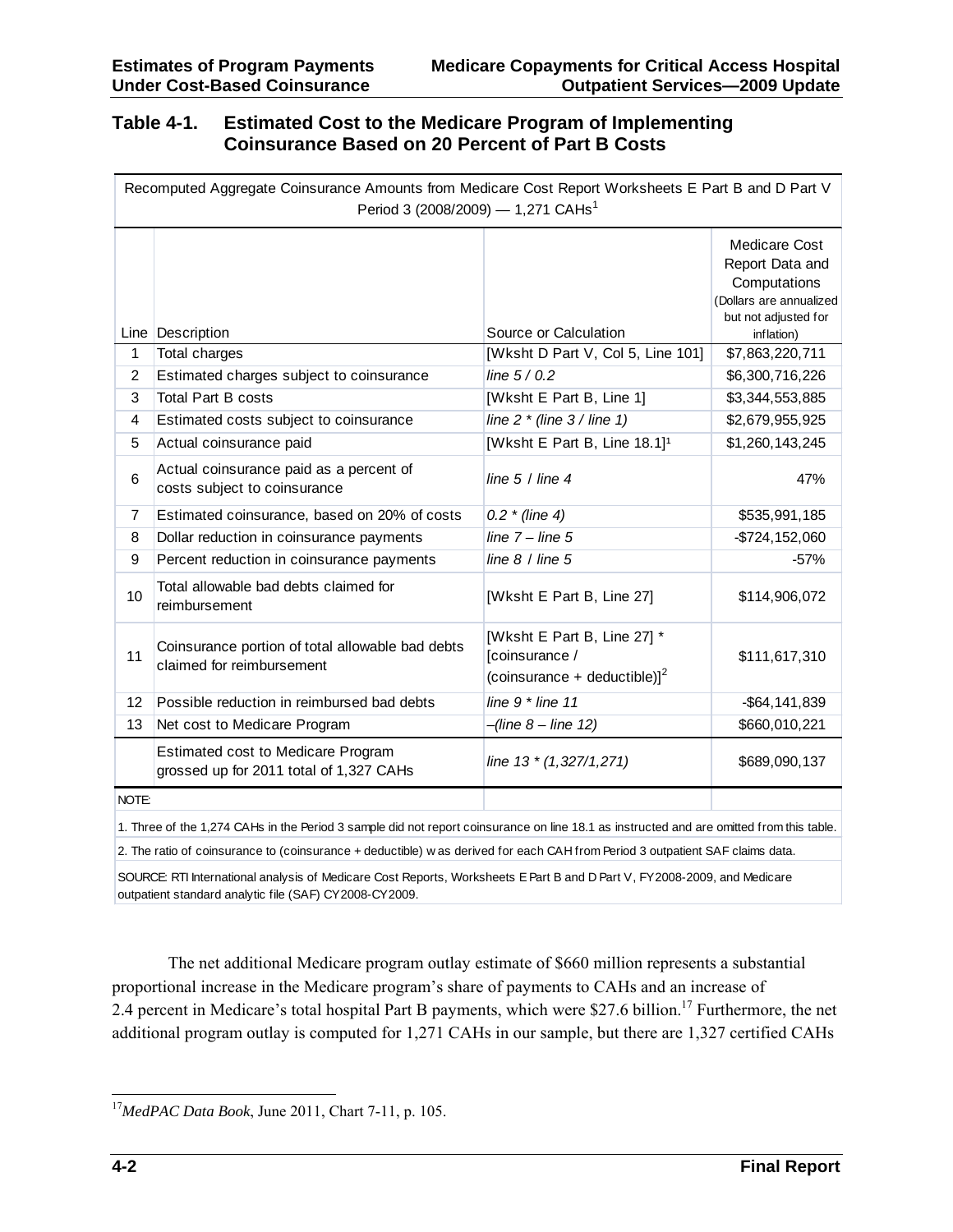as of March 2011.18 Under an assumption that these additional CAHs resemble those in the analysis sample, the addition to program outlay should be grossed up proportionally, to roughly \$689 million, or 2.5 percent of hospital Part B payments.

#### **4.1.2 Estimations From Claims Data**

RTI also estimated the cost to the Medicare program of the proposed policy change using claims rather than cost report summary data. We recomputed cost-based coinsurance for each claim by applying the CAH's overall ancillary CCR to the coinsurance amount appearing on the claim. We stratified claims by size to identify differences in impact across low-, medium-, and high-charge claims. *Table 4-2* shows the impact on a per-claim basis to provide an estimate of the effects from the beneficiaries' perspective. *Table 4-3* shows the total estimated impact on Medicare interim payments.

| Period 3 (2008/2009)-1,274 CAHs                                                                                                                                                            |                               |                                                               |                               |                                                     |      |  |  |  |  |  |
|--------------------------------------------------------------------------------------------------------------------------------------------------------------------------------------------|-------------------------------|---------------------------------------------------------------|-------------------------------|-----------------------------------------------------|------|--|--|--|--|--|
|                                                                                                                                                                                            |                               |                                                               |                               | Coinsurance per Claim                               |      |  |  |  |  |  |
| <b>Outpatient Claims</b><br>by Claim Size <sup>1</sup>                                                                                                                                     | <b>Number</b><br>of Claims    | Charge per<br>Claim<br>Subject to<br>Coinsurance <sup>2</sup> | Actual<br>(20% of<br>charges) | Policy<br>Change<br>(20% of<br>$costs$ <sup>3</sup> |      |  |  |  |  |  |
| $=$ \$100                                                                                                                                                                                  | \$51                          | \$10                                                          | \$5                           |                                                     |      |  |  |  |  |  |
| \$100 to \$1,000                                                                                                                                                                           | \$61                          | \$28                                                          |                               |                                                     |      |  |  |  |  |  |
| \$1,000 to \$10,000                                                                                                                                                                        | 2,090,907<br>34.3%<br>\$2,302 |                                                               |                               |                                                     |      |  |  |  |  |  |
| > \$10,000                                                                                                                                                                                 | 46,374                        | \$14,568                                                      | \$2,914                       | \$1,148                                             |      |  |  |  |  |  |
|                                                                                                                                                                                            |                               |                                                               |                               |                                                     |      |  |  |  |  |  |
| Total                                                                                                                                                                                      | 6,097,412                     | 100.0%                                                        | \$1,071                       | \$214                                               | \$91 |  |  |  |  |  |
| NOTES:                                                                                                                                                                                     |                               |                                                               |                               |                                                     |      |  |  |  |  |  |
| 1. Outpatient SAF claims with total costs $\ge$ \$1 and total coinsurance $\ge$ \$1.                                                                                                       |                               |                                                               |                               |                                                     |      |  |  |  |  |  |
| 2. Covered charges net of deductibles and diagnostic laboratory testing.                                                                                                                   |                               |                                                               |                               |                                                     |      |  |  |  |  |  |
| 3. Cost-based coinsurance was calculated by multiplying the ancillary services cost-to-charge ratio<br>derived from Worksheet D Part V of Medicare Cost Reports by the actual coinsurance. |                               |                                                               |                               |                                                     |      |  |  |  |  |  |
| SOURCE: RTI International analysis of Medicare outpatient standard analytic file (SAF), CY2008-CY2009.                                                                                     |                               |                                                               |                               |                                                     |      |  |  |  |  |  |

#### **Table 4-2. Estimated Impact on Coinsurance per Claim From Policy Change**

1

<sup>&</sup>lt;sup>18</sup>Rural Assistance Center, http://www.raconline.org/info\_guides/hospitals/cahfaq.php.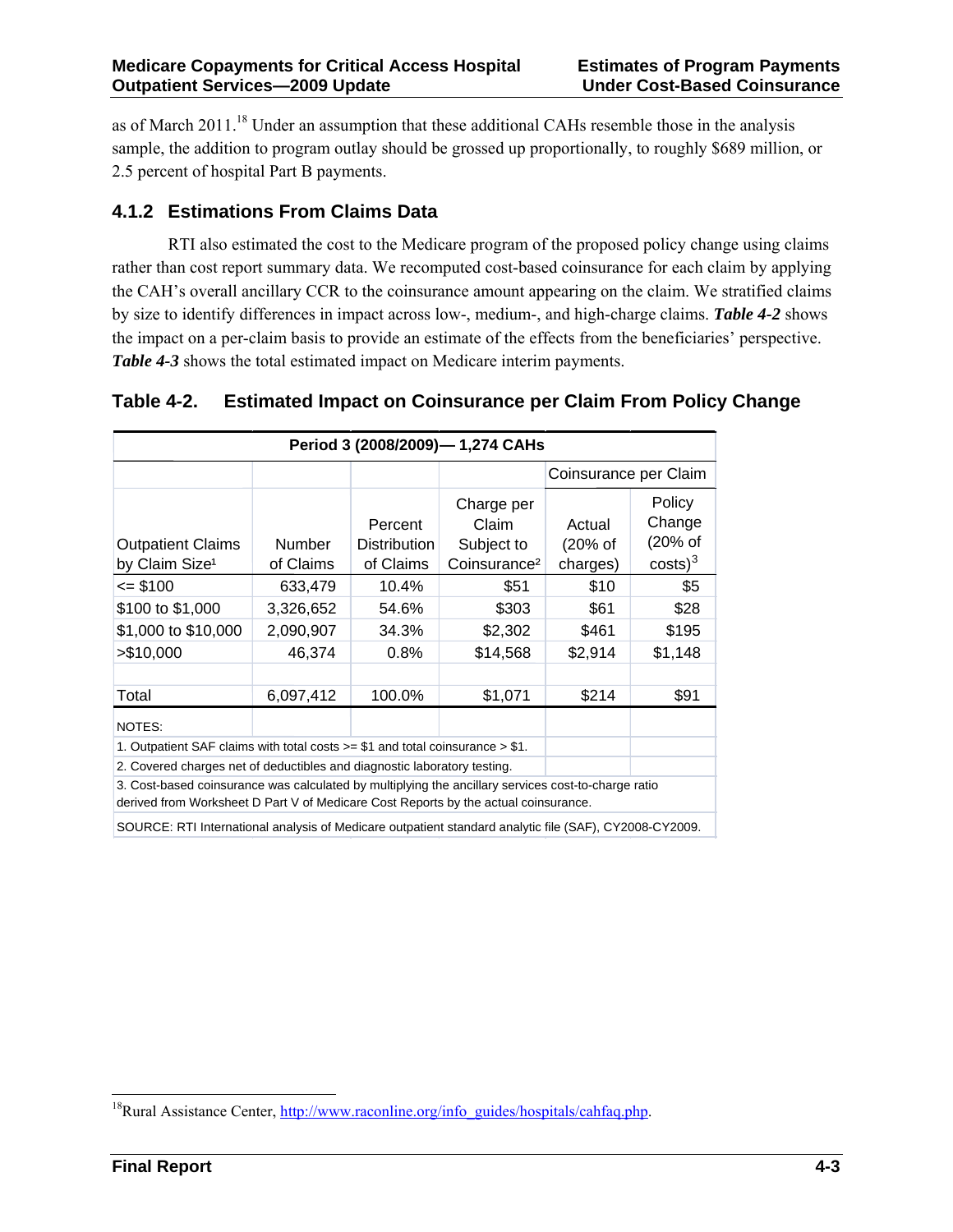| <b>Outpatient Claims</b><br>by Claim Size <sup>1</sup> | <b>Actual Period 3</b><br>Coinsurance<br>(20% of charges)                        | Percent<br>Distribution of<br><b>Actual Period 3</b><br>Coinsurance | <b>Dollar Reduction</b><br>in Coinsurance From<br>Policy Change<br>$(20\% \text{ of costs})^2$                               | Mean Percent<br><b>Reduction From</b><br>Policy Change |
|--------------------------------------------------------|----------------------------------------------------------------------------------|---------------------------------------------------------------------|------------------------------------------------------------------------------------------------------------------------------|--------------------------------------------------------|
| $= $100$                                               | \$6,470,355                                                                      | 0.5%                                                                | $-$3,218,073$                                                                                                                | -50%                                                   |
| \$100 to \$1,000<br>\$201,731,504                      |                                                                                  | 15.4%                                                               | $-$109,144,125$                                                                                                              | -54%                                                   |
| \$1,000 to \$10,000<br>\$963,502,491                   |                                                                                  | 73.7%                                                               | $-$ \$555,133,718                                                                                                            | $-58%$                                                 |
| > \$10,000                                             | \$135,118,254                                                                    |                                                                     | -\$81,896,299                                                                                                                | $-61%$                                                 |
| Total                                                  | \$1,306,822,604                                                                  | 100.0%                                                              | $-$749,392,215$                                                                                                              | -57%                                                   |
| Total (annualized)                                     | \$1,306,719,234                                                                  |                                                                     | -\$749,332,938                                                                                                               |                                                        |
| Reduction grossed up<br>for 2011 total of 1,327 CAHs   |                                                                                  |                                                                     | -\$780,506,129                                                                                                               |                                                        |
| NOTES:                                                 |                                                                                  |                                                                     |                                                                                                                              |                                                        |
|                                                        | 1. Outpatient SAF claims with total costs $>= $1$ and total coinsurance $> $1$ . |                                                                     |                                                                                                                              |                                                        |
|                                                        |                                                                                  |                                                                     | 2. Cost-based coinsurance was calculated by multiplying the ancillary senvices cost-to-charge ratio derived from Worksheet D |                                                        |

#### **Table 4-3. Estimated Impact on Total Coinsurance Amounts From Policy Change**

thas calculated by multiplying the ancillary services cost-to-charge ratio derived from Worksheet in  $\mathbb R$ Part V of Medicare Cost Reports by the actual coinsurance.

3. Annualized totals are slightly less than actual because 0.32% of Period 3 CAHs had reporting periods longer than one year. SOURCE: RTI International analysis of Medicare outpatient standard analytic file (SAF), CY2008-CY2009.

The cost of implementing cost-based coinsurance as estimated from the claims files is approximately \$749 million. If we gross up the charges to account for 1,327 CAHs in operation in 2011 (compared with 1,274 in our Period 3 sample), the estimated increase in Medicare interim payments is \$781 million, before taking into account any reduction in Medicare bad debt.<sup>19</sup>

In doing the claim-level analysis, we noted that among claims below \$100, the mean coinsurance based on 20 percent of costs is about half that of charge-based coinsurance, but the differences are greater for the higher charge claims. For this table the cost-based figures are derived from aggregate CCRs for each CAH. Consequently, the difference between low- and high-cost claims must reflect something about the mark-up practices and overall service mix of CAHs that have larger claims. Claims over \$10,000 represent less than 1 percent of all claims, although they account for 10 percent of charges and therefore of coinsurance owed.

#### **4.2 Medicaid and Part B Bad Debt**

CAHs are allowed to claim reimbursement from the Medicare program for all bad debts incurred from Medicare beneficiaries for coinsurance or deductibles. The CAHs must document that they either

<sup>1</sup>  $19$  From Table 4-1, the dollar reduction in coinsurance estimated from Worksheet E Part B data is \$724 million. The difference between claims-file totals and covered program charges on the cost report is likely attributable to timing.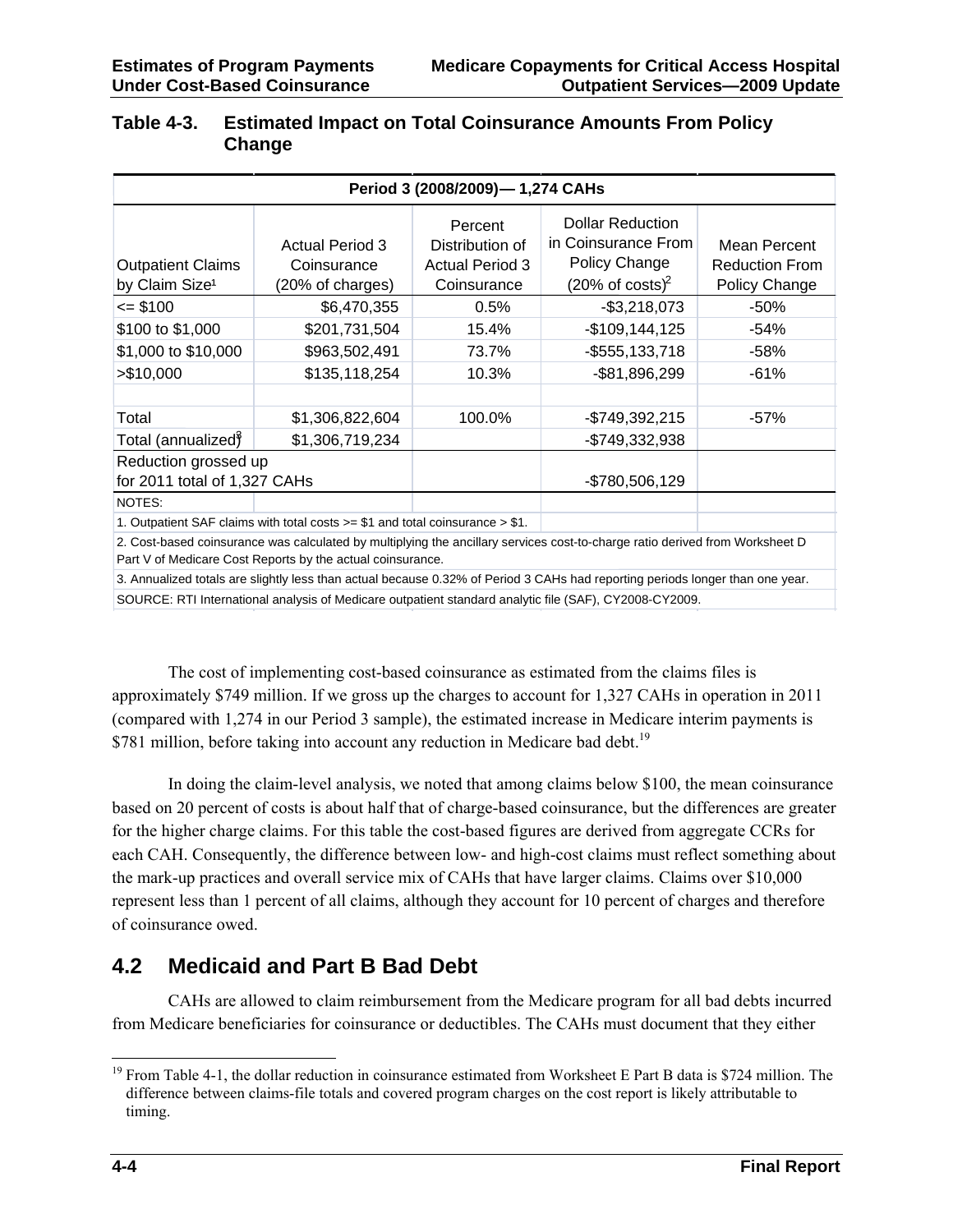made reasonable attempts to collect the debt if it was due from a patient directly (or wrote the amounts off to charity according to their existing charity guidelines) or that the amounts claimed represent unpaid balances after Medicaid has paid its allowed amount, if the beneficiary was eligible for Medicaid coverage.

Medicaid benefits for Medicare patient liabilities vary by state. In many state programs, Medicaid does not pay the full amount of the coinsurance.<sup>20</sup> When this occurs, CAHs can claim the unpaid amounts as "Medicaid bad debt."

Medicaid bad debt makes up a sizeable and growing percentage of the total bad debt claimed by CAHs, as is shown in *Appendix Table A-5.* In the matched sample of CAHs, the share of CAH Medicare Part B bad debt that was attributable to dually eligible beneficiaries increased dramatically, from 36.7 percent in Period 2 to 63.0 percent in Period 3. The value of the Medicaid-related Medicare bad debt for all 1,274 Period 3 CAHs was \$66.1 million.

*Table 4-4* walks through the effects on Medicaid bad debt of a Medicare policy change to costbased coinsurance, showing various state Medicaid policies for paying coinsurance amounts.<sup>21</sup> The upper portion of the table identifies payments under Medicare current policy, the lower part identifies what happens under cost-based CAH coinsurance, and each section presents relevant coinsurance and allowable bad debt figures for multiple Medicaid scenarios as follows:

- a) Medicaid pays 20 percent of charges;
- b) Medicaid pays 20 percent of estimated costs (based on the Medicare interim CCR);
- c) Medicaid pays based on full allowable payment [Medicare + Medicaid] set at 85 percent of a fee schedule amount (the pre-capped fee schedule amount is equal to the estimated costs); and
- d) Medicaid pays based on full allowable payment set at 85 percent of a fee schedule amount (the pre-capped fee schedule amount is about 5 percent below the estimated costs).

We use a sample charge of \$1,000 for a provider with an aggregate CCR of 0.60, reflecting allowable cost for the service of \$600 and an interim payment of \$406 (computed as 101 percent of \$600 minus coinsurance).

<sup>1</sup> 20An April 2010 brief from the North Carolina Rural Health Research & Policy Analysis Center, *States' Use of Cost-Based Reimbursement for Medicaid Services at Critical Access Hospitals*, summarizes CAH outpatient reimbursement policies for *Medicaid* services as this: (Cost-based) 14 states greater than cost, 9 states at cost, 4 states less than cost; (Not cost-based; usually reimbursed at rates comparable to PPS hospitals) 18 states (http://www.shepscenter.unc.edu/rural/pubs/finding\_brief/FB94.pdf). Identifying the *Medicare* cost-sharing design of state Medicaid programs is beyond the scope of this project, but one might infer that similar methods

<sup>(</sup>cost-based or PPS-based) would carry over to Medicaid coverage of Medicare copayments. 21Tennessee's Medicaid program, known as TennCare, is an example of a state Medicaid program that sets the maximum amount considered for reimbursement for a Medicare service at 85 percent of the Medicare fee schedule. (http://www.tn.gov/sos/rules/1200/1200-13/1200-13-17.20100825.pdf) A design such as this reduces the Medicaid program's cost-sharing liability, thereby increasing Medicaid bad debt, which can be seen in Appendix Table A-5. In Period 3, 93.8 percent of Tennessee's CAHs had Medicaid bad debt and 77.7 percent of the total bad debt was attributable to Medicaid bad debt.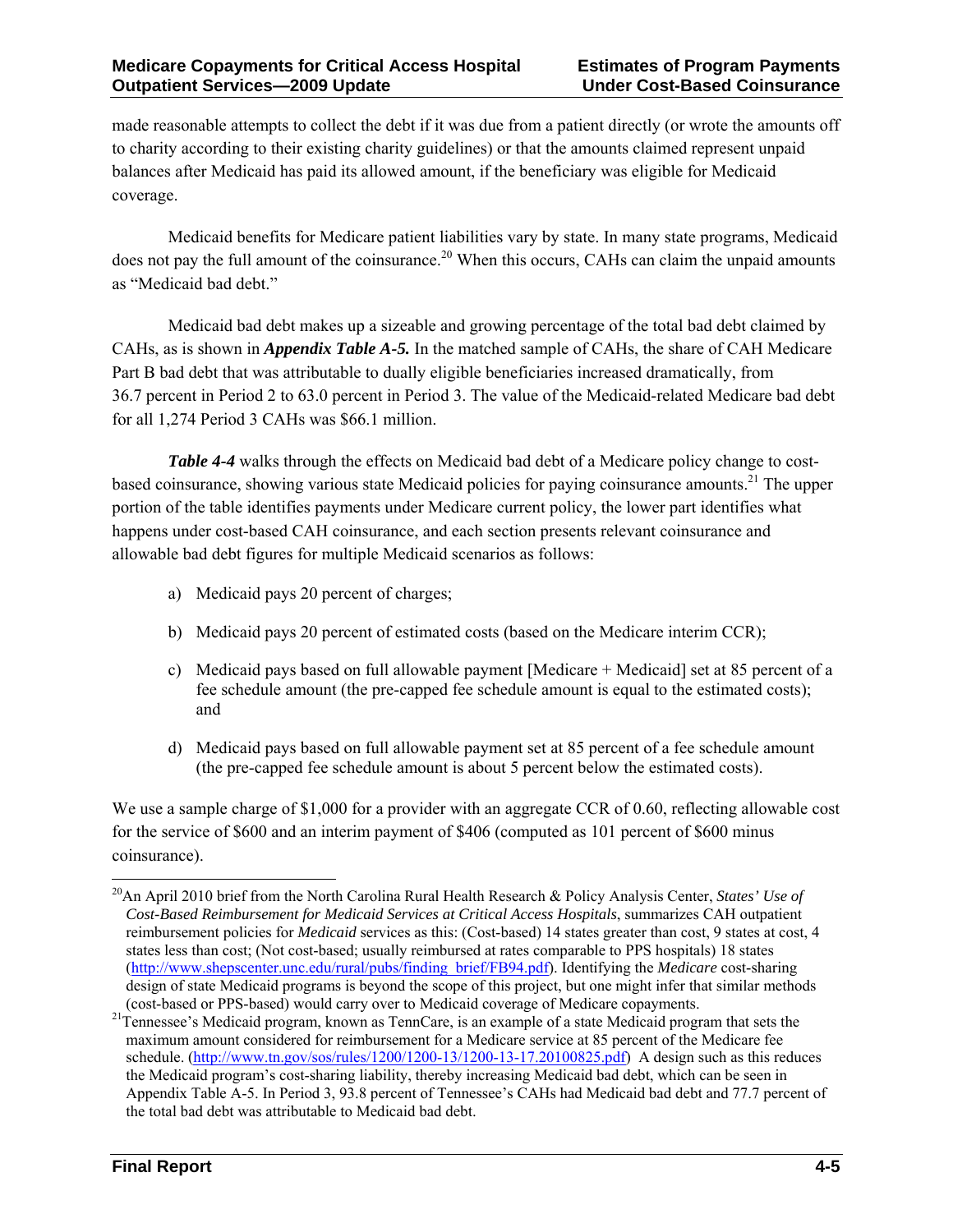#### **Table 4-4. Examples of the Effect of a Change to Cost-Based Coinsurance on Total Medicare Outlays, for a Service Where Medicaid Is the Secondary Payer**

|                                                                                                                                    | Cov-<br>ered<br>Char-<br>ges | Allow-<br>able<br>Cost<br>$(100\%)$ | <b>Coinsu-</b><br>rance | Interim<br>Payment<br>(101%<br>$costs -$<br>coinsu-<br>rance) | Change<br>in<br>Interim<br>Payment | Medi-<br>caid<br>Pay-<br>ment | Allow-<br>able Bad<br>Debt | <b>Total</b><br>Medi-<br>care<br>Outlay | Change<br>in<br><b>Total</b><br>Medi-<br>care<br>Outlay | Change<br>in.<br>Medi-<br>caid<br>Outlay |
|------------------------------------------------------------------------------------------------------------------------------------|------------------------------|-------------------------------------|-------------------------|---------------------------------------------------------------|------------------------------------|-------------------------------|----------------------------|-----------------------------------------|---------------------------------------------------------|------------------------------------------|
| <b>Medicare</b><br><b>Coinsurance</b><br>Set at 20% of<br>Charges:                                                                 |                              |                                     |                         |                                                               |                                    |                               |                            |                                         |                                                         |                                          |
| a) If Medicaid pays<br>20% of charges                                                                                              | \$1,000                      | \$600                               | \$200                   | \$406                                                         |                                    | \$200                         | \$0                        | \$406                                   |                                                         |                                          |
| b) If Medicaid caps<br>payment at 20% of<br>allowable cost                                                                         | \$1,000                      | \$600                               | \$200                   | \$406                                                         |                                    | \$120                         | \$80                       | \$486                                   |                                                         |                                          |
| c, d) If Medicaid caps full payment (Medicare + Medicaid) at 85% of<br>a fee schedule amount and pre-capped fee schedule amount is |                              |                                     |                         |                                                               |                                    |                               |                            |                                         |                                                         |                                          |
| c) equal to cost, \$600<br>$(85\% \text{ is } $510)$                                                                               | \$1,000                      | \$600                               | \$200                   | \$406                                                         |                                    | \$104                         | \$96                       | \$502                                   |                                                         |                                          |
| d) about 5% below<br>cost, \$571.76<br>(85% is \$486)                                                                              | \$1,000                      | \$600                               | \$200                   | \$406                                                         |                                    | \$80                          | \$120                      | \$526                                   |                                                         |                                          |
| <b>Medicare</b><br><b>Coinsurance</b><br><b>Changes to</b><br>20% of Costs:                                                        |                              |                                     |                         |                                                               |                                    |                               |                            |                                         |                                                         |                                          |
| a) Medicaid would<br>now pay 20% of costs                                                                                          | \$1,000                      | \$600                               | \$120                   | \$486                                                         | \$80                               | \$120                         | \$0                        | \$486                                   | \$80                                                    | $-$ \$80                                 |
| b) Medicaid would<br>still pay 20% of<br>allowable cost                                                                            | \$1,000                      | \$600                               | \$120                   | \$486                                                         | \$80                               | \$120                         | \$0                        | \$486                                   | \$0                                                     | \$0                                      |
| c, d) Medicaid would still cap full payment at 85% of a fee<br>schedule amount and pre-capped amount would still be                |                              |                                     |                         |                                                               |                                    |                               |                            |                                         |                                                         |                                          |
| c) equal to cost, \$600<br>(85% is \$510)                                                                                          | \$1,000                      | \$600                               | \$120                   | \$486                                                         | \$80                               | \$24                          | \$96                       | \$582                                   | \$80                                                    | $-$ \$80                                 |
| d) about 5% below<br>cost, \$571.76<br>(85% is \$486)<br>SOURCE: RTI International.                                                | \$1,000                      | \$600                               | \$120                   | \$486                                                         | \$80                               | \$0                           | \$120                      | \$606                                   | \$80                                                    | $-$ \$80                                 |

Under the current charge-based coinsurance system, for scenario (a), the state Medicaid program pays the full coinsurance of \$200 and there is no additional Medicare outlay for bad debt. For scenarios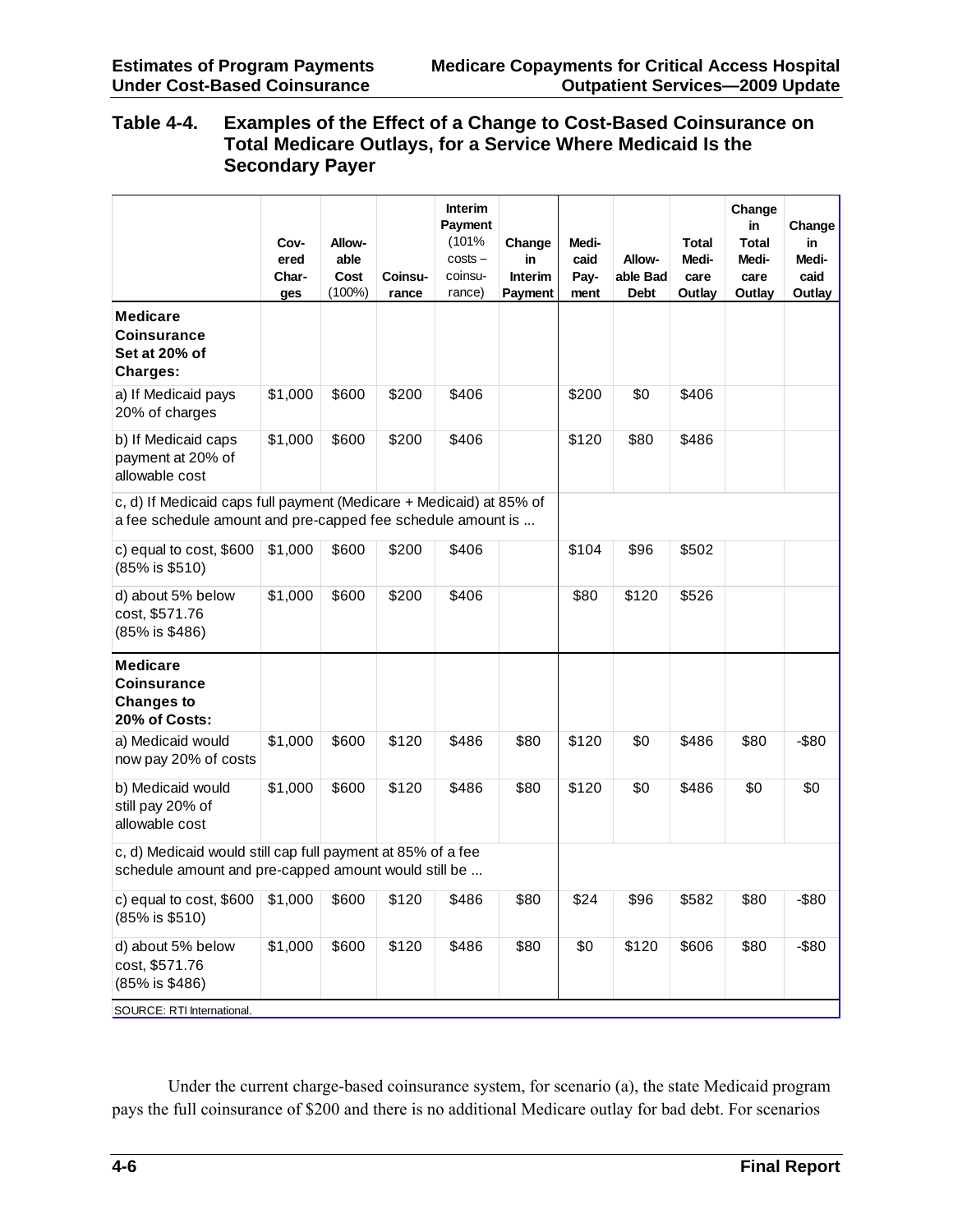(b), (c), and (d), where state Medicaid programs cap the coinsurance at less than full payment, the difference between coinsurance owed and Medicaid payment is claimed as a reimbursable bad debt and increases Medicare's total outlays.

Changing to cost-based reimbursement would increase Medicare's interim payments by \$80 under all scenarios. At the same time the potential for allowable bad debt is eliminated in scenario (b), but unchanged in the fee schedule examples [scenarios (c) and (d)]. Medicaid programs that already paid at 20 percent of costs [scenario (b)] would see no change in their payments. State Medicaid programs that previously paid coinsurance above 20 percent of costs [scenario (a)] as well as Medicaid programs that under a fee schedule paid coinsurance below 20 percent of costs [scenarios (c) and (d)] would see their payments decrease. The latter examples illustrate how a Medicaid program might be designed to eliminate or greatly reduce the coinsurance liability. Under scenario (c) where the pre-capped fee schedule amount happens to be equal to costs, the Medicaid coinsurance payment of \$24 is equivalent to 4 percent of costs. If the pre-capped fee schedule amount is 5 percent below costs [scenario (d)], the Medicaid coinsurance payment is reduced to \$0 as the Medicare interim payment has paid in full the maximum allowable amount (85% of fee schedule).

When we estimated the cost to the Medicare program of a change to cost-based CAH coinsurance in Table 4-1, we estimated a 57 percent reduction in allowable bad debt, proportional to the reduction in coinsurance owed. Based on Table 4-4, an argument could be made that the increase in Medicare interim payments should be offset by 57 percent of the privately-owed allowable Medicare bad debts; however, the offset for Medicaid allowable bad debt could range from 0 percent up to 100 percent, depending on each state's Medicaid program design.

#### **4.3 Summary**

In this section we estimated the cost of the policy change and examined the role of bad debt. The cost of the policy change arises from the beneficiary copayment being brought down from the level they pay in the CAH (about 47 percent of estimated covered costs) to the level they would pay in a PPS hospital (probably no more than 20 percent). Policymakers would have to decide how to finance this cost. Obviously the Medicare program could absorb the entire cost of the policy change. Alternatively, the program cost could be fully or partially offset with other changes within CAH hospital payments or with more broadly targeted Medicare payment changes.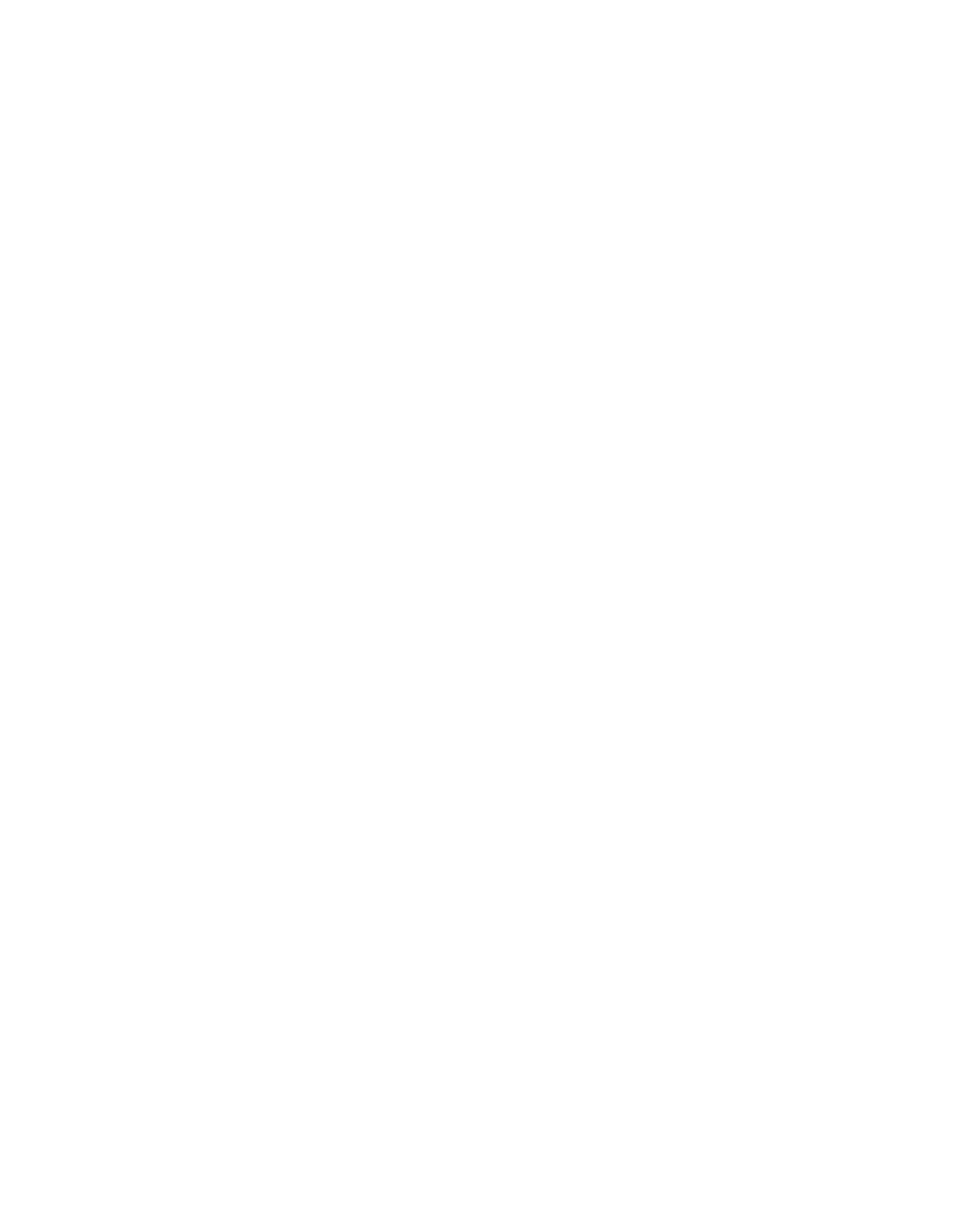## *Policy Changes to Reduce the Critical Access Hospital Coinsurance Burden*

#### **5.1 Three Options**

This study has documented that a disproportionate coinsurance burden for beneficiaries at CAHs exists and is increasing, as growth rates in charges continue to outpace those of costs for many services. In this final section we examine options for policy changes that could provide relief for the CAH beneficiary. The first two are based on costs, and the third is based on parity with OPPS.

#### **5.1.1 Option 1**

The simplest method of implementing cost-based coinsurance would be to have the Medicare Administrative Contractor extend its application of each hospital's outpatient interim rate (which is already derived from the hospital's expected average ancillary CCR) so that it applies to coinsurance amounts as well as to program payments. This approach can clearly reduce the burden of overpayment from charge-based coinsurance in total, but it does not address inequities that arise from different levels of mark-up across services. We illustrate this with *Table 5-1*, which presents hypothetical charge data for four separate services—CAT Scan, Clinic, Pharmacy, and Emergency Room—using CCRs roughly based on a Period 3 CAH in the Midwest*.* With an overall ancillary CCR of 0.554, the impact on beneficiaries of implementing cost-based coinsurance would be a reduction of 45 percent in their coinsurance. If copayments were computed on the basis of the estimated cost of each service, there would be no difference in aggregate (and therefore no difference in cost to the Medicare program). However, individual beneficiaries could experience considerable differences by service. For CAT Scan, for example, coinsurance would be reduced by 83 percent; whereas for clinic visits, coinsurance would increase by 17 percent.

#### **5.1.2 Option 2**

 To address inequities in coinsurance at the service level, cost-based coinsurance could be implemented using service-specific CCRs for each CAH to discount charges to cost before computing coinsurance. The greater the number of service-specific CCRs applied, the closer the policy option gets to achieving the goal of having beneficiaries pay coinsurance based on costs, but also the less feasible the option becomes because of administrative complexity. A more modest and potentially more feasible approach would be to use a limited set (3–5) of service-specific CCRs. As an example, for a minimum set of three service-specific CCRs, the groupings could be based on underlying CCR ranges, such as these:

- Clinic, Observation, and possibly Emergency Services (generally the highest CCRs);
- Cardiology, Radiology, and other Imaging (generally the lowest CCRs); and
- all other outpatient services (mixed range).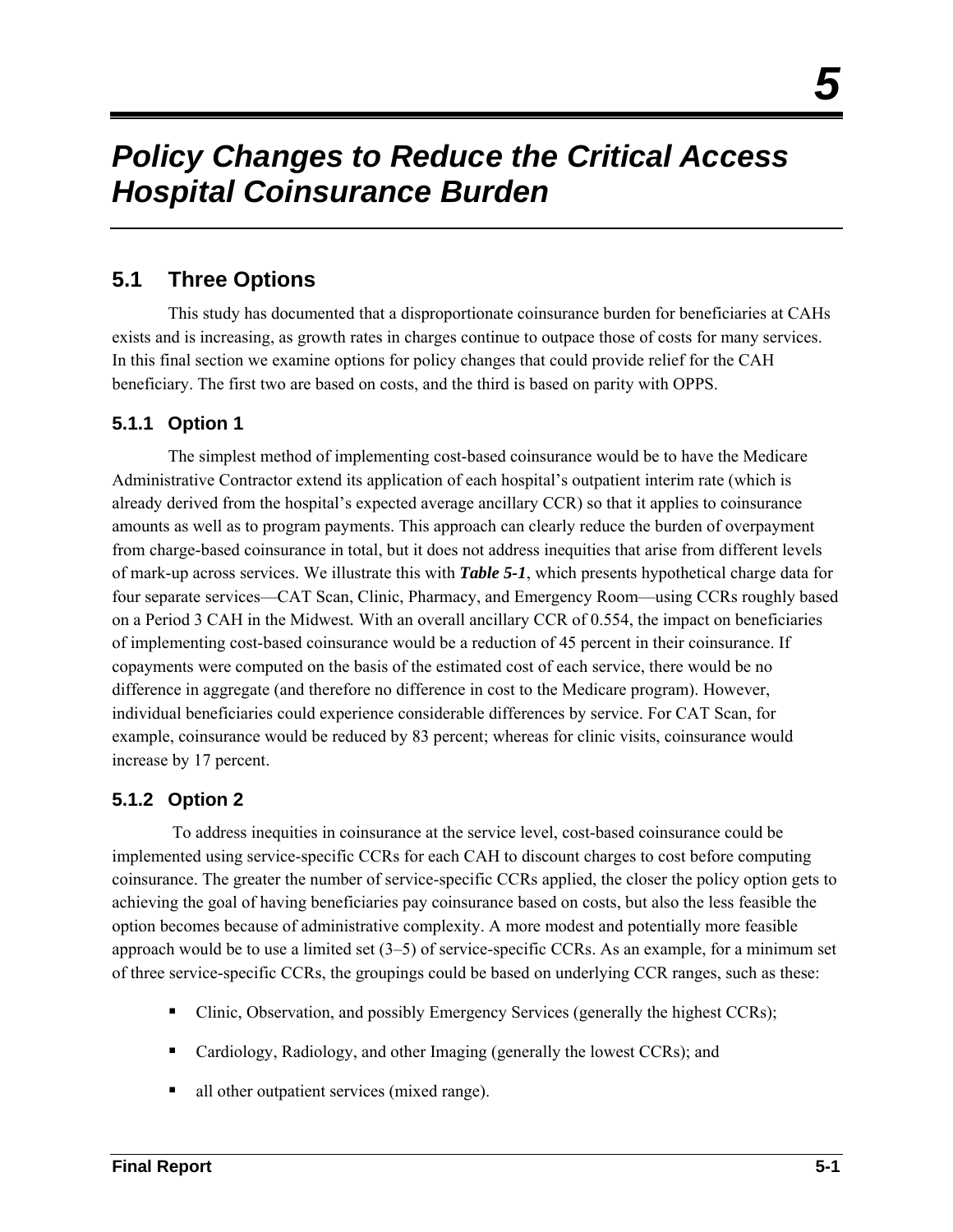Adding to the administrative complexity of this option, however, is the problem of the difficulty of implementing this approach without also implementing the same service-specific CCRs for purposes of computing interim payments. This would constitute a major change in outpatient payment procedures for CAHs.

*Table 5-1* illustrates that Option 2, while administratively complex, would have the same effect on Medicare program outlays as Option 1. In aggregate, beneficiaries at a CAH would owe the same coinsurance amounts as in Option 1, but at the level of the individual beneficiary receiving the individual service, the coinsurance burden under Option 2 would be much more equitably distributed.

#### **Table 5-1. Hypothetical Burden Shifts From a Change to Cost-Based Coinsurance in Critical Access Hospital, per \$100 in Charges**

|                                                                           | Option 1 - If computed at 20 percent of cost estimates based on overall ancillary CCR: |                                                            |                                    |                                                           |                                                                                      |                                                              |                                          |                                                                                                 |                                           |                                       |  |  |
|---------------------------------------------------------------------------|----------------------------------------------------------------------------------------|------------------------------------------------------------|------------------------------------|-----------------------------------------------------------|--------------------------------------------------------------------------------------|--------------------------------------------------------------|------------------------------------------|-------------------------------------------------------------------------------------------------|-------------------------------------------|---------------------------------------|--|--|
| Service                                                                   | Charge                                                                                 | Current co-<br>insurance<br>burden at<br>20% of<br>charges | Overall<br>ancillary<br><b>CCR</b> | Estimated<br>costs<br>based on<br>ancillary<br><b>CCR</b> | Current<br>Medicare<br>program<br>payment at<br>(101% costs<br>$-$ CO-<br>insurance) | Modified co-<br>insurance<br>at 20% of<br>estimated<br>costs | <b>Difference</b><br>in co-<br>insurance | Revised<br>Medicare<br>program<br>payment                                                       | Percent<br>reduction<br>to<br>beneficiary | Percent<br>increase<br>to<br>Medicare |  |  |
| <b>CAT Scan</b>                                                           | \$100.00                                                                               | \$20.00                                                    | 0.554                              | \$55.40                                                   | \$35.95                                                                              | \$11.08                                                      | $-$ \$8.92                               | \$44.87                                                                                         | $-45%$                                    | 25%                                   |  |  |
| Clinic                                                                    | \$100.00                                                                               | \$20.00                                                    | 0.554                              | \$55.40                                                   | \$35.95                                                                              | \$11.08                                                      | $-$8.92$                                 | \$44.87                                                                                         | $-45%$                                    | 25%                                   |  |  |
| Pharmacy                                                                  | \$100.00                                                                               | \$20.00                                                    | 0.554                              | \$55.40                                                   | \$35.95                                                                              | \$11.08                                                      | $-$8.92$                                 | \$44.87                                                                                         | $-45%$                                    | 25%                                   |  |  |
| Emergency<br>Room                                                         | \$100.00                                                                               | \$20.00                                                    | 0.554                              | \$55.40                                                   | \$35.95                                                                              | \$11.08                                                      | $-$8.92$                                 | \$44.87                                                                                         | $-45%$                                    | 25%                                   |  |  |
| <b>All Services</b>                                                       | \$400.00                                                                               | \$80.00                                                    | 0.554                              | \$221.60                                                  | \$143.82                                                                             | \$44.32                                                      | $-$35.68$                                | \$179.50                                                                                        | $-45%$                                    | 25%                                   |  |  |
|                                                                           |                                                                                        |                                                            |                                    |                                                           |                                                                                      |                                                              |                                          |                                                                                                 |                                           |                                       |  |  |
|                                                                           |                                                                                        |                                                            |                                    |                                                           |                                                                                      |                                                              |                                          | Option 2- If computed at 20 percent of cost estimates based on service-specific CCRs:           |                                           |                                       |  |  |
|                                                                           |                                                                                        | Current co-<br>insurance<br>burden at<br>20% of            | Service-<br>specific               | Estimated<br>costs<br>based on<br>service-<br>specific    | Current<br>Medicare<br>program                                                       | Modified co-<br>insurance<br>at 20% of<br>estimated          | <b>Difference</b><br>in co-              | Revised<br>Medicare<br>program<br>payment<br>(based on<br>revised<br>coinsurance<br>and revised | Percent<br>reduction<br>to                | Percent<br>increase<br>to             |  |  |
| Service                                                                   | Charge                                                                                 | charges                                                    | <b>CCRs</b>                        | <b>CCRs</b>                                               | payment                                                                              | costs                                                        | insurance                                | interim)                                                                                        | beneficiary                               | Medicare                              |  |  |
| CAT Scan                                                                  | \$100.00                                                                               | \$20.00                                                    | 0.175                              | \$17.50                                                   | \$35.95                                                                              | \$3.50                                                       | $-$16.50$                                | \$14.18                                                                                         | $-83%$                                    | $-61%$                                |  |  |
| Clinic                                                                    | \$100.00                                                                               | \$20.00                                                    | 1.168                              | \$116.80                                                  | \$35.95                                                                              | \$23.36                                                      | \$3.36                                   | \$94.61                                                                                         | 17%                                       | 163%                                  |  |  |
| Pharmacy                                                                  | \$100.00                                                                               | \$20.00                                                    | 0.301                              | \$30.10                                                   | \$35.95                                                                              | \$6.02                                                       | $-$13.98$                                | \$24.38                                                                                         | $-70%$                                    | $-32%$                                |  |  |
| Emergency<br>Room                                                         | \$100.00                                                                               | \$20.00                                                    | 0.572                              | \$57.20                                                   | \$35.95                                                                              | \$11.44                                                      | $-$8.56$                                 | \$46.33                                                                                         | $-43%$                                    | 29%                                   |  |  |
| All Services                                                              | \$400.00                                                                               | \$80.00                                                    | 0.554                              | \$221.60                                                  | \$143.82                                                                             | \$44.32                                                      | $-$35.68$                                | \$179.50                                                                                        | $-45%$                                    | 25%                                   |  |  |
| SOURCE: RTI International analysis of Medicare Cost Reports EY2008-EY2009 |                                                                                        |                                                            |                                    |                                                           |                                                                                      |                                                              |                                          |                                                                                                 |                                           |                                       |  |  |

SOURCE: RTI International analysis of Medicare Cost Reports, FY2008-FY2009.

#### **5.1.3 Option 3**

Although changing to cost-based coinsurance alleviates much of the burden faced by CAH beneficiaries, it does not address the inequity caused by different payment systems across hospitals. In many cases, coinsurance based on 20 percent of costs is still higher than the comparable OPPS copayment for the same service. An alternative to cost-based coinsurance would be to require CAHs to process their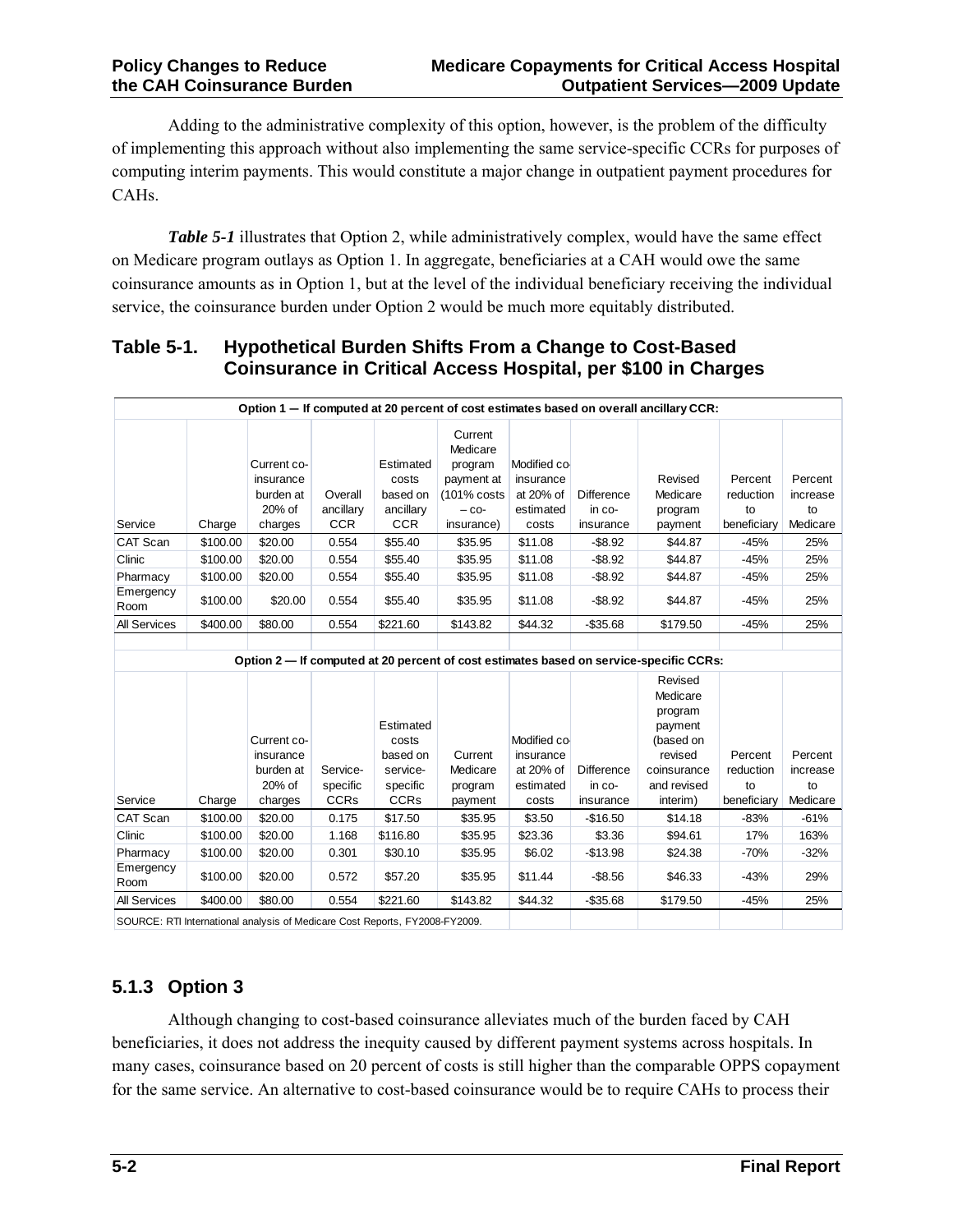Part B claims as though they are paid under OPPS in order to compute OPPS-equivalent coinsurance. This option has lower administrative costs now than at the time it was discussed in RTI's previous report because CAHs currently submit Healthcare Common Procedure Coding System (HCPCS) codes (needed for APC assignments) for many services. The further reduction in coinsurance would, of course, translate to an increase in costs to the Medicare program. Although RTI did not estimate the cost of this option, it could be done by running CAH claims through the OPPS grouper to determine comparable coinsurance.

### **5.2 Discussion**

If Medicare wants to avoid penalizing beneficiaries with high rates of coinsurance when CAHs set their charges well above cost, then there is a need to adjust the CAH coinsurance policy. Choosing between a change to cost-based coinsurance and a change to OPPS-equivalent payments may be a philosophical policy decision in addition to a financial one. If the Medicare program believes that beneficiaries benefit from using a local (though more expensive) CAH, and that they should therefore share in its support, then coinsurance based on 20 percent of costs is a fair and more equitable solution. On the other hand, if the belief is that beneficiaries should be held harmless with respect to their local hospital's choice of Medicare reimbursement, then a change to OPPS-equivalent payment may be a better solution.